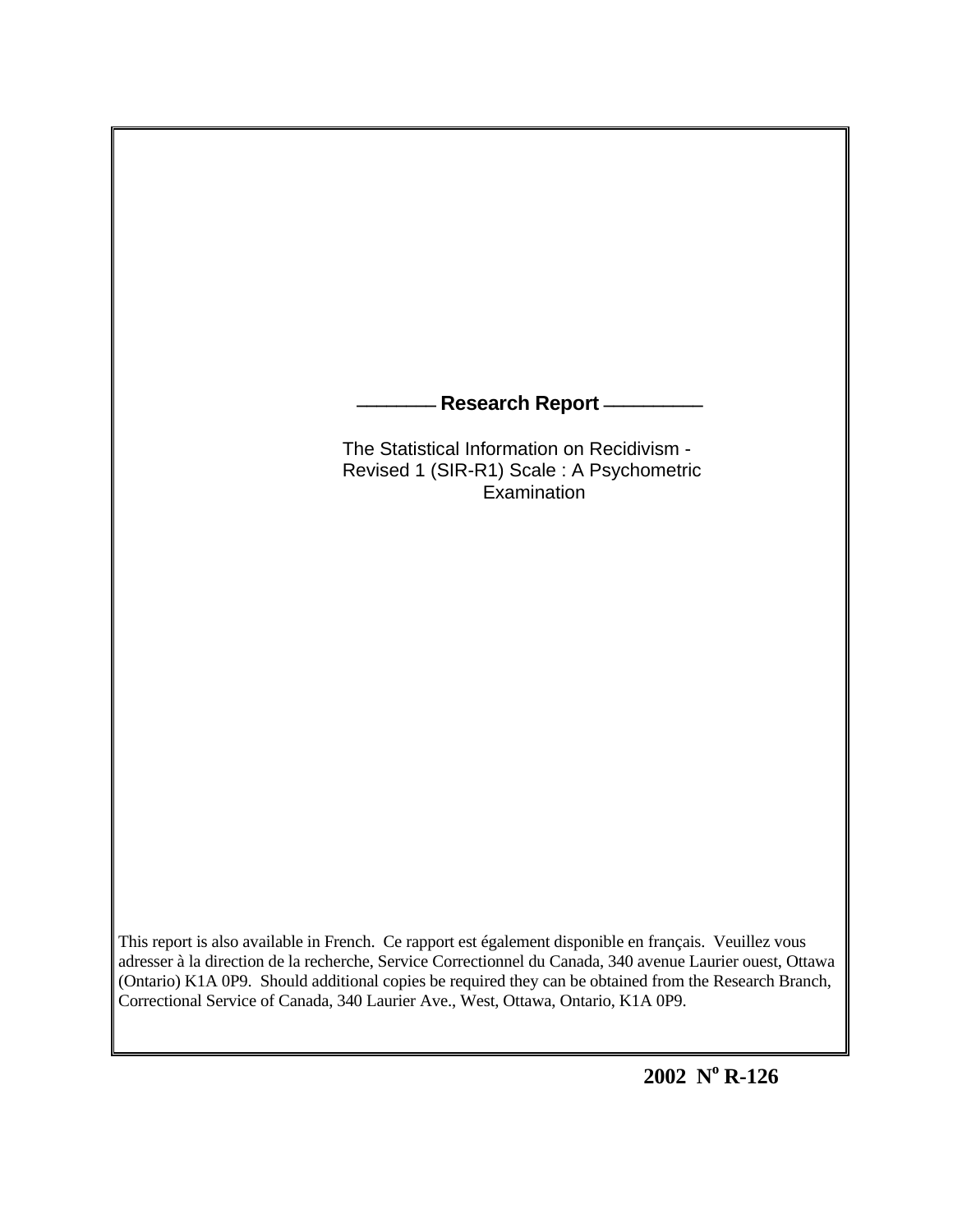## **The Statistical Information on Recidivism - Revised 1 (SIR-R1) Scale: A Psychometric Examination**

Mark Nafekh

Laurence L. Motiuk

Research Branch Correctional Service of Canada

**November 2002**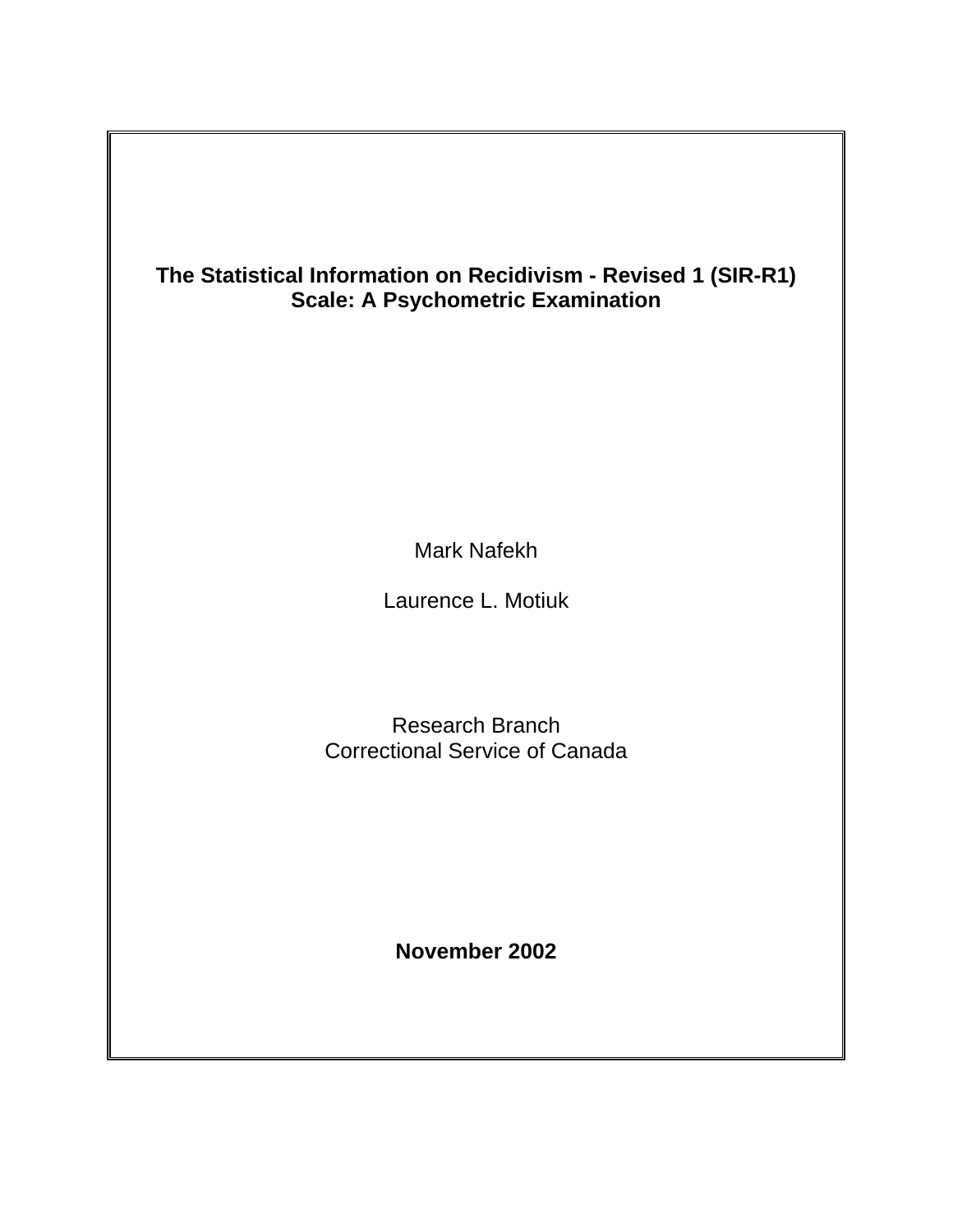#### **EXECUTIVE SUMMARY**

The Statistical Information on Recidivism - Revised 1 (SIR-R1) scale combines 15 items in a scoring system that yields probability estimates of re-offending within three years of release. Each item is a measure of a demographic or criminal history characteristic, statistically scored. The present study re-examined the SIR-R1 for reliability, predictive validity and practical utility on federally sentenced male offenders. The study also examined the creation of a proximal measure for federally sentenced Aboriginal and women offender populations. The aforementioned proxy scale was also re-calibrated and tested for any predictive gain over the SIR-R1.

A re-examination of the SIR-R1 was conducted on the population of federally sentenced non-Aboriginal males released from a federal institution between 1995 and 1998 who were available for a three-year follow-up period ( $N = 6.881$ ). Measures of reliability, predictive validity and practical utility included Cronbach's alpha reliability coefficient, Relative Improvement Over Chance (RIOC), Receiver Operating Characteristics (ROC) and Prevalence Value Accuracy (PVA) plot analysis.

Results showed that the SIR-R1 is internally reliable and valid in predicting general and violent recidivism in the male federal offender population. In conjunction with other studies, the SIR-R1 has proven to be a consistent and valid predictor of post-release outcome over time. Practical utility tests also demonstrated the SIR-R1 scale was an efficient actuarial tool. Empirically derived costs associated with using the scale (false-positive and false-negative predictions) were found to be 17% better than chance.

Currently, the SIR-R1 is not administered to federally sentenced women and Aboriginal offenders. Practice guidelines were set after construction studies were unable to confirm predictive validity for these two special groups. Consequently, a proxy measure of the SIR-R1 (SIR-Proxy) scale was developed for this investigation to assess the applicability of this type of scale to federally sentenced women and Aboriginal offenders. The SIR-Proxy was found to be highly correlated to the SIR-R1, yielding equivalent or better results on tests of reliability, predictive validity and practical utility. For Aboriginal male offenders, the SIR-Proxy was not predictive of post-release outcome (i.e. return to federal custody with a new offence within 3 years of release). However, for federally sentenced women, the SIR-Proxy was predictive of post-release outcome. Consequently, the SIR-Proxy could serve as a basic tool to guide a more comprehensive actuarial instrument for federally sentenced women offenders.

Finally, a re-calibration of the proxy scale was undertaken and examined for any predictive gain over the SIR-R1. The re-calibration process replicated that of the original SIR-R1, in that the Burgess method was used to score individual scale items on half the sample of male offenders. The re-calibrated scale was then tested on the other half. Test results were consistent in that the re-calibrated SIR-R1 scale was an effective actuarial tool for male non-Aboriginal and women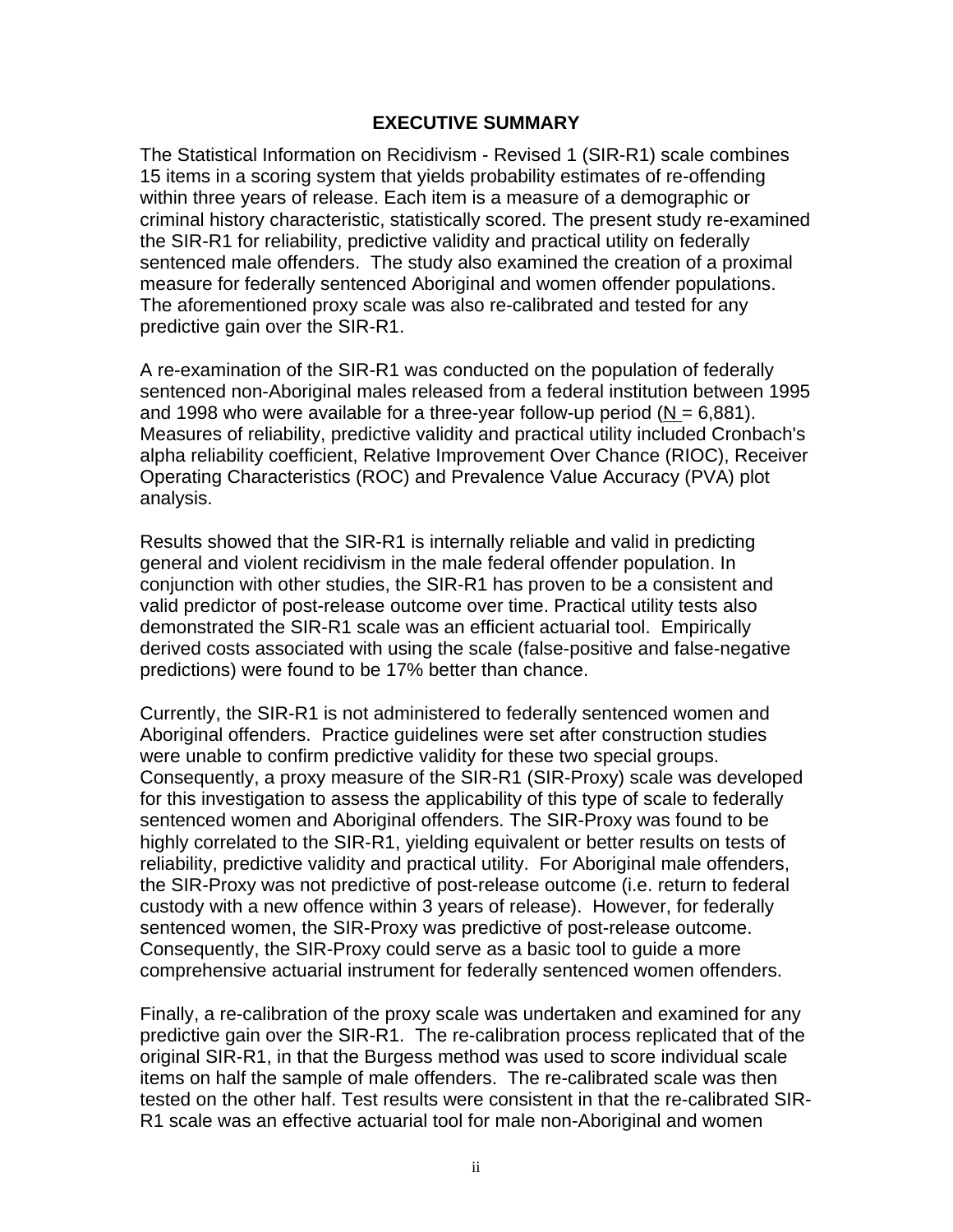offenders, but not for Aboriginal offenders. However, there was no significant gain in predictive accuracy of the re-calibrated scale over the SIR-R1.

The study reaffirms the application of the SIR-R1 to federally sentenced male non-Aboriginal offenders. Results also suggest that there is good potential for improved predictive accuracy for a similar scale developed for women offenders. For male Aboriginal offenders, more comprehensive research is required to aid the development of an actuarial tool that supports re-integration efforts for that particular group.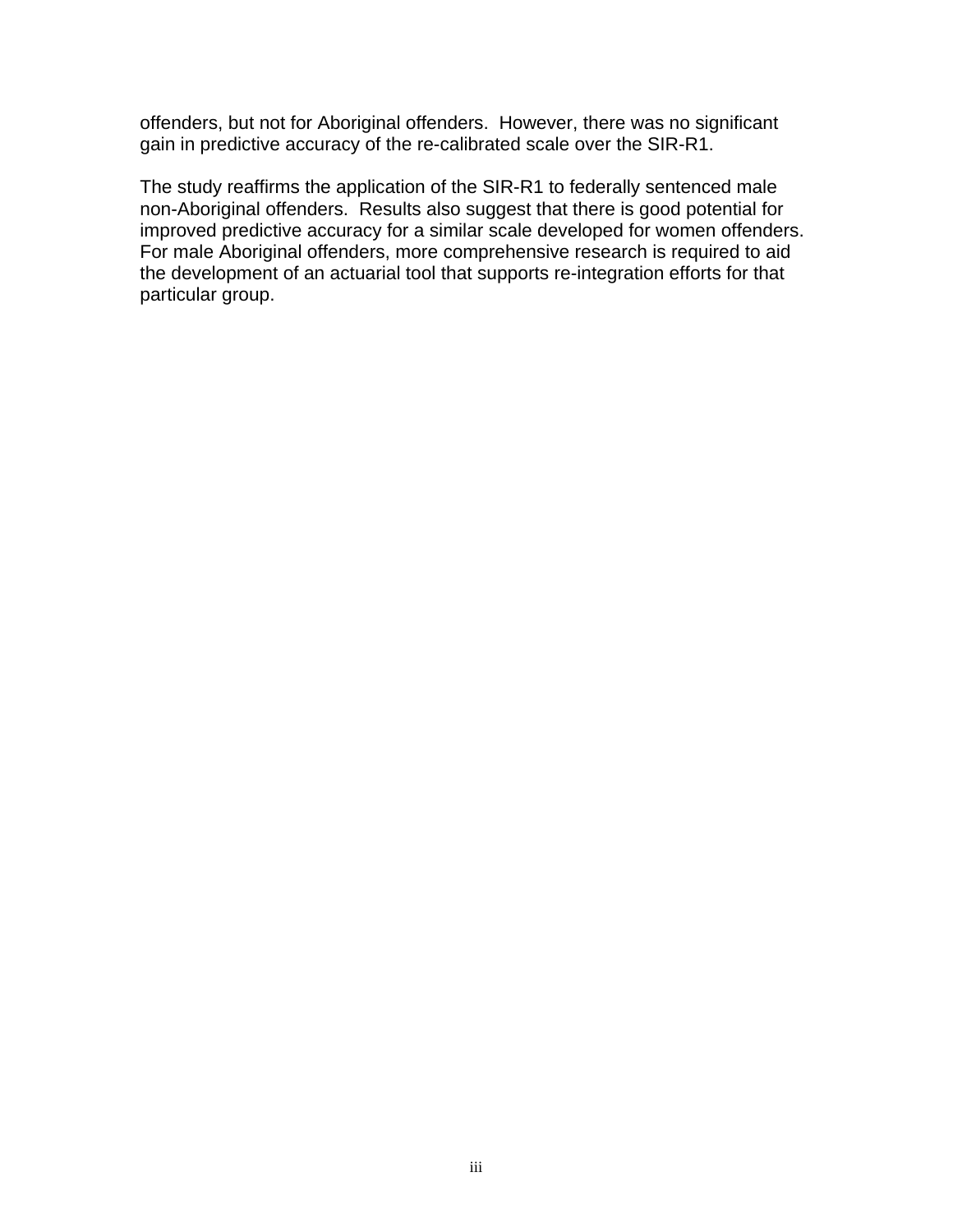### **Table of Contents**

| IIb) The SIR-Proxy: Application to Women and Male Aboriginal Offenders  17 |
|----------------------------------------------------------------------------|
|                                                                            |
|                                                                            |
|                                                                            |
|                                                                            |
|                                                                            |
| Appendix A : The Statistical Information on Recidivism Scale - Revised 1 : |
|                                                                            |
| Appendix B: SIR-R1 and Corresponding SIR-Proxy Items 37                    |
|                                                                            |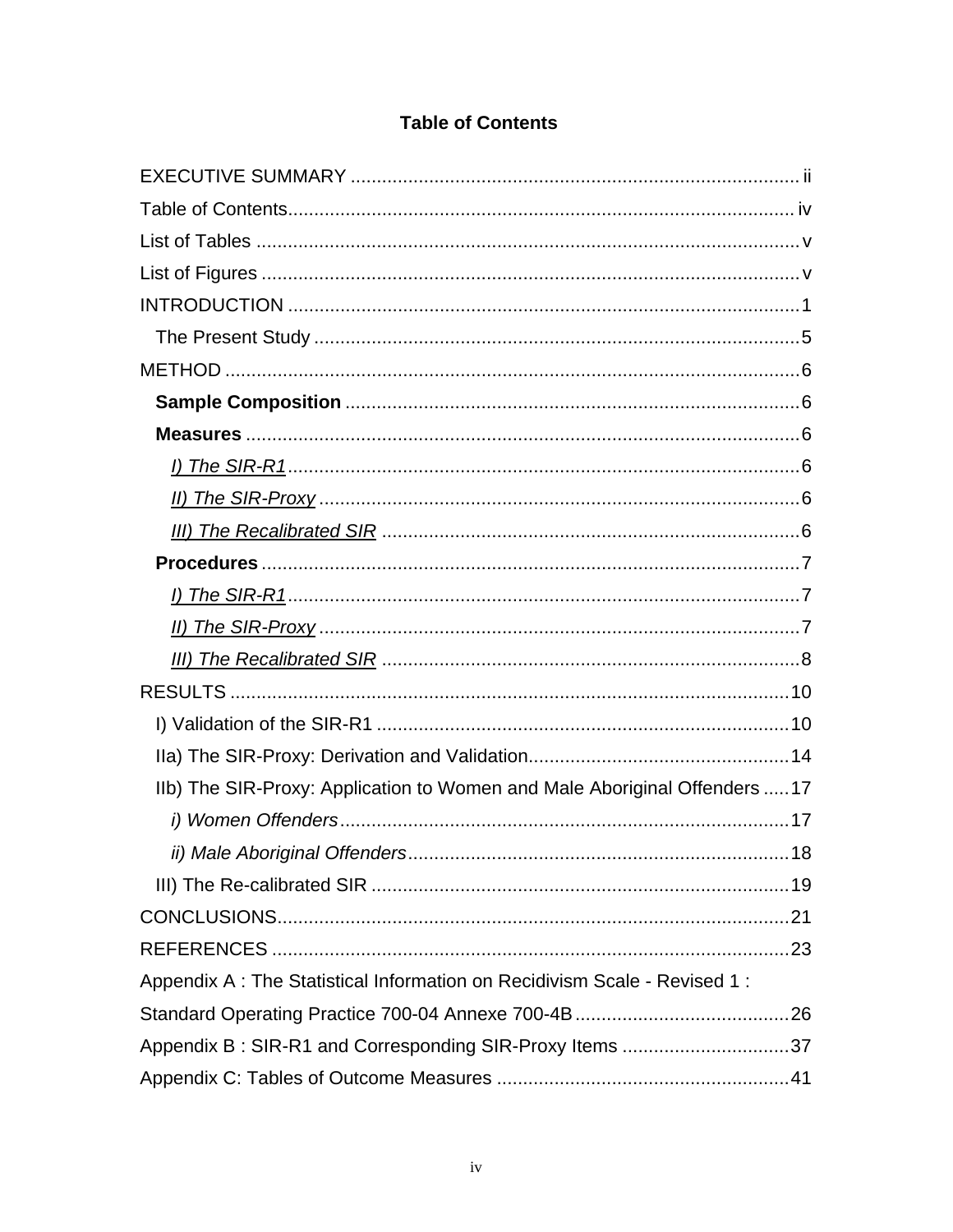## **List of Tables**

| Table 2: SIR-R1 Risk Groupings by Outcome (General Recidivism) 11 |  |
|-------------------------------------------------------------------|--|
|                                                                   |  |
|                                                                   |  |

# **List of Figures**

| Figure 3: Prevalence-Value-Accuracy Plots: Comparison of Topographical Views |  |
|------------------------------------------------------------------------------|--|
|                                                                              |  |
| Figure 4: ROC Curve for the SIR-R1 - Male Aboriginal Offenders19             |  |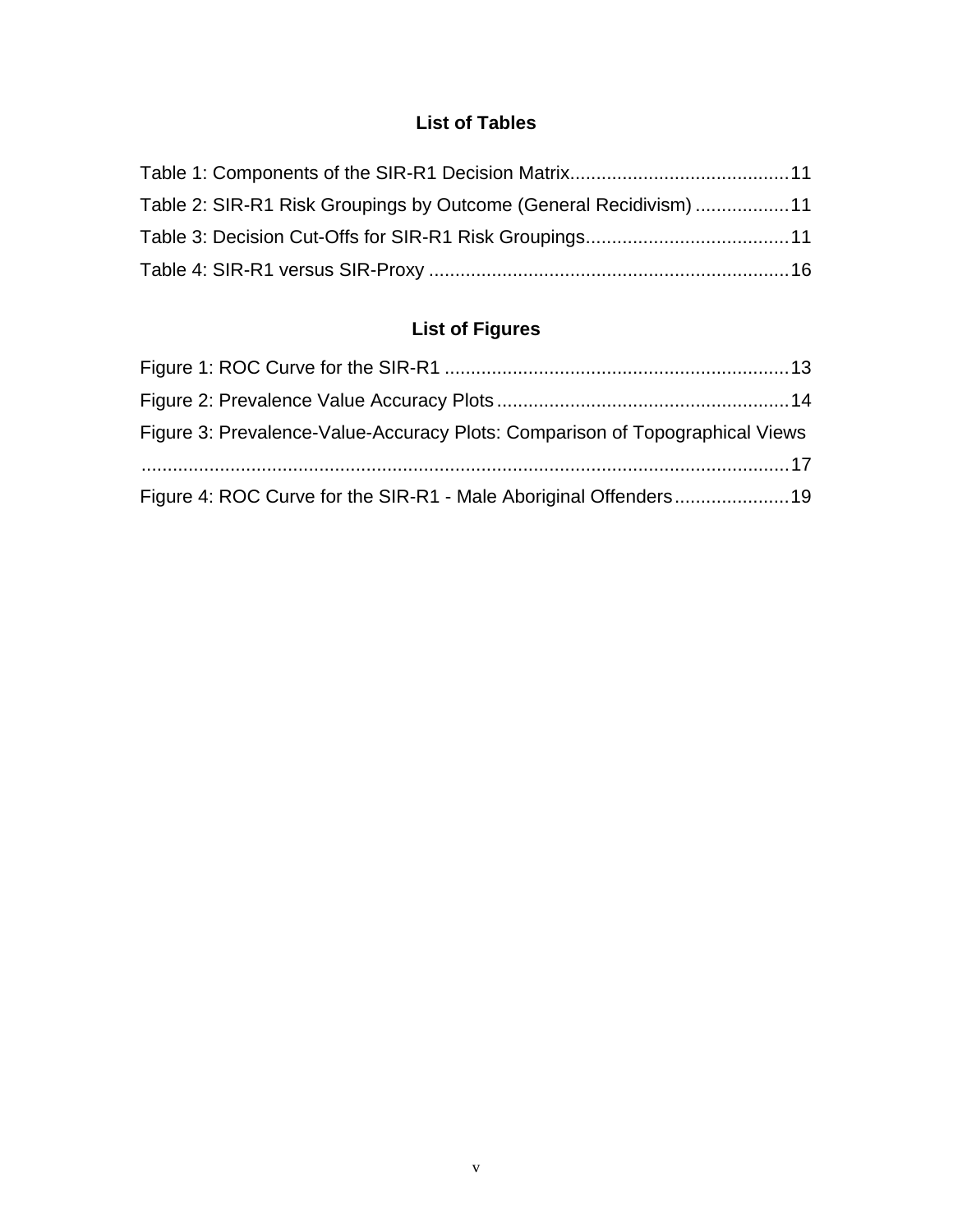#### **INTRODUCTION**

The General Statistical Information on Recidivism Scale (GSIR; Nuffield, 1982) was developed as part of the "Parole Decision Making Project" initiated by the National Parole Board in 1975 and has been endorsed as a component of Pre-Release Decision Policies for male offenders (National Parole Board, 1988).

Joan Nuffield developed the GSIR in 1982 as a predictive tool measuring recidivism among offenders released from Canadian penitentiaries. Recidivism was defined as re-arrest for an indictable offence during a post-release follow-up period of three years. The GSIR was constructed by weighting items that had a statistically significant relationship with recidivism. Scores were assigned to each of the 15 items and their sub-levels using a weighted Burgess method, also referred to as the simple summation technique. Elements of the GSIR were scored based on differences between the offender re-arrest rate within each item and that of the overall sample. Scores were then clustered to create five groups, roughly of equal size, representing risk categories ranging from 'very good' to 'poor'. The group containing the lowest scores of the sample (and therefore the 'most likely to succeed' group) represented the 'very good' risk category and, consequently the 'poor' risk category contained those with the highest scores.

In 1996, the GSIR was revised to improve face validity and reflect changes in legislation. Item 13 of the GSIR (Previous Convictions for Sex Offences) scored those with previous convictions for sex offences as lower risk than those without. In a 3.5-year follow up study of sex offenders, Motiuk and Brown (1996) found previous sex offences to be one of the most salient factors for sexual recidivism. They concluded that more longitudinal research is required to firmly establish relevant risk factors for sexual recidivism. This suggested the scoring of item 13 of the GSIR was a statistical artifact of the original calibration; not many repeat sex offenders were released on parole in the 1970's. Item 13 of the GSIR was therefore modified to reflect these findings. Specifically, the scoring was reversed such that repeat sex offenders are assessed as higher risk.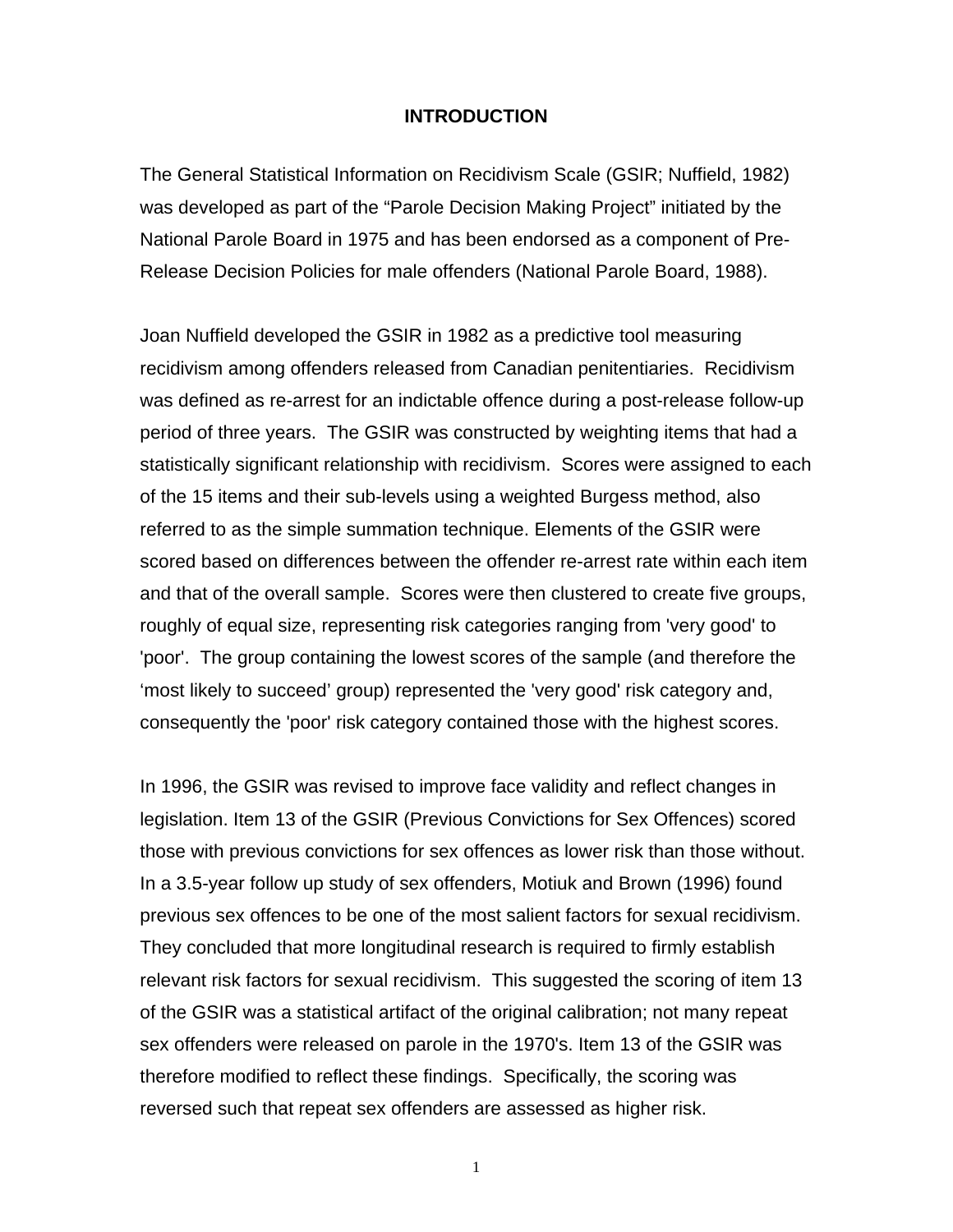As mentioned, the GSIR was also revised to reflect changes in legislation. Scoring guidelines pre-dated the Young Offender's Act. The Corrections and Conditional Release Act (CCRA, 1992) changed the definitions of mandatory supervision and statutory release. Item scores were also changed in such a way that a positive score indicated a higher probability of success rather than failure. The modified GSIR, reflecting the above improvements and legislative changes, became the Statistical Information on Recidivism - Revised (SIR-R1) scale.

Today, the SIR-R1 is an evaluation tool used by the Correctional Service of Canada (CSC) in the intake assessment, intervention and decision components of the re-integration process. It is normally completed at the beginning of an offender's sentence and is also used in re-assessing offender re-integration potential (Motiuk & Nafekh, 2001). Like its predecessor, the SIR-R1 combines measures of demographic characteristics and criminal history in a scoring system that yields probability estimates of success or failure within three years of release (CSC, Standard Operating Practice #61, 700-04).

Since their development, numerous studies have demonstrated these measures to be established, stable tools capable of forecasting post-release recidivism of federal offenders (Bonta, Harman, Hann & Cormier, R. B., 1996; Hann & Harman, 1988; Hann & Harman, 1992; Luciani, Motiuk & Nafekh, 1996; Motiuk & Belcourt, 1995; Wormith & Goldstone, 1984).

Hann & Harman (1989) validated the GSIR on a sample of 534 male inmates who were admitted on warrant of committal and released in 1983-1984. With a 2.5-year follow-up period, it was found that the GSIR was able to distinguish high-risk offenders from low risk offenders. In 1992 results were replicated, expanding the sample to 2, 998 male offenders and extending the follow up period to 3 years (similar to the follow up period of the original Nuffield study). Again, the GSIR had retained the predictive accuracy obtained in the initial conceptualization (Hann & Harman, 1992).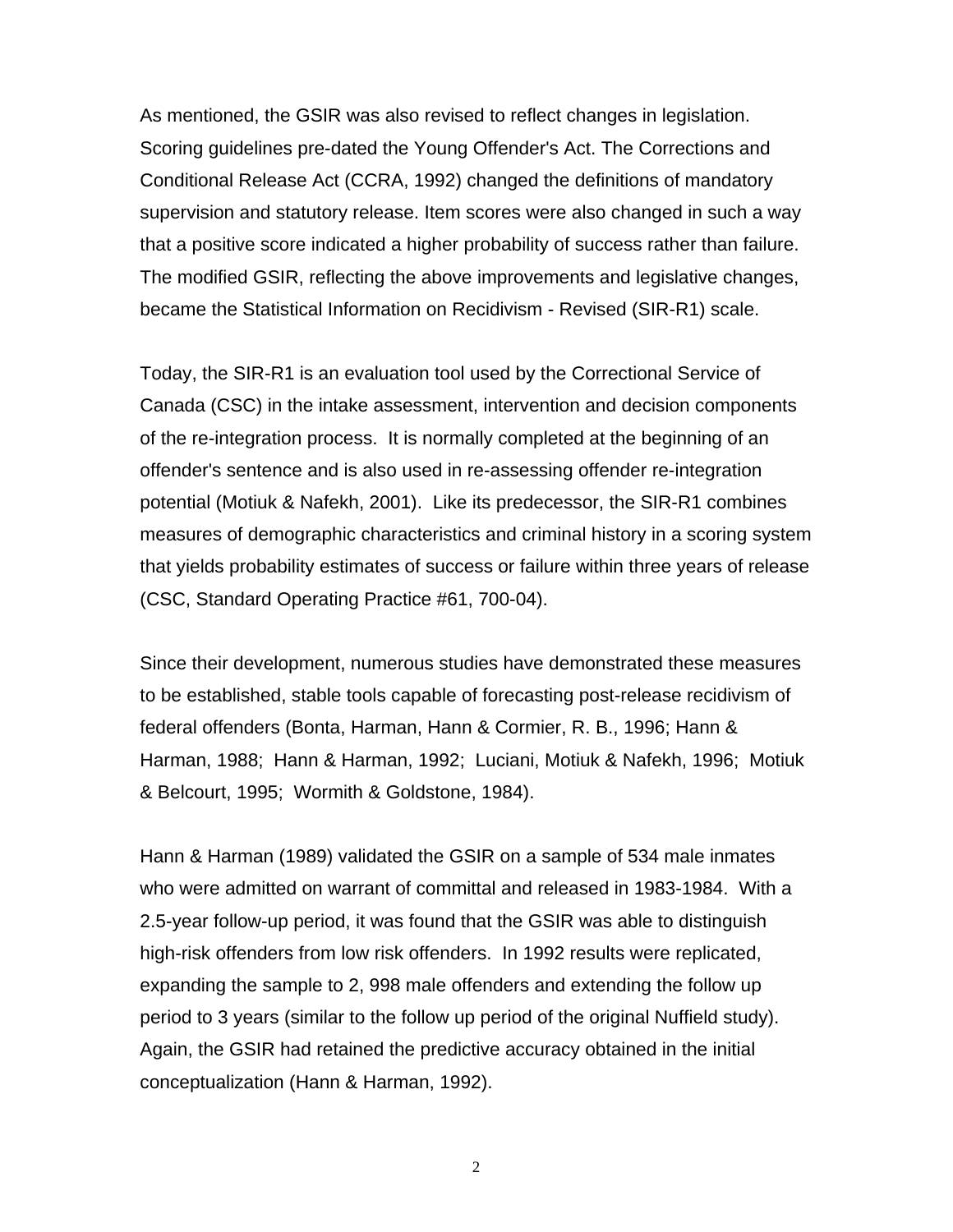Motiuk and Porporino (1989) examined a sample of 231 offenders who either had successfully completed their parole or mandatory supervision or had their parole or mandatory supervision revoked during 1985. These researchers found that the GSIR accurately identified offenders who failed on parole, as parole failures in their sample increased proportionally with the level of risk designated by the GSIR. Similarly, Grant et al. (1996) found that the GSIR is a relatively effective tool in assisting case management officers in predicting success on day parole. In a sample of 444 offenders released on ordinary day parole between 1990 and 1991, 11% of the low risk offenders failed while on day parole compared to 25% high-risk failures.

Research has also demonstrated that the SIR-R1 differentiates between various offender groups. For instance, Motiuk and Belcourt (1996a) calculated proxy SIR-R1 scores for a sample of 424 detained offenders who had been released from custody for at least one year. These researchers found that the percentage of cases in the "poor risk" SIR category was greater for offenders detained after having their "one-chance" parole revoked compared to the other two groupings. The differences in SIR-R1 risk group categories among the three detained groups were also found to be statistically significant.

Luciani, Motiuk and Nafekh (1996) found convergent validity between the Custody Rating Scale (CRS) and the SIR-R1. The CRS is a security classification instrument that predicts initial security placement of federal offenders. In brief, the CRS bases classification predictions on a combination of Institutional Adjustment and Security Risk ratings. For a sample of 3,656 offenders, the correlation between the SIR and the CRS were statistically significant. Thus, SIR-R1 groupings moved from 'very good' risk to 'poor' risk as security classification moved from minimum to maximum.

Studies have repeatedly validated the GSIR and the SIR-R1 for predicting general recidivism. However, research shows results tend to be less adequate when utilizing these measures to predict future violent behavior. The primary difficulty in utilizing the SIR-R1 for violent behavior prediction has been attributed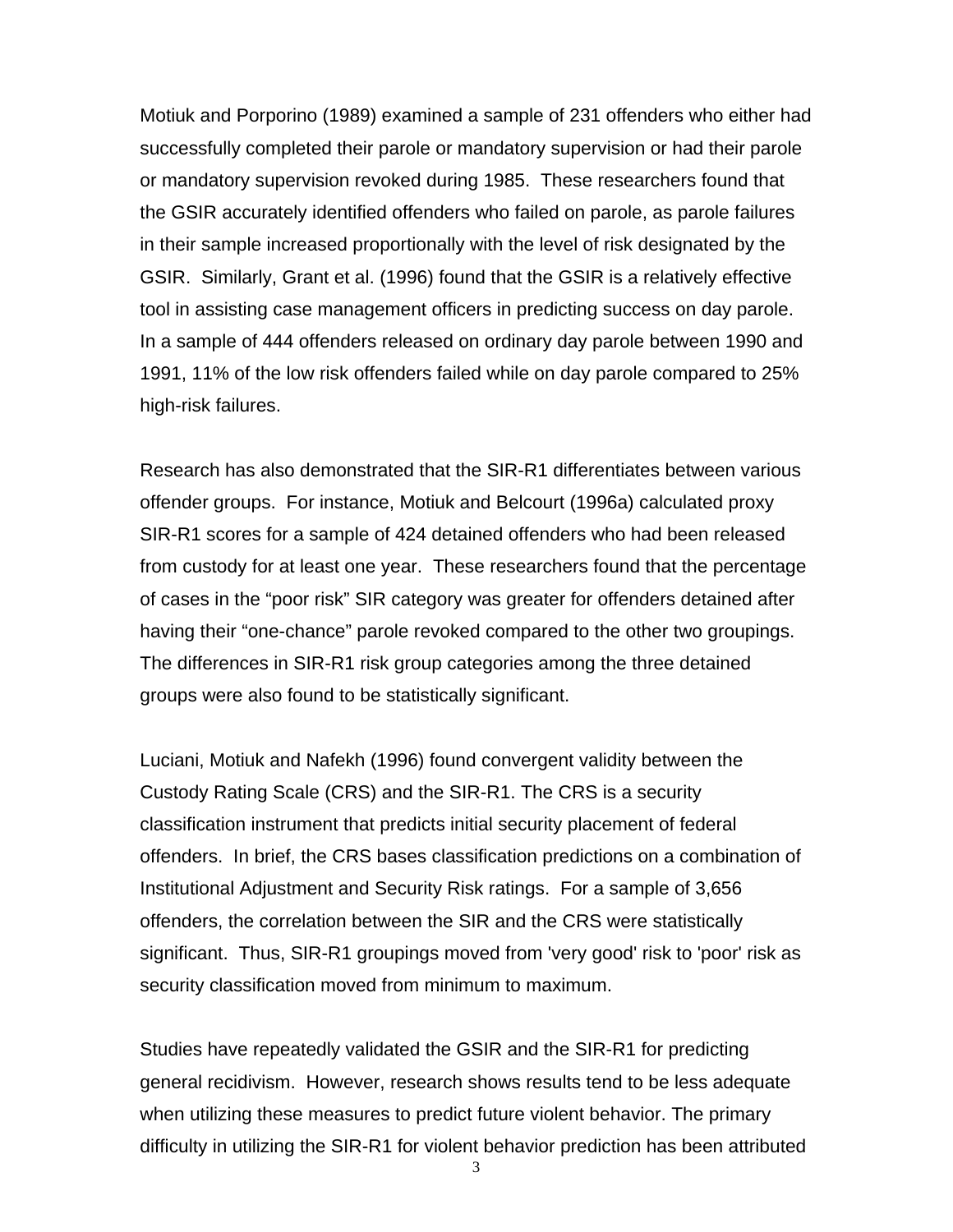to relatively low base rates. Low violent recidivism rates place more stringent demands on the SIR-R1 in terms of predictive value. This situation narrows the improvement over chance, which the SIR-R1 may provide in attempting to isolate a small group of violent offenders<sup>[1](#page-9-0)</sup>.

In Nuffield's (1982) original sample, the violent recidivism rate was 12.6%. None of the 15 separate SIR items showed a significant correlation with violent recidivism. Bonta (1992) hoped to produce a more adequate assessment of the SIR in predicting violent behavior. With a violent recidivism rate (similar to Nuffield's definition) of 18.6% in a release sample of 3,267 federal inmates results showed a modest yet limited improvement over chance levels of prediction.

Serin (1996) also examined the ability of the SIR to predict violent recidivism in a sample of 79 offenders from the Ontario Region (Serin, 1996). Seventy-five percent of the sample were classified as violent offenders (robbery, assault, manslaughter, sexual assault, and murder) and the overall violent recidivism rate after a 5 year follow-up period was 10%. Results showed that, using a statistical index of association that controls for base rates and selection ratios (Relative Improvement Over Chance or RIOC) the SIR had a weak association with violent recidivism ( $RIOC = 9\%$ ).

The presence of primarily static risk variables in the SIR raises concerns as to whether changes in individual or situational determinants are reflected in the predictive accuracy of the scale. Current research strategies aimed at improving the ability to predict offender behavior include incorporating dynamic risk factors into the risk assessment model (Andrews, 1983 ; Andrews and Bonta, 1995; Baird, Heinz, & Bemus 1979; Grant, Motiuk, Brunet, Lefebvre & Couturier, 1996; Motiuk and Porporino, 1989).

l

<span id="page-9-0"></span><sup>1</sup> Current analyses allow for predictive validity and practical utility tests that are independent of base rates, such as Receiver-operating Characteristics (ROC) and Prevalence-Value Accuracy Plots (PVA).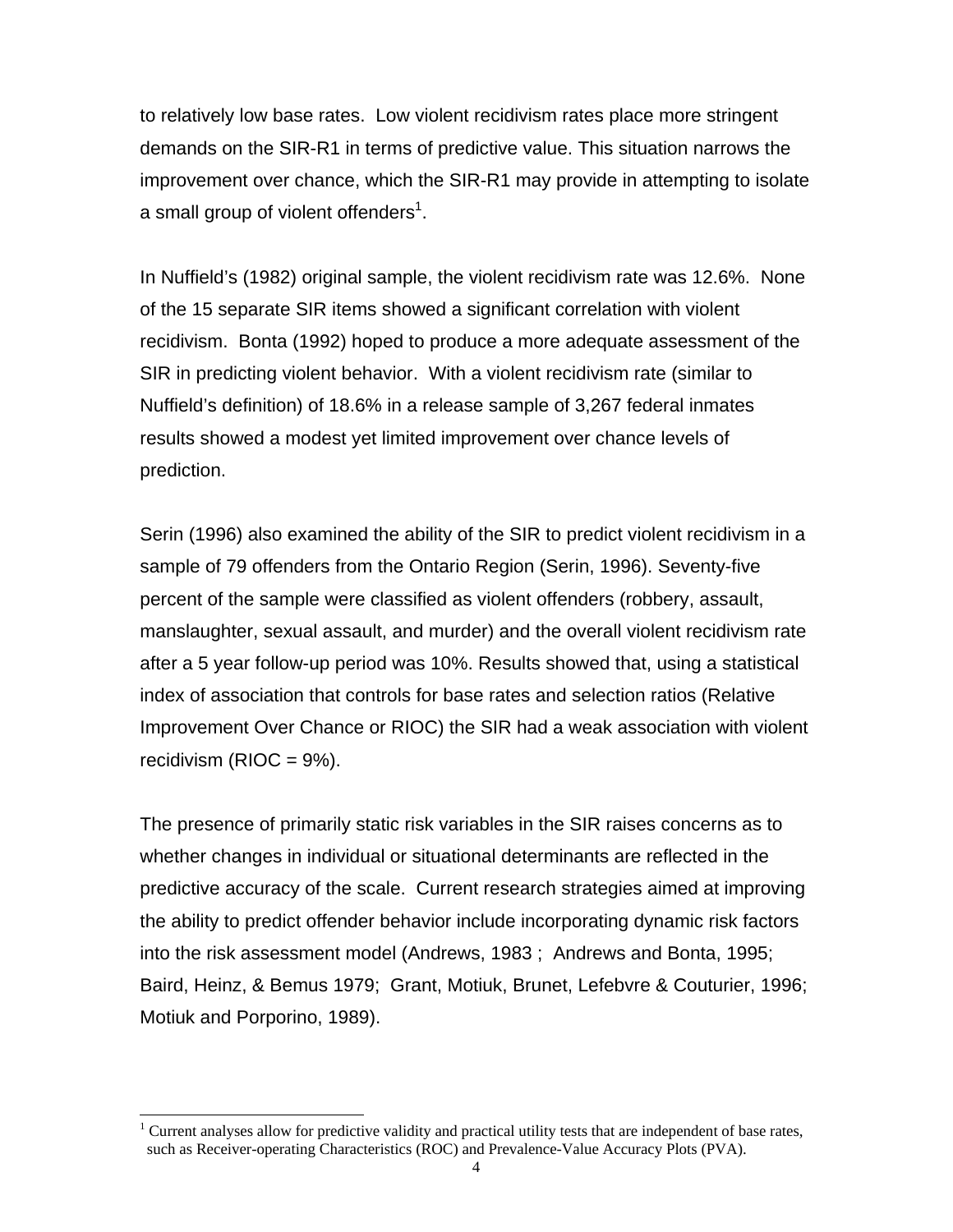#### *The Present Study*

The purpose of this study is to assist the Correctional Service of Canada's (CSC's) continuing offender intervention and re-integration efforts. An actuarial tool such as the SIR-R1 can be scrutinized via a validation process and tailored for use in populations such as women and male Aboriginal offenders. In combination with the professional judgments of all those involved in the reintegration process, it is hoped that the scale will support the Service in it's mission. Using the Scale to assist in identifying offenders to whom available programming resources should be directed, helps the Service in contributing to the protection of society by adequately preparing high-potential candidates for safe release. In identifying the risk groupings upon intake, the scale also assists CSC's effectiveness in exercising reasonable, safe, secure and humane control.

This study examined the ability of the SIR-R1 to predict general recidivism (return to federal custody with a new offense) among non-Aboriginal male offenders. The predictive accuracy of the scale was examined using an assortment of statistical techniques commonly employed in previous studies (Nuffield, 1982, Hann & Harman, 1992, Bonta et al,1996). Although some techniques have been hailed as better than others, multiple procedures were examined; namely Pearson correlation coefficients, the Relative Improvement Over Chance (RIOC), the Receiver Operating Characteristics (ROC) and Prevalence Value Accuracy (PVA) plot analysis.

The study also examined the extension of a proximal measure to use with the federally sentenced Aboriginal and women offender populations. As the SIR-R1 scale is not currently applied for the women and male Aboriginal federal offender populations (Standard Operating Practice 700-4), a proxy of the SIR-R1 was created for all three groups. The proxy was then compared against actual SIR-R1 scores for the male non-Aboriginal sample to test for accuracy.

The present study also re-calibrated the SIR-R1 and compared changes in scoring for the different SIR-R1 items and groupings with the original calibration. Statistical analyses tested for any predictive gain over the SIR-R1.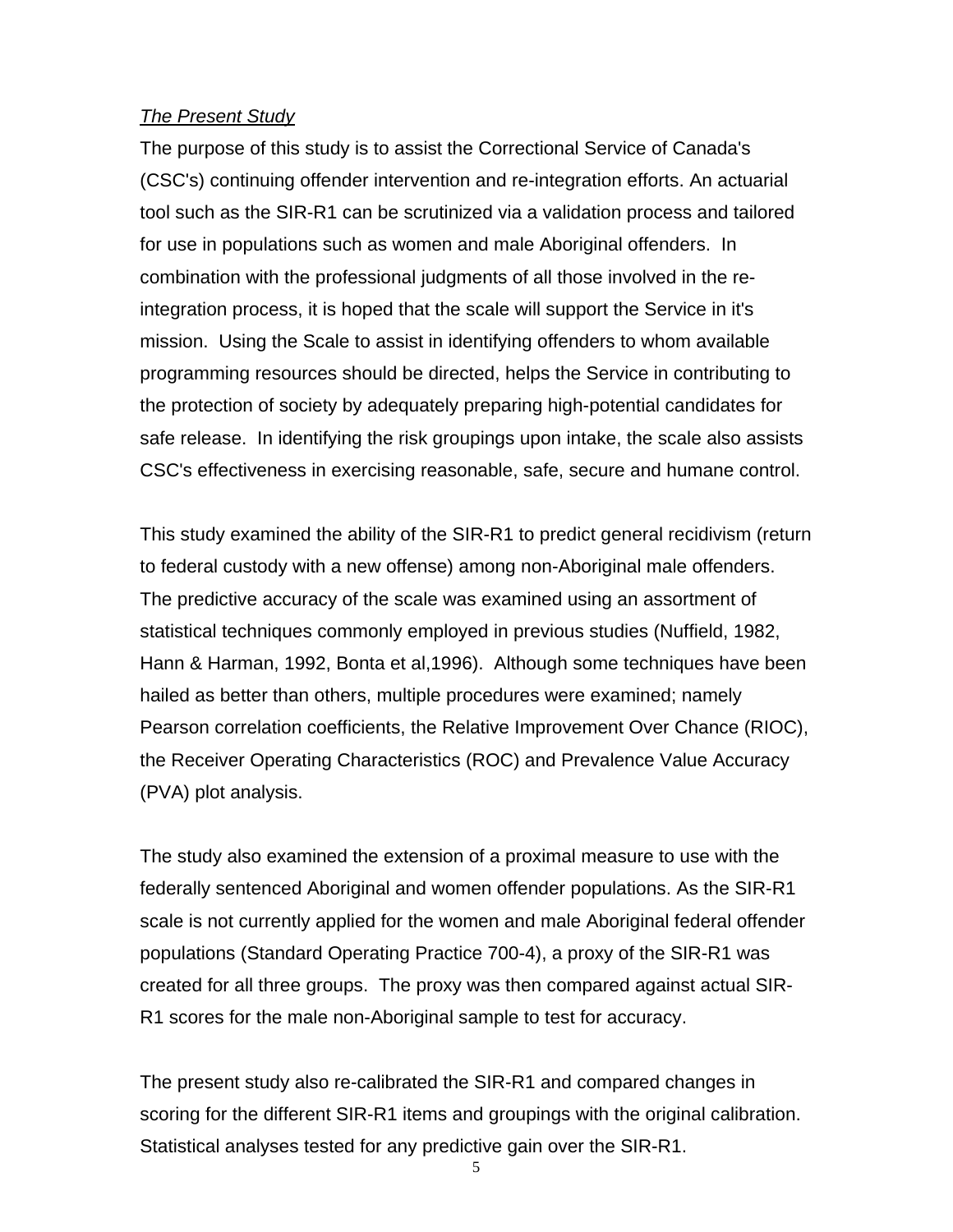### **METHOD**

### **Sample Composition**

For the purposes of this research paper, all available data for federally sentenced offenders were extracted from CSC's automated database (Offender Management System; OMS). As of May 2000, information pertaining to risk and need was available for 8,434 offenders released from federal institutions between 1995 and 1998 and available for a follow up period of 3 years. Of those, 4.06% (342) were women offenders, 14.36% (1,211) were male Aboriginal offenders, and 81.59% (6,881) were non-Aboriginal male offenders.

#### **Measures**

### *I) The SIR-R1*

The SIR-R1 combines 15 items in a scoring system that yields probability estimates of re-offending within three years of release (Appendix A). Each item is a measure of a demographic or criminal history characteristic, statistically scored using the Burgess method. This method applies positive or negative scores to individual items, based on differences between endorsed item and population success rates. Simple summation of SIR-R1 item scores yields a total ranging from -30 (poor risk) to +27 (very good risk). Total scores are then clustered into five SIR-R1 groupings, ranging from very good (4 out of 5 offenders predicted to succeed) to poor (1 out of 3 predicted to succeed).

### *II) The SIR-Proxy*

The proxy measure of the SIR-R1 scale was computed primarily using data drawn from the Offender Intake Assessment (OIA). These data provided information on each offender's criminal history, social situation, and other factors equivalent or approximate to individual items of the SIR-R1. A detailed description outlining the methodology used in developing the SIR-Proxy is discussed in the procedures section that follows.

### *III) The Recalibrated SIR*

The recalibrated SIR-R1 for federally sentenced male offenders was derived by randomly dividing the sample into two equal groups; the first sub-sample  $(N = 4,045)$  was used for the purpose of re-calibration. The Burgess method was used to re-weight the scale items on this sample. Next, the re-calibrated SIR was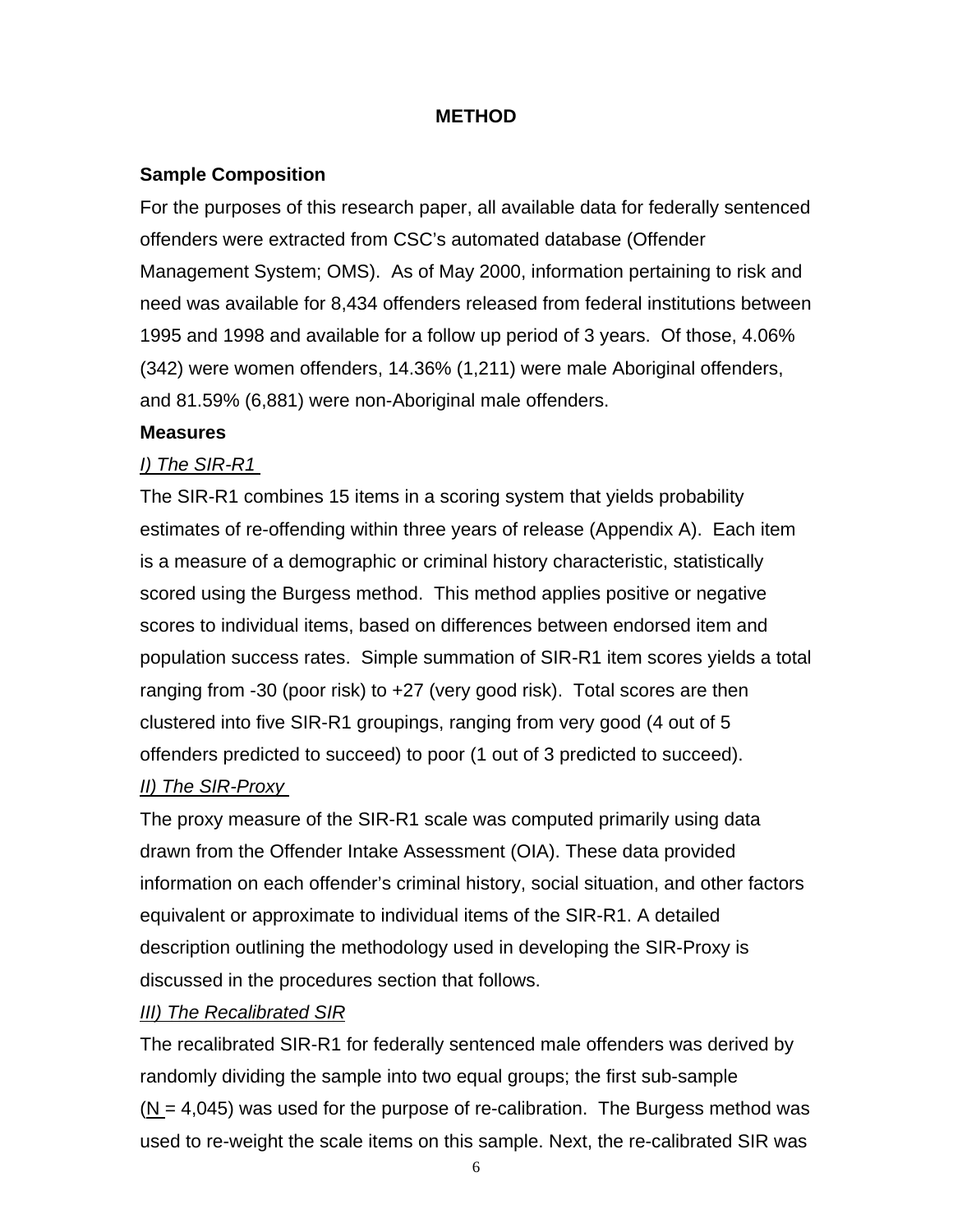validated using the second equal sized sub-sample. Cronbach's alpha reliability coefficient, Pearson correlation coefficients, Relative Improvement over Chance (RIOC), Receiver Operating Characteristics (ROC) and Prevalence-Value-Accuracy (PVA) statistics were used to measure the reliability, predictive validity and practical utility of the recalibrated SIR.

### **Procedures**

### *I) The SIR-R1*

SIR-R1 scores and risk groupings for the federally sentenced male non-Aboriginal population released between 1995 and 1998 were obtained from CSC's automated Offender Management System (OMS). Offender identifiers for this group were matched to those in OMS data relations containing SIR-R1 information.

### *II) The SIR-Proxy*

The primary source of information used to develop the SIR-Proxy was data derived from the Offender Intake Assessment (OIA) process. The OIA is a comprehensive and integrated evaluation of the offender at the time of admission to the federal system (Motiuk, 1997). It involves the collection and analysis of information on each offender's criminal and mental health history, social situation, education, and other factors relevant to determining criminal risk and identifying offender needs. Briefly, the OIA consists of two core components: Criminal Risk Assessment (CRA), and Dynamic Factors Identification and Analysis (DFIA). In addition, a suicide risk potential with nine indicators is included in the assessment process.

The Criminal Risk Assessment (CRA) component of the OIA provides specific information pertaining to past and current offences. The CRA is based primarily on the criminal history record but may also include case-specific information regarding any other pertinent details pertaining to individual risk factors. Based on these data, the OIA provides an overall global risk rating for each offender at admission to federal custody.

The Dynamic Factors Identification and Analysis (DFIA) involves the identification of the offender's criminogenic needs. More specifically, it considers a wide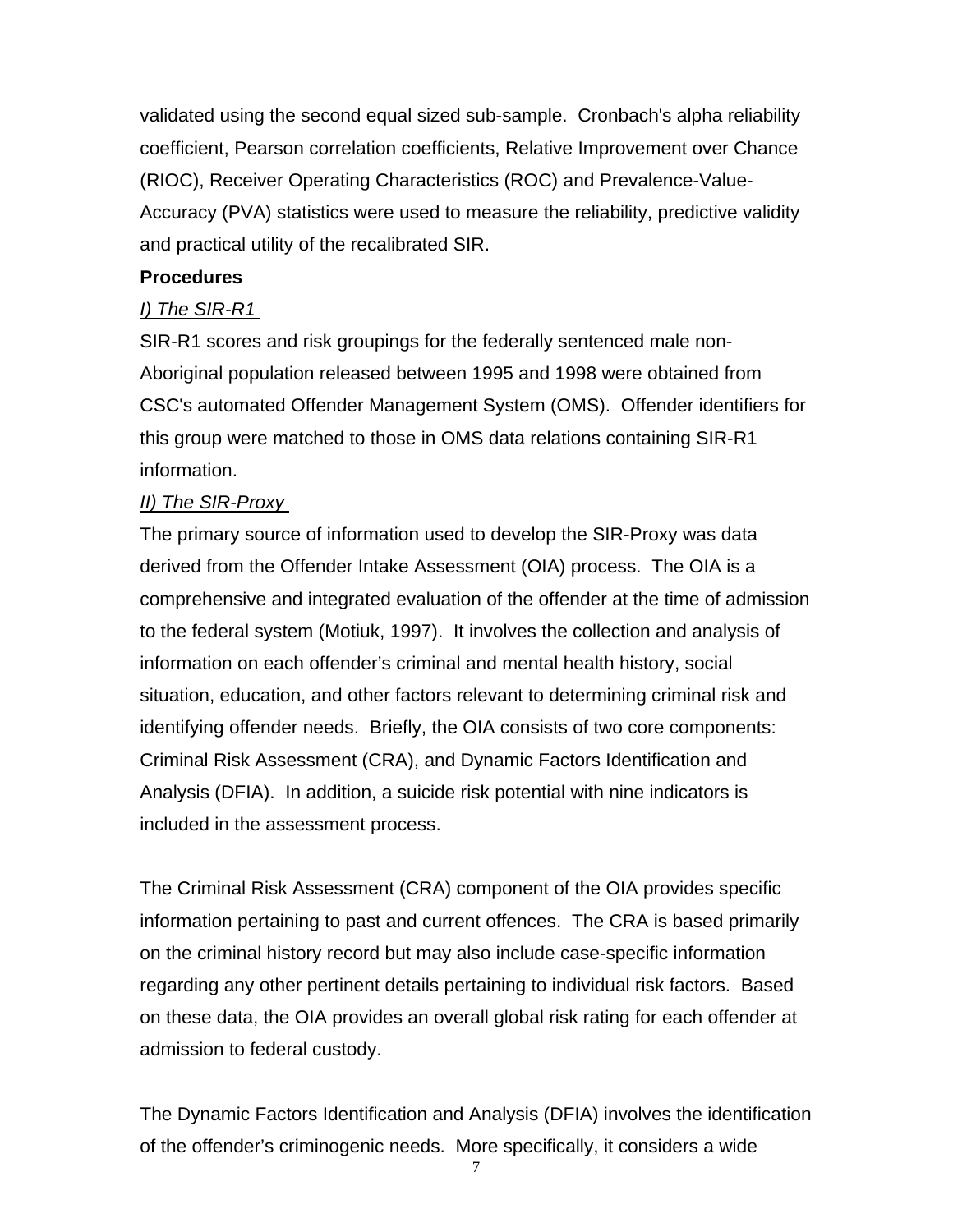assortment of case-specific aspects of the offender's personality and life circumstances, and data are clustered into seven target domains with multiple indicators for each: employment (35 indicators), marital/family (31 indicators), associates/social interaction (11 indicators), substance abuse (29 indicators), community functioning (21 indicators), personal/emotional orientation (46 indicators), and attitude ([2](#page-13-0)4 indicators)<sup>2</sup>.

Using the DFIA, offenders are rated on each target domain along a four-point continuum. Ratings are commensurate with the assessment of need, ranging from "asset to community adjustment" (not applicable to substance abuse and personal/emotional orientation), to "no need for improvement", to "some need for improvement", to "significant need for improvement". After careful consideration of all indicators in each need domain, case management officers provide an estimate of overall need level. This is provided for each of the seven target areas.

The 15 items of the SIR-R1 were matched to specific dichotomous OIA indicators. Endorsed OIA items were given the equivalent SIR-R1 score. For example, SIR-R1 item 15 - (employment status at arrest) was scored accordingly on the SIR-Proxy with a +1 if item 16 in the employment domain of OIA (was employed at time of arrest) was endorsed. Of all items on the SIR-R1, item 11 (number of dependents at most recent admission) was not approximated. See Appendix B for actual vs. computed scores broken down by SIR-R1 item.

#### *III) The Recalibrated SIR*

l

The SIR-Proxy was used as the instrument for recalibration. First, the male offender release cohort was randomly divided into two equal sized groups. Next, the Burgess method was used to recalibrate the SIR-Proxy items. This method scores endorsed items based on differences between the overall sample recidivism rate and that of those endorsing a particular item. The scoring technique assigns a +/- 1 for every 5% between the overall and 'item-associated' rates. This scoring system begins with differences greater than or less than the

<span id="page-13-0"></span> $2^2$  See Correctional Service Canada's Standard Operating Practice 700-04 for a complete listing of indicators.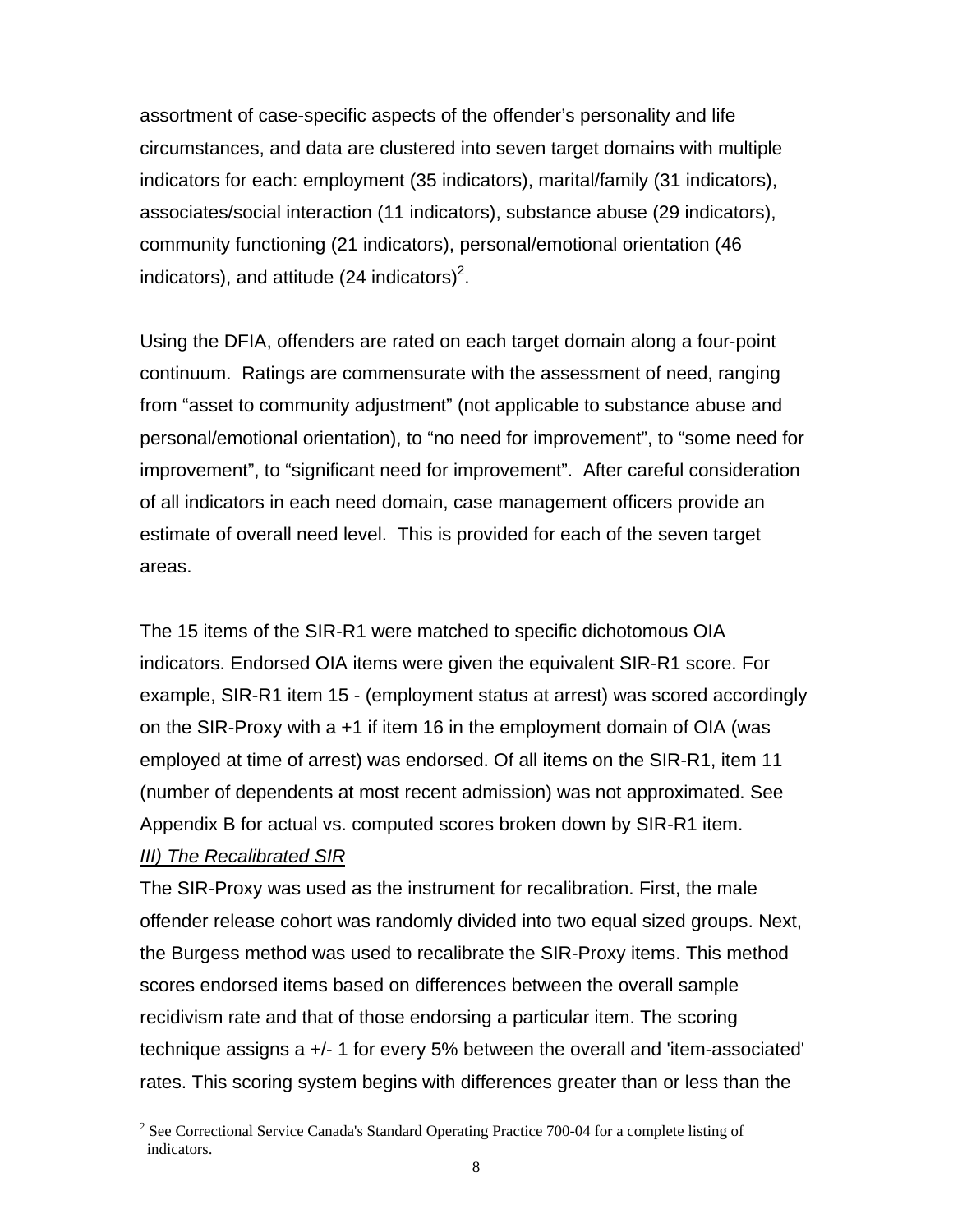overall sample mean plus/minus 5%. For example, the recidivism rate (return with a new offence) of the random sample was 23.58%. Offenders who endorsed item 16 of the OIA for this sample (employed at time of arrest) had a recidivism rate of 14.58%. Thus item 15 of the recalibrated SIR was scored as follows:

**Item 15 score = ((23.58-5)- 14.58)/5 = 0.8; rounded up = 1**

Next, risk groupings were established by ranking the recalibrated scores into five equal clusters. Corresponding cut-off scores were created based on these groupings.

Finally, the recalibrated item scores and risk groupings were applied to the second equal sized sample. A comparison of SIR-Proxy and recalibrated items can be found in Appendix C.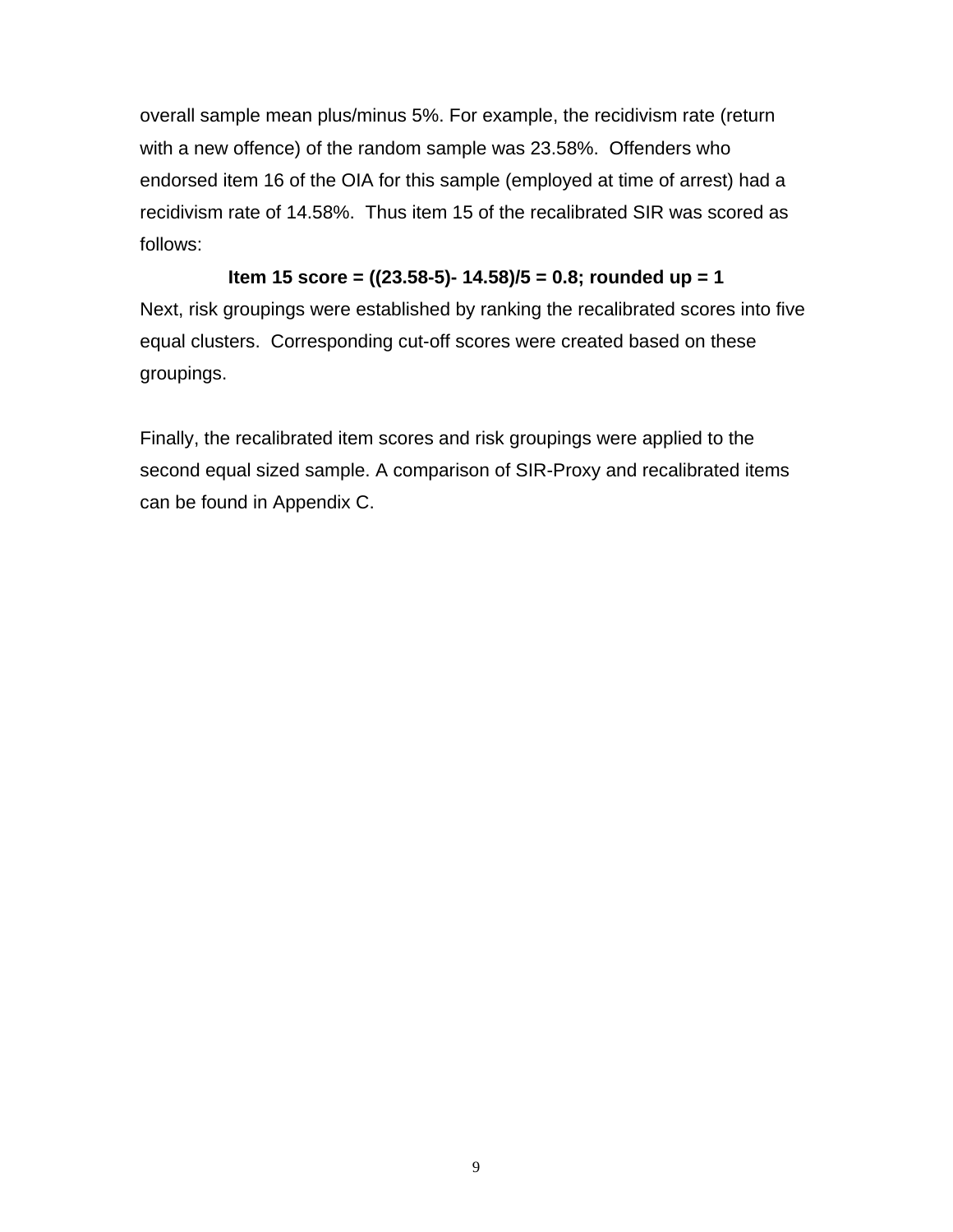#### **RESULTS**

#### *I) Validation of the SIR-R1*

As the SIR-R1 scale is not currently administered to women and male Aboriginal federal offenders (SOP 700-4) the SIR-R1 was re-examined for federally sentenced male non-Aboriginal offenders  $(N = 6,881)$ . The scale was assessed in terms of reliability, validated in its ability to predict any return to federal custody with a new offence, and evaluated for practical utility. A variety of statistical techniques were used to provide a basis of comparison with other studies and to reflect current practice.

To assess the internal consistency of the SIR-R1, Cronbach's alpha reliability coefficient was used. Standardized and raw alphas were 0.75 and 0.77 respectively. The ability of the SIR-R1 to scrutinize between successful and nonsuccessful cases was then examined via techniques used in previous studies.

Simple Pearson Correlation Coefficients indicated a strong relationship with general recidivism amongst the SIR-R1 groupings  $(r = 0.36, p < .0001)$ . Next, the Relative Improvement Over Chance (RIOC) is a method of summarizing, with a single index, the degree to which the values in a two-by-two table deviate from chance assignment and corrects for maximum percent (Farrington & Loeber, 1989). Table 1 illustrates the four components. Note that specificity refers to those offenders who are paroled and succeed on conditional release. Sensitivity refers to those denied parole who would fail.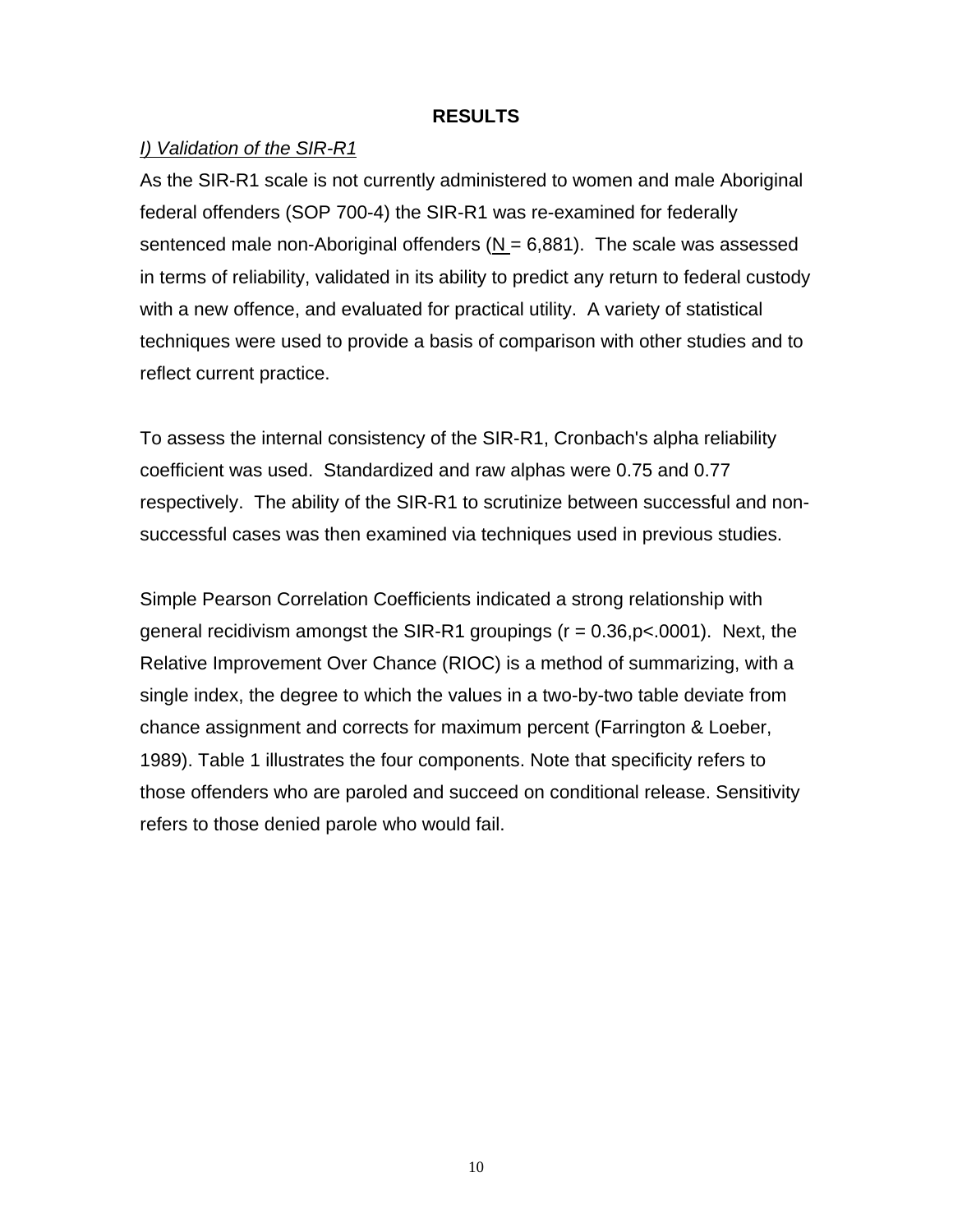### **Table 1: Components of the SIR-R1 Decision Matrix**

|                    | <b>Success</b>                        | Fail                                  |
|--------------------|---------------------------------------|---------------------------------------|
| <b>Deny Parole</b> | <b>False Positive</b>                 | <b>True Positive</b><br>(Sensitivity) |
| <b>Parole</b>      | <b>True Negative</b><br>(Specificity) | <b>False Negative</b>                 |

Typically, a cutoff risk percentage of 50% is assumed to satisfy the underlying assumptions behind a RIOC analysis; that is if the success rate is expected to be above 50% within a particular risk grouping, all in that group are paroled. Accordingly, Table 2 below is collapsed in Table 3 to facilitate calculation of the RIOC statistic.

**Table 2: SIR-R1 Risk Groupings by Outcome (General Recidivism)**

|                          | <b>Successes</b> | <b>Failures</b> | <b>Total</b> |
|--------------------------|------------------|-----------------|--------------|
| <b>SIR-R1 Risk Group</b> |                  |                 |              |
| Poor                     | 866              | 673             | 1,539        |
| (rate)                   | (56%)            | (44%)           | $(100\%)$    |
| <b>Fair/Poor</b>         | 583              | 265             | 848          |
| (rate)                   | (69%)            | (31%)           | (100%)       |
| Fair                     | 768              | 246             | 1,014        |
| (rate)                   | 76%)             | (24%)           | $(100\%)$    |
| Good                     | 765              | 142             | 907          |
| (rate)                   | (84%)            | (16%)           | $(100\%)$    |
| <b>Very Good</b>         | 2,382            | 141             | 2,523        |
| (rate)                   | (94%)            | (6%)            | $(100\%)$    |
| <b>Total</b>             | 5,364            | 1,467           | 6,831        |
| (rate)                   | (79%)            | (21%)           | (100%)       |

Note: Percentages may not add due to rounding

### **Table 3: Decision Cut-Offs for SIR-R1 Risk Groupings**

|                    | <b>Successes</b> | <b>Failures</b> | <b>Total</b> |
|--------------------|------------------|-----------------|--------------|
| <b>Deny Parole</b> | 1.149            | 938             | 2,387        |
|                    | (21%)            | (14%)           | (35%)        |
| <b>Parole</b>      | 3,915            | 529             | 4,444        |
|                    | (57%)            | (8%)            | (65%)        |
| <b>Total</b>       | 5,364            | 1,467           | 6,831        |
|                    | 79%)             | (21%)           | $(100\%)$    |

Note: Percentages may not add due to rounding

The resulting RIOC statistic for the SIR-R1 was 24% for male non-Aboriginal offenders.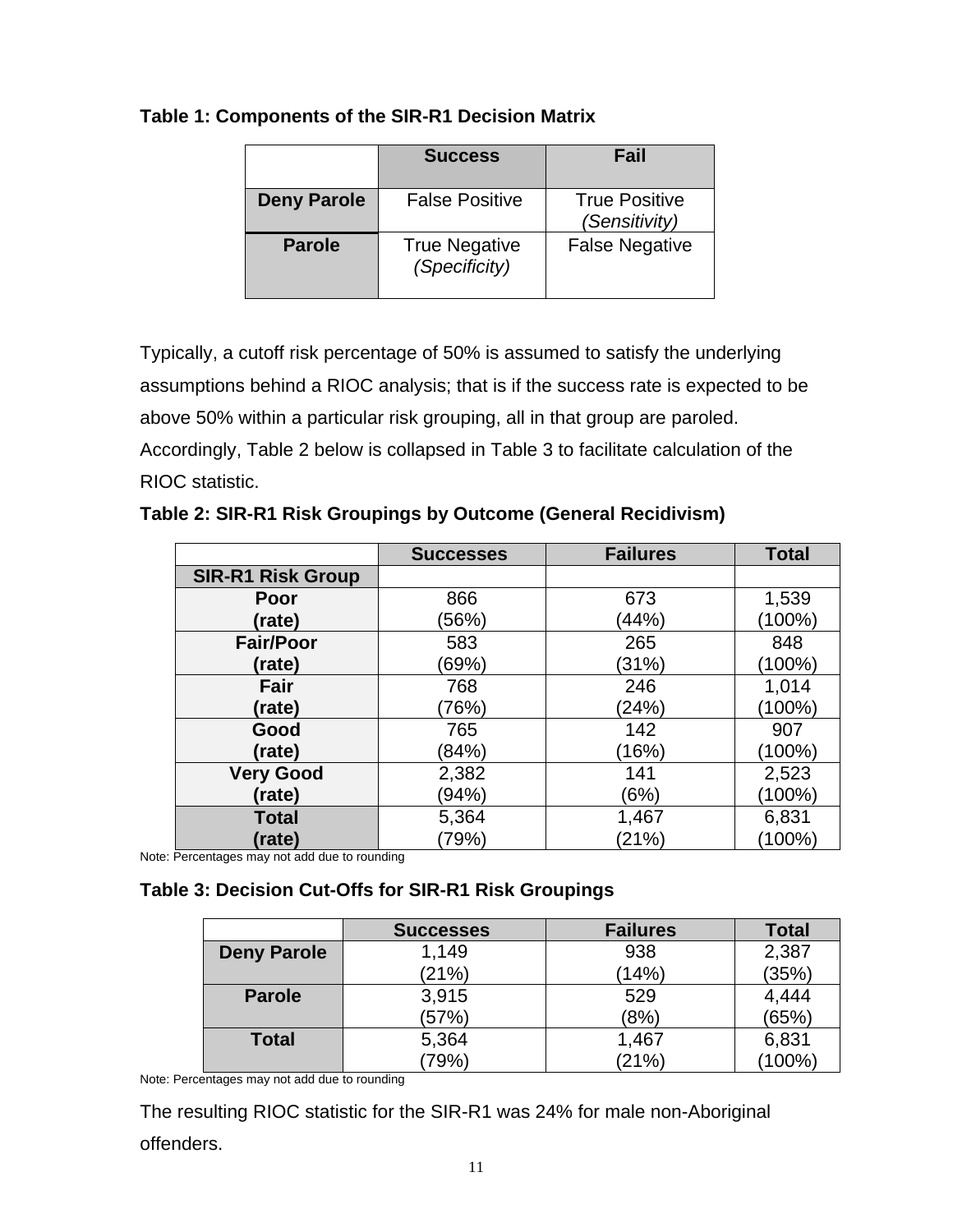A popular alternative to the RIOC statistic for assessing predictive validity is the Receiver Operating Characteristic, or ROC (Swets, 1986). The advantage of ROC over the preceding measures is its independence of base rates and selection ratios.

ROC was used to calculate true positive and false positive rates for the SIR-R1 cutoff scores corresponding to each risk category. Plotting the associated rates along an XY axis produced an ROC curve. The area under the curve or AUC (between 0 and 1) measures the probability that non-recidivists would score higher on the SIR-R1 scale than recidivists. An AUC of 1 indicates perfect discrimination between recidivists and non-recidivists, while an AUC of 0.5 or less indicates the scale has no power to discriminate. AUC results for federally sentenced male non-Aboriginal offenders were good at 0.745. (See Figure 1)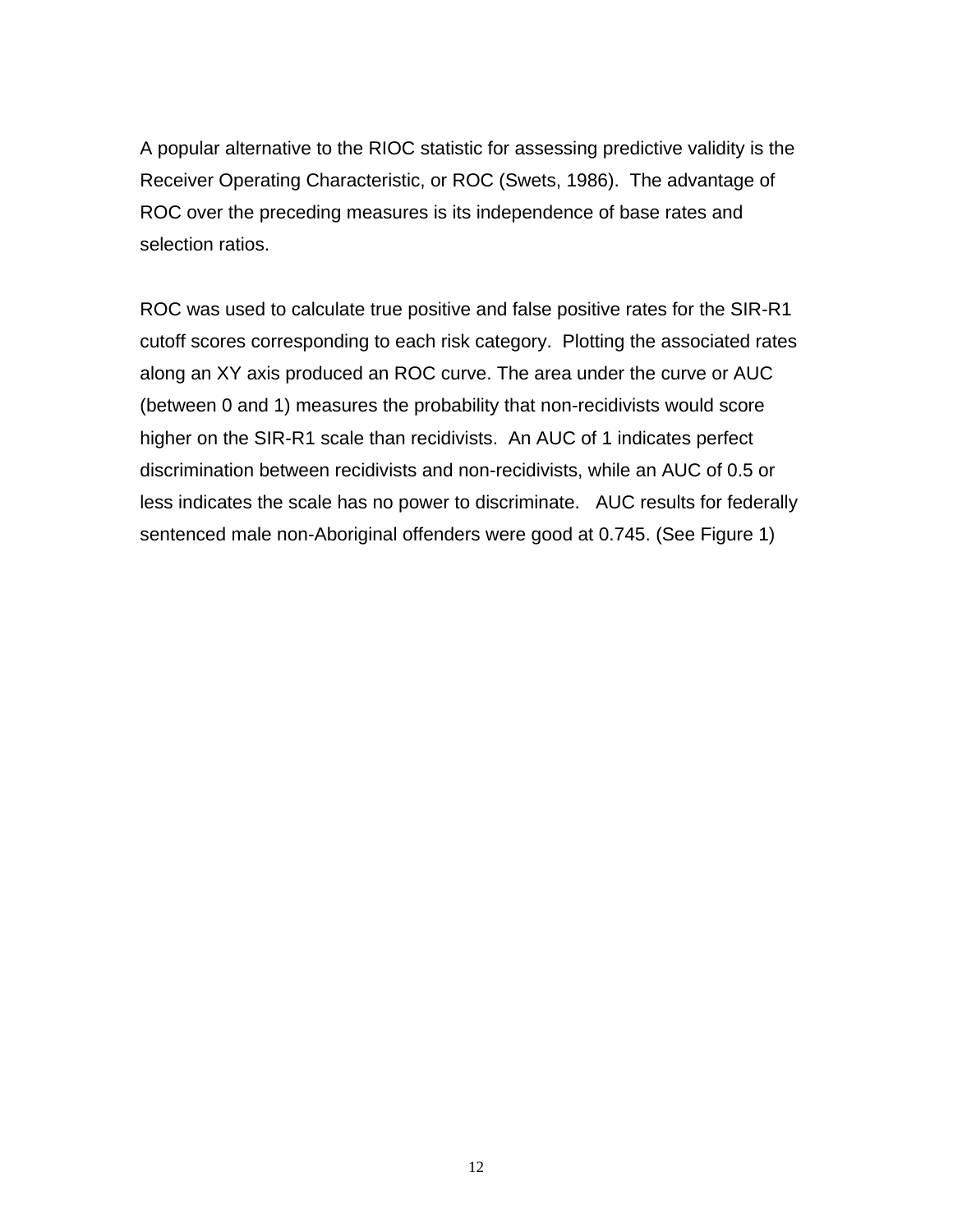#### **Figure 1: ROC Curve for the SIR-R1**



Next, Prevalence-Value Accuracy (PVA) analysis was performed on the SIR-R1. Where the ROC analysis tests predictive accuracy, PVA tests the practical utility of a measure. Practical utility is evaluated by incorporating outcome rates and the cost of misclassifications into a quantifiable formula. In this study, this formula is a function of general recidivism rates and associated costs of falsepositive and false-negative predictions. By plotting minimum misclassification over a range of success rate and false-positive/false-negative ratio combinations, PVA analysis derives a cost-surface. Analogous to the area under the curve (AUC) for ROC analysis, the volume beneath this cost surface (cost-volume index) is an index of test performance (Remaley et al., 1999). A perfect test would have no misclassification costs and would therefore have a volume of  $0^3$  $0^3$ . The cost-volume index for the SIR-R1 was .06946, or 17% more efficient than chance prediction.

l

<span id="page-18-0"></span> $3$  A test that cannot differentiate between success and failure (i.e. a chance test) would have a volume of 0.08334.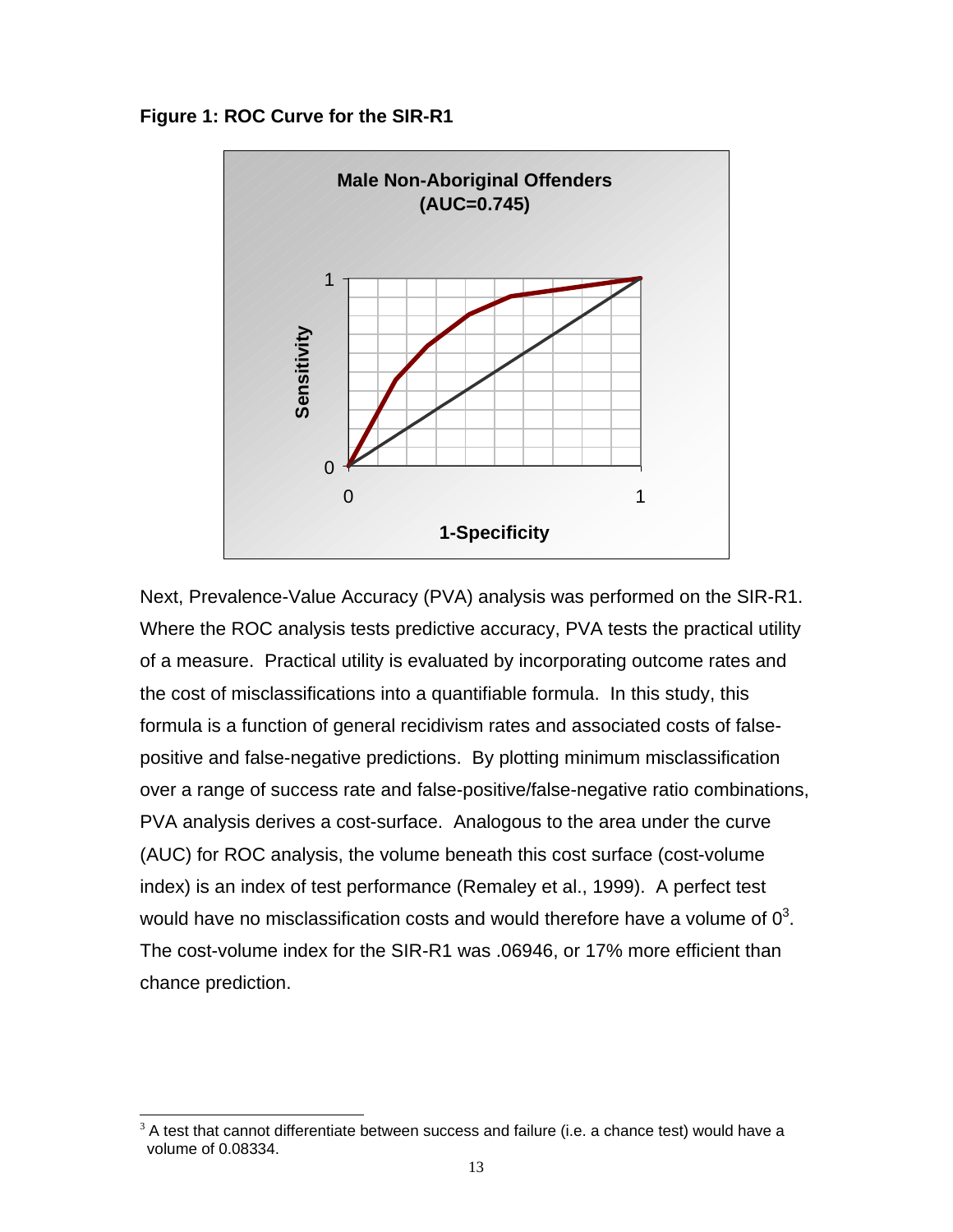

**Figure 2: Prevalence Value Accuracy Plots**

Finally, the analyses explored the ability of the SIR-R1 to predict other outcome measures; return to federal custody with a new violent offence and return to federal custody with a sex offence. Briefly, for violent recidivism the AUC was good for the SIR-R1 at 0.71. For sexual re-offending, low recidivism rates and small sample sizes within risk groupings may explain the inability of the SIR-R1 to discriminate between recidivists and non-recidivists (AUC =  $0.54$ ).

As demonstrated, the SIR-R1 is internally reliable. The data confirm the accuracy of the scale in identifying offenders likely to return to federal custody with a new offence within three years. The SIR-R1 is also practical in that misclassification costs are less than those associated with pure chance.

### *IIa) The SIR-Proxy: Derivation and Validation*

Internal consistency of the SIR-Proxy was tested using Cronbach's alpha reliability coefficient. This yielded standardized and raw alphas of 0.77 and 0.78 respectively. The SIR-Proxy was next measured against the SIR-R1 to determine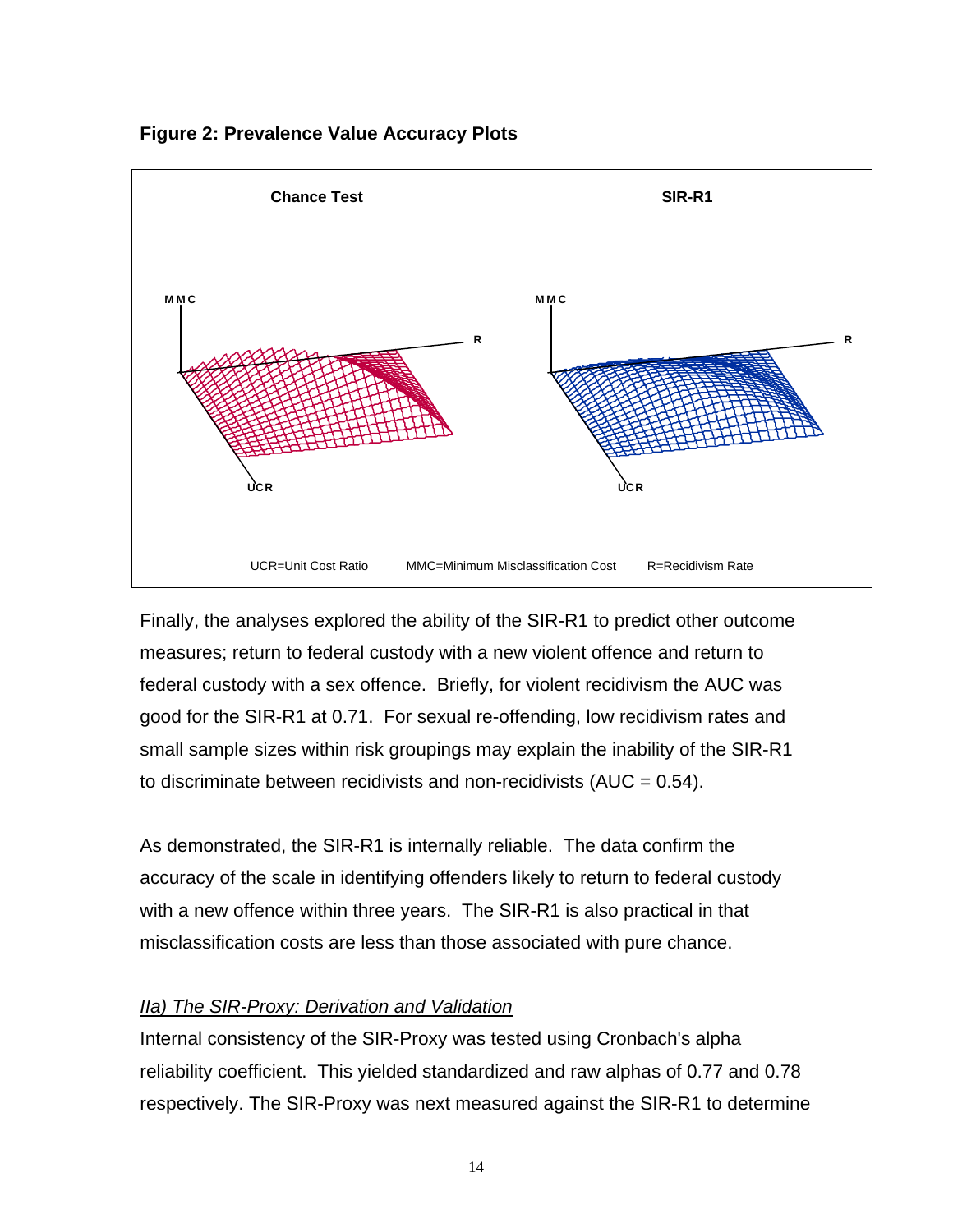how accurately it reflects actual SIR-R1 scores and groupings. Simple Pearson Correlation Coefficients indicated strong correlations with SIR-R1 total scores (r =.90). The cutoff scores for the SIR-Proxy groupings were established to reflect the same sample distribution amongst actual SIR-R1 groupings. The resulting SIR-Proxy groupings were also highly correlated with the actual SIR-R1 groupings  $(r = .85)$ .

When validated on outcome as a measure of predictive validity, the SIR-Proxy fared the same as the SIR-R1. This was not surprising given the SIR-Proxy's high correlation to the SIR-R1. Results of the various statistics in comparison to the SIR-R1 are presented in Table 4.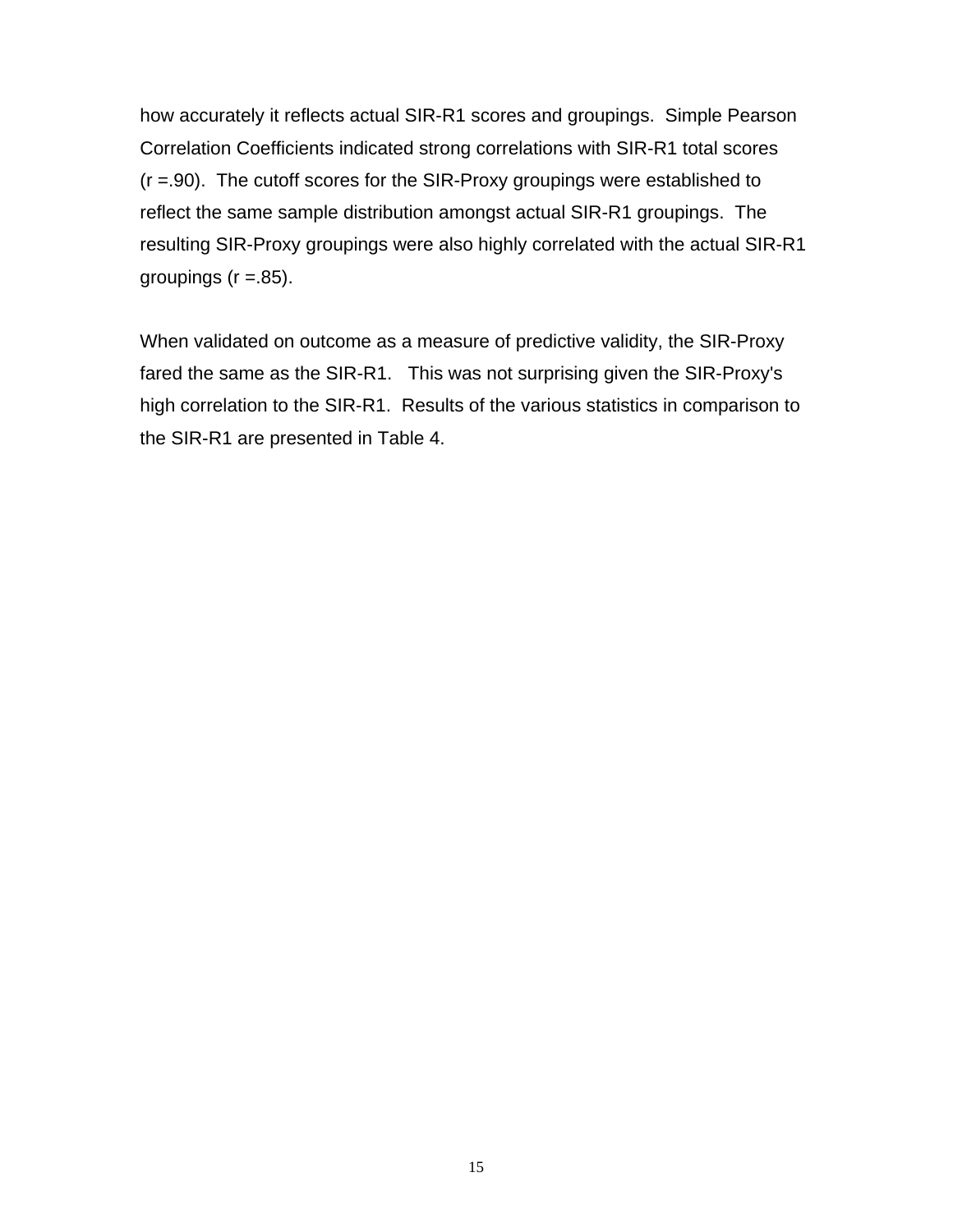#### **Table 4: SIR-R1 versus SIR-Proxy**

|                                                                                     | SIR-R1                           | <b>SIR-Proxy</b>                      |
|-------------------------------------------------------------------------------------|----------------------------------|---------------------------------------|
| <b>Cronbach's alpha</b><br>reliability coefficient                                  | Alpha = $0.77$                   | Alpha = $0.78$                        |
| <b>Relative Improvement</b><br><b>Over Chance (RIOC)</b>                            | $RIOC = 0.28$                    | $RIOC = 0.29$                         |
| <b>Area Under the Curve</b><br>(AUC) and correlation :<br><b>General Recidivism</b> | $AUC = 0.745$<br>$r = 0.36***$   | $AUC = 0.752$<br>$r = 0.36***$        |
| <b>Area Under the Curve</b><br>(AUC) and correlation :<br><b>Violent Recidivism</b> | $AUC = 0.708$<br>$r = 0.14***$   | $AUC = 0.726$<br>$r = 0.14***$        |
| <b>Area Under the Curve</b><br>(AUC) and correlation :<br><b>Sexual Recidivism</b>  | $AUC = 0.540$<br>$r = 0.01^{NS}$ | $AUC = -$<br>$r = 0.01$ <sup>NS</sup> |

Notes: NS=not significant, \*p<.05; \*\*p<.01; \*\*\*p<.001

Practical utility tests revealed no significant difference between the SIR-Proxy and the SIR-R1. A topographical view of the PVA plots illustrates how all combinations of recidivism rates and unit cost ratios are virtually the same for all misclassification costs (see Figure 3). A more quantitative analysis revealed there is no more than a 4% difference in minimum misclassification costs between the two measures at all points on the cost surface. Note that all points on the cost surfaces of both measures were associated with minimum misclassification costs that were lower than those of a chance test.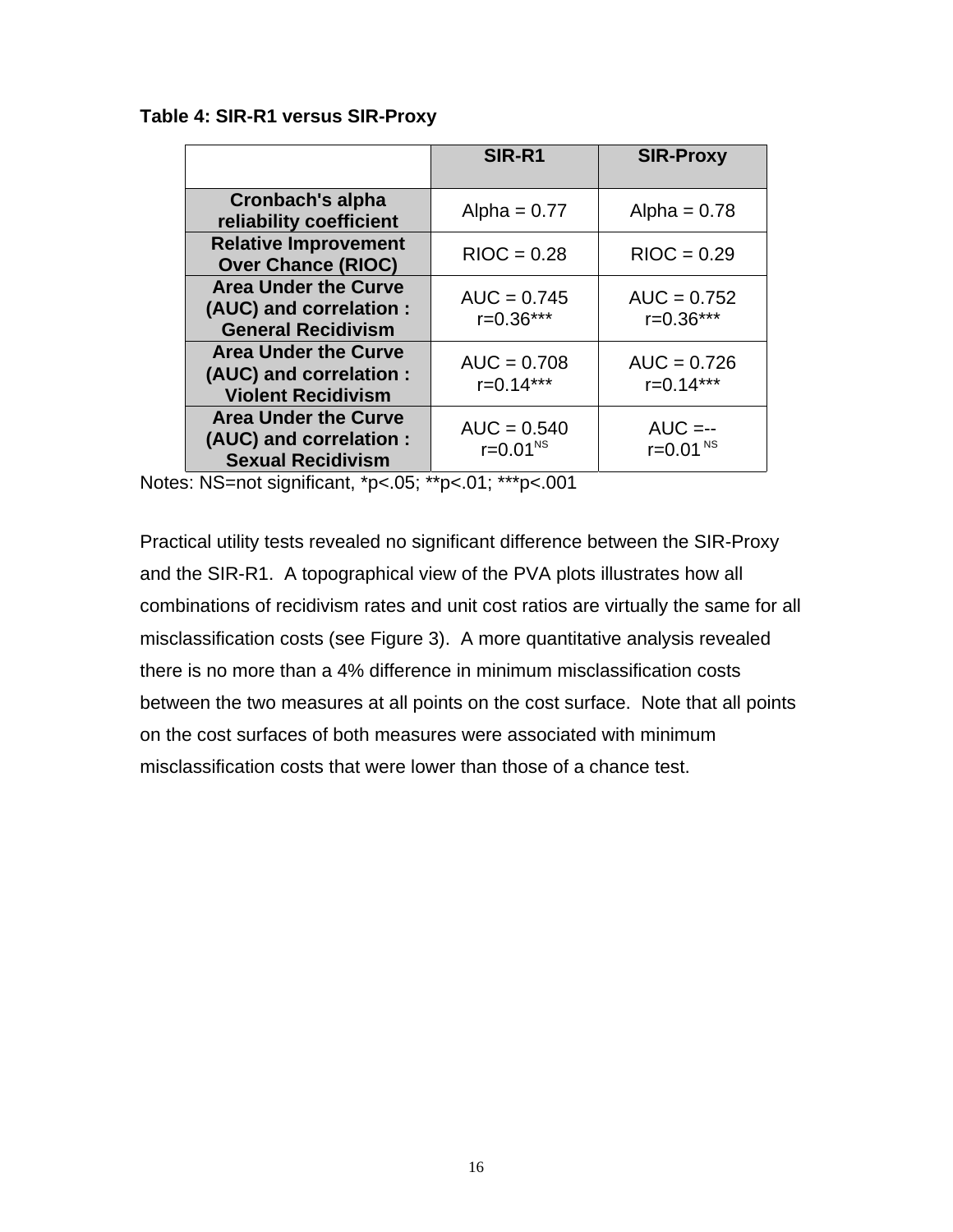

**Figure 3: Prevalence-Value-Accuracy Plots: Comparison of Topographical Views**

### *IIb) The SIR-Proxy: Application to Women and Male Aboriginal Offenders*

The SIR-R1 is not currently applied to the women and male Aboriginal federal offender populations. However, as shown, it is possible to successfully approximate the SIR-R1 for both these populations. The SIR-Proxy, derived for women and male Aboriginal federal offenders, can thus be tested.

### *i) Women Offenders*

Validation methods performed on the SIR-Proxy for women offenders paralleled those of the above analyses. Using post-release outcome as a measure of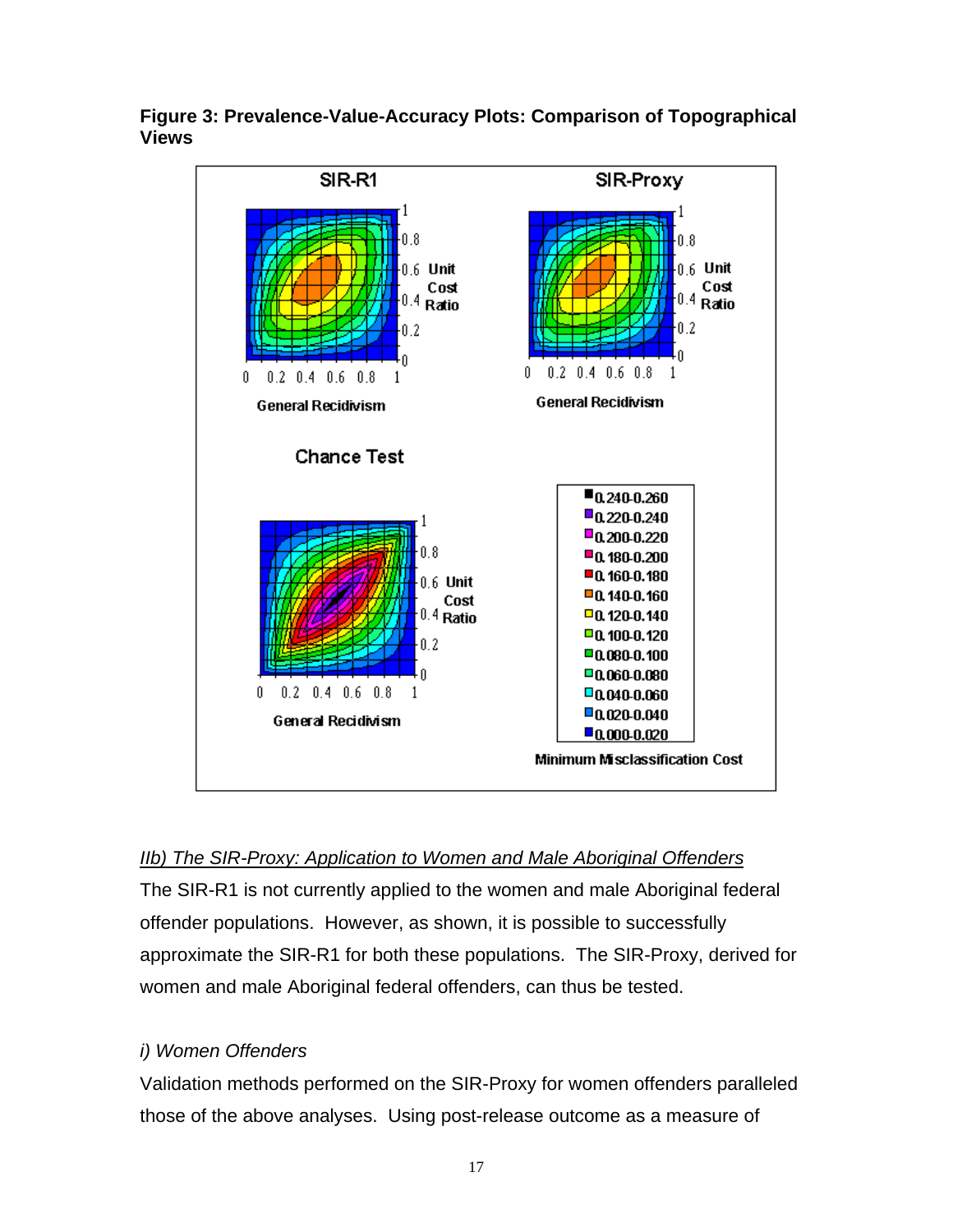predictive validity, results yielded significance for women offenders. The SIR-Proxy score was correlated with general recidivism ( $r = 0.32$ ,  $p < 0.001$ ) and the area under the curve showed the scale groupings accurately discriminated between recidivists and non-recidivists  $(AUC = 0.767)$ . For violent re-offending, the SIR-Proxy discriminated between groups with an AUC of 0.725. No validity measures were tested against the SIR-Proxy to discriminate for sexual reoffending amongst women offenders since there were no observable outcomes as such for this group.

#### *ii) Male Aboriginal Offenders*

l

SIR-Proxy scores were correlated with general recidivism at  $r = 0.32$  (p<.0001) for the male Aboriginal group. ROC analysis revealed that the scale's ability to discriminate between recidivism groupings ranged from weak to poor  $(AUC = 0.683$  for general recidivism,  $AUC = 0.645$  for violent re-offending and  $AUC = 0.599$  for sexual re-offending). Results were disparate to those found in an earlier study of male Aboriginal offenders released in 1983/8[4](#page-23-0)<sup>4</sup>. The AUC for the 1983/84 sample was moderate at 0.708 (Hann & Harman, 1993). The discrepancy in validity between the current and previous sample could possibly be attributed to the changing nature of the federal Aboriginal male population. Aboriginal youth are one of the fastest growing demographic sectors in Correctional Service of Canada's (CSC's) offender population. Significant differences between younger and older Aboriginal offenders have been identified; namely in the areas of static and dynamic risk and admitting offence (Nafekh, 2002). Consequently, differences in these areas would also be reflected in SIR-Proxy scores for older and younger Aboriginal populations.

<span id="page-23-0"></span><sup>4</sup> Robert G. Hann & William G. Harman, Predicting Release Risk for Aboriginal Penitentiary Inmates 1993, No. 1993-12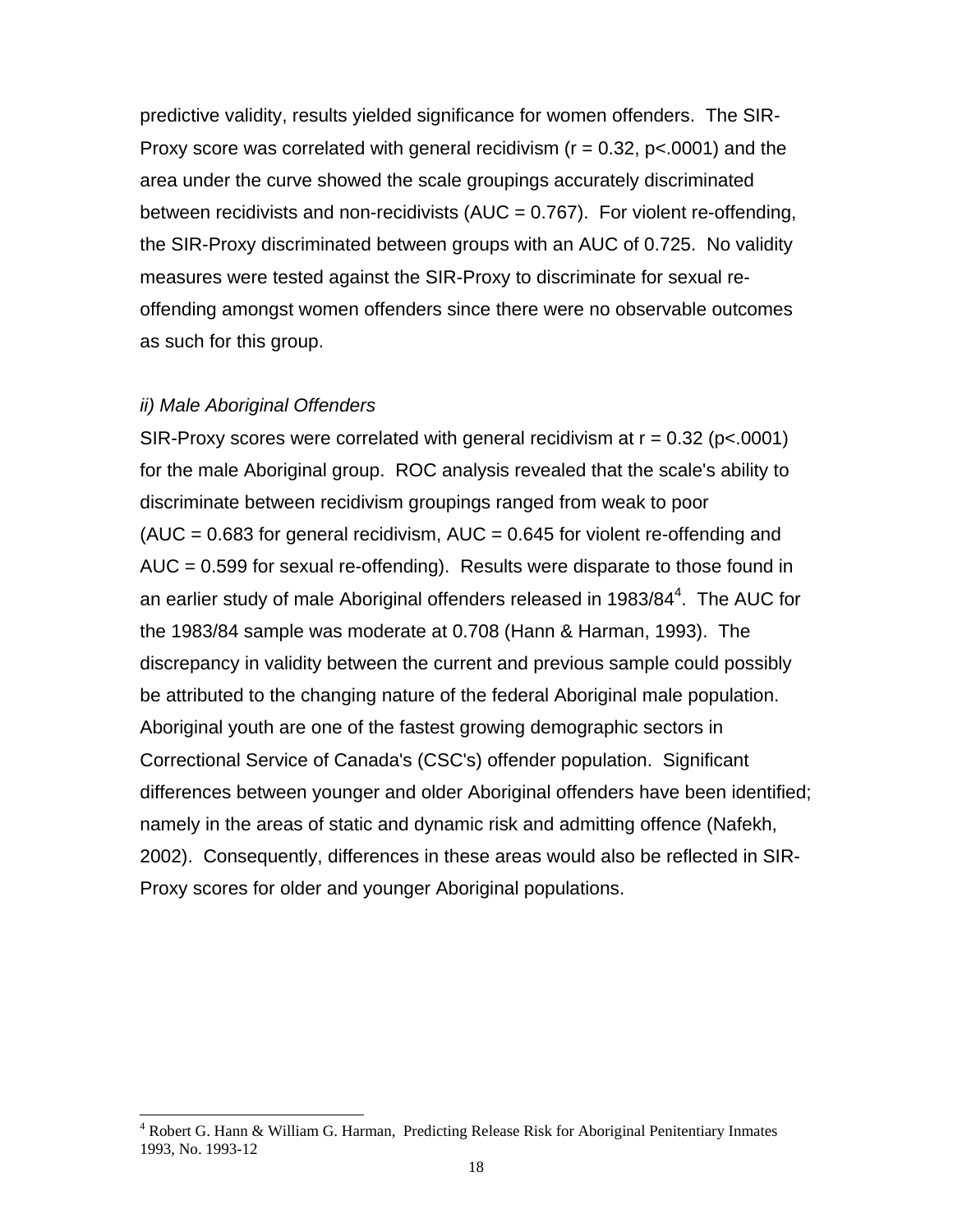

**Figure 4: ROC Curve for the SIR-R1 - Male Aboriginal Offenders**

### *III) The Re-calibrated SIR*

Results revealed there was no significant gain in predictive accuracy of the recalibrated SIR over the SIR-Proxy or the SIR-R1. The AUC for the recalibrated SIR was 0.754, compared to 0.745 and 0.752 for the SIR-R1 and SIR-Proxy respectively. A test to determine whether there were gains in efficiency showed no advantage as such. The cost volume index was 0.06819 for the SIR-R2 (only 2% and 0.2% less than that of the SIR-R1 and the SIR-Proxy respectively).

Results of the recalibrated SIR for women were similar to that of the males, as there was no significant difference of predictive accuracy and efficiency between the re-calibrated version and the SIR-Proxy. The AUC for the recalibrated SIR was 0.784 compared to 0.767 for the SIR-Proxy, and there was no more than a 0.1% difference in cost volume indices for the two scales.

The ability of the recalibrated SIR to predict general recidivism for the Aboriginal male population was found to be marginally better than the SIR-Proxy. The AUC was 0.718 and the cost volume index was 5.5% less than that of chance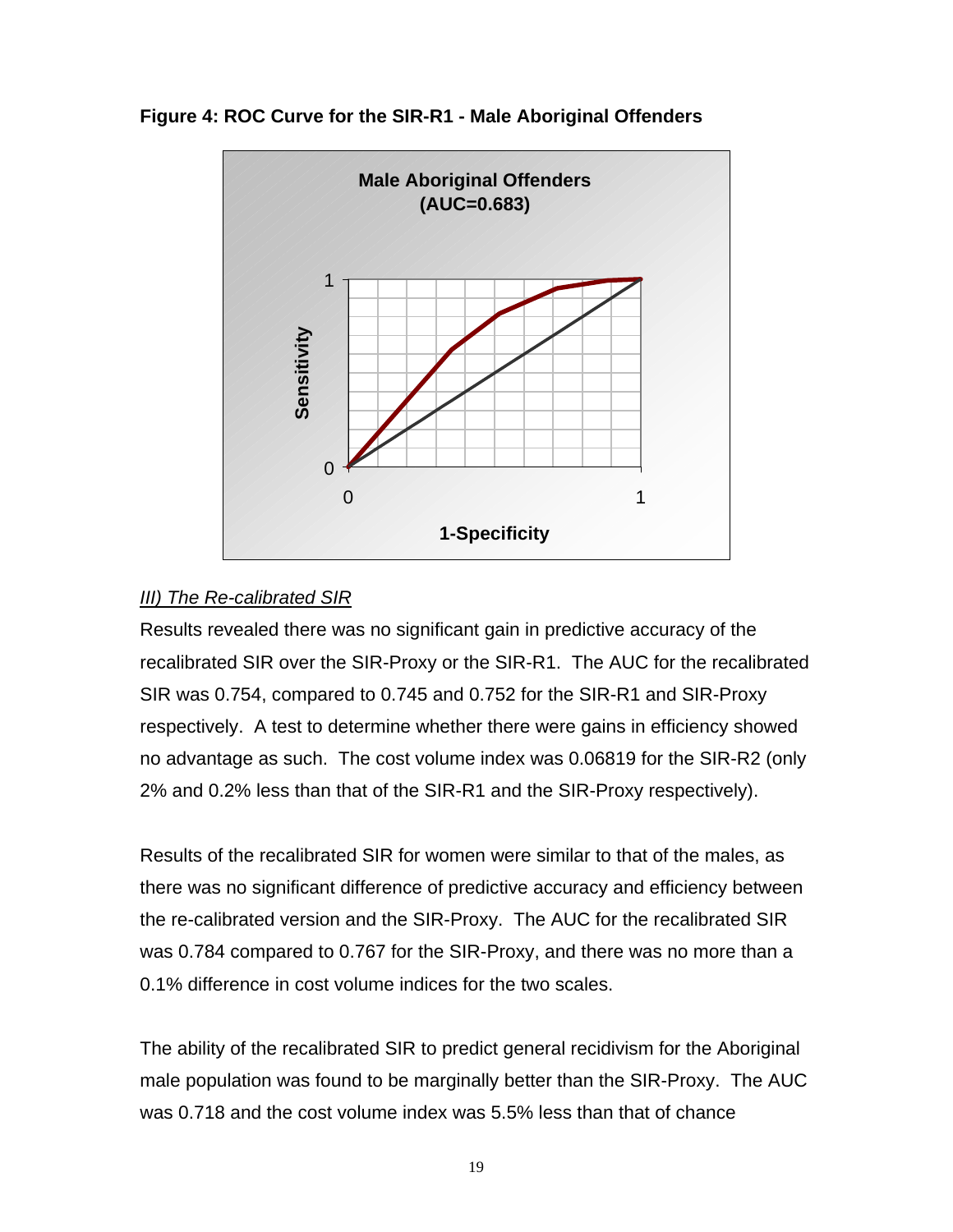decisions. These results were not surprising given that the SIR-Proxy was found to be weak for this population.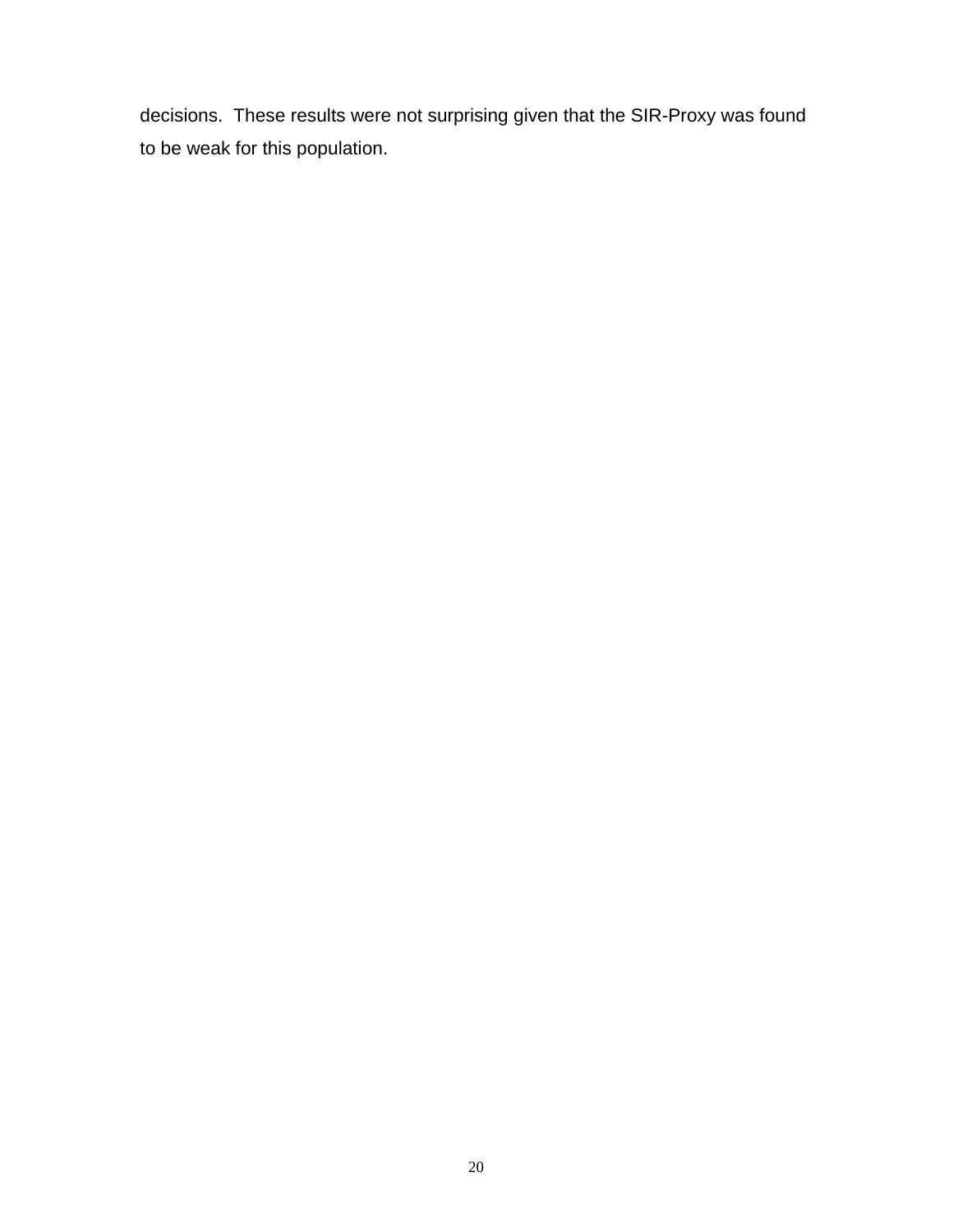#### **CONCLUSIONS**

Results show that the SIR-R1 was internally reliable and accurately identified risk groupings in the male non-Aboriginal federal offender population released between 1995 and 1998. This assists the Service in exercising reasonable, safe, secure and humane control. Using the SIR-R1 scale upon intake also helps identify those offenders to whom available programming resources should be directed; thus, preparing high potential candidates for safe release. Findings support previous studies and reaffirm the wealth of validity data for the SIR-R1.

In making use of current estimation and evaluation techniques, the report derived a SIR-Proxy that was shown to be just as effective as the SIR-R1. In addition, there are no misclassification costs associated with the SIR-Proxy that are above those of the SIR-R1. Hence, given the SIR-Proxy was derived primarily from the Offender Intake Assessment data base in CSC's Offender Management System (OMS), it is conceivable that the SIR-R1 be replaced by the SIR-Proxy via an automated process.

The report also concludes that, when applied to women offenders, the SIR-Proxy accurately discriminates amongst the five risk groupings. Past research has not supported the use of the SIR-R1 or GSIR with the federal women offender population (Blanchette, 1996, Hann & Harman, 1989b). As the original SIR scale was developed on a sample of men, the results suggest that there is good potential for improved predictive accuracy for a scale developed in a parallel fashion on a sample of women offenders.

For the male Aboriginal population, the study found results contrary to those for non-Aboriginal males and women. The finding that the SIR-Proxy is weak in accurately discriminating between risk groupings for Aboriginal males also contradicts previous findings (see Hann & Harman, 1989). This could possibly be attributed to trends affecting the nature of this population. For example, the increase in Aboriginal youth within CSC's offender population may also be reflected in differences between SIR-R1 scores of current and previous samples.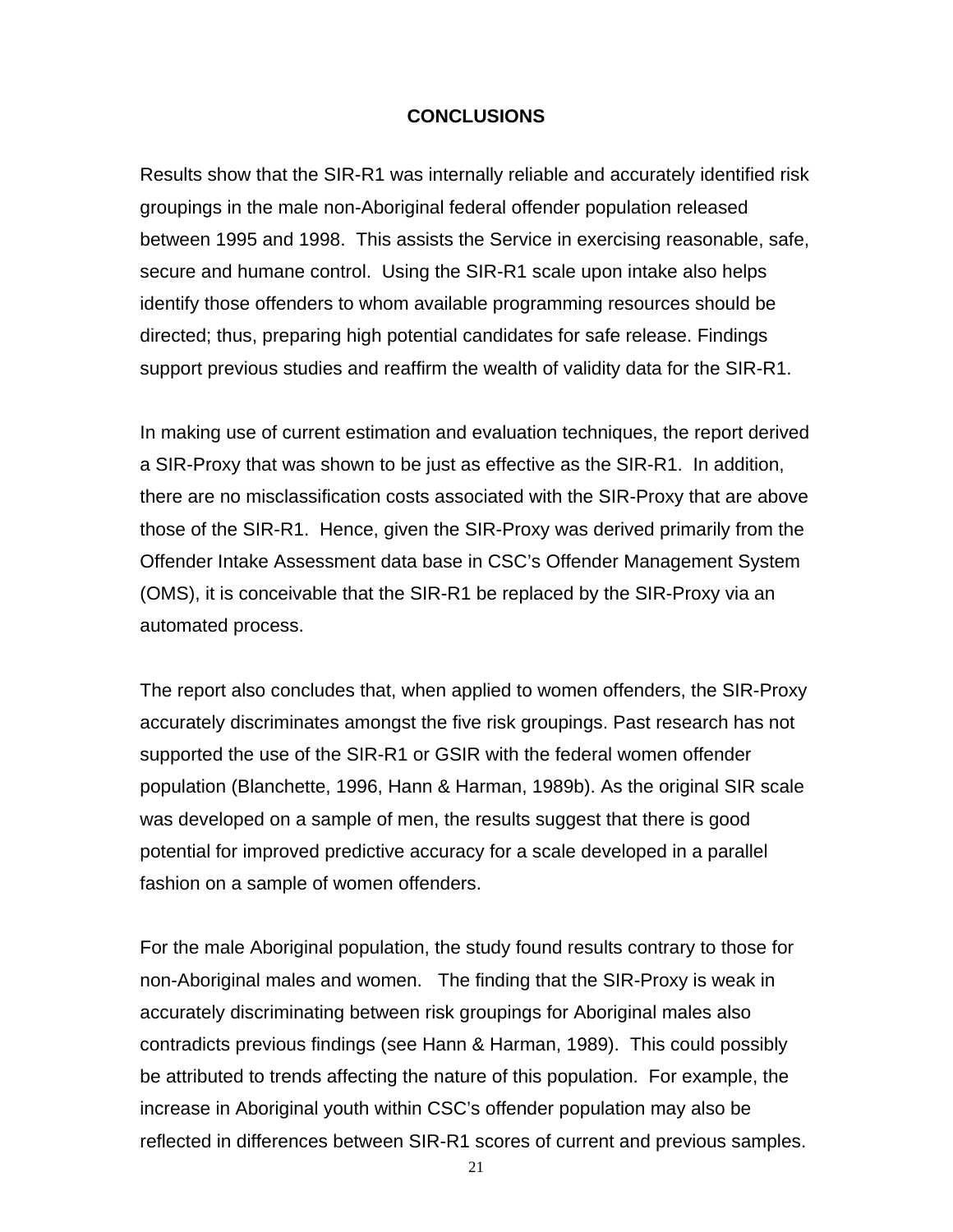In addition, significant differences between age groupings within the male Aboriginal offender population have previously been identified (Nafekh, 2002). It has also been noted that this population is not homogenous as they differ in aspects ranging from cultural diversity to constitutional and legal status (National Parole Board, 1988). Predictive accuracy of an actuarial tool, such as the SIR-R1, may be maximized by means of a very specialized process. Such a process should include consultation with Elders and other experts, and take into consideration all factors and trends relevant to the male Aboriginal offender population.

Results of SIR-Proxy re-calibration efforts resulted in little gain in predictive accuracy or efficiency. Given the static nature of the scale, trends in the federal offender population, and the ability of the scale to retain its' predictive accuracy over time, it is likely that the SIR-R1 need never be re-tooled for the male non-Aboriginal population.

In conclusion, the study shows that the SIR-R1 continues to assist the Service in achieving its' mission. The study also identifies a comparable scale, the SIR-Proxy, for which scores and risk groupings can be automatically calculated from Offender Intake Assessment information. The SIR-Proxy is currently not an adequate tool for use with Aboriginal males. The Proxy could, however, serve as a basic tool that would serve to guide a more comprehensive assessment of reintegration potential for the women offender population. Finally, the utility of the SIR-R1/SIR-Proxy could be extended to assist in the successful reintegration of offenders. Such an undertaking would require the addition of dynamic risk factors into the SIR-R1 model. These risk factors would reflect individual or situational determinants that may contribute to the success of the offender upon their release into the community.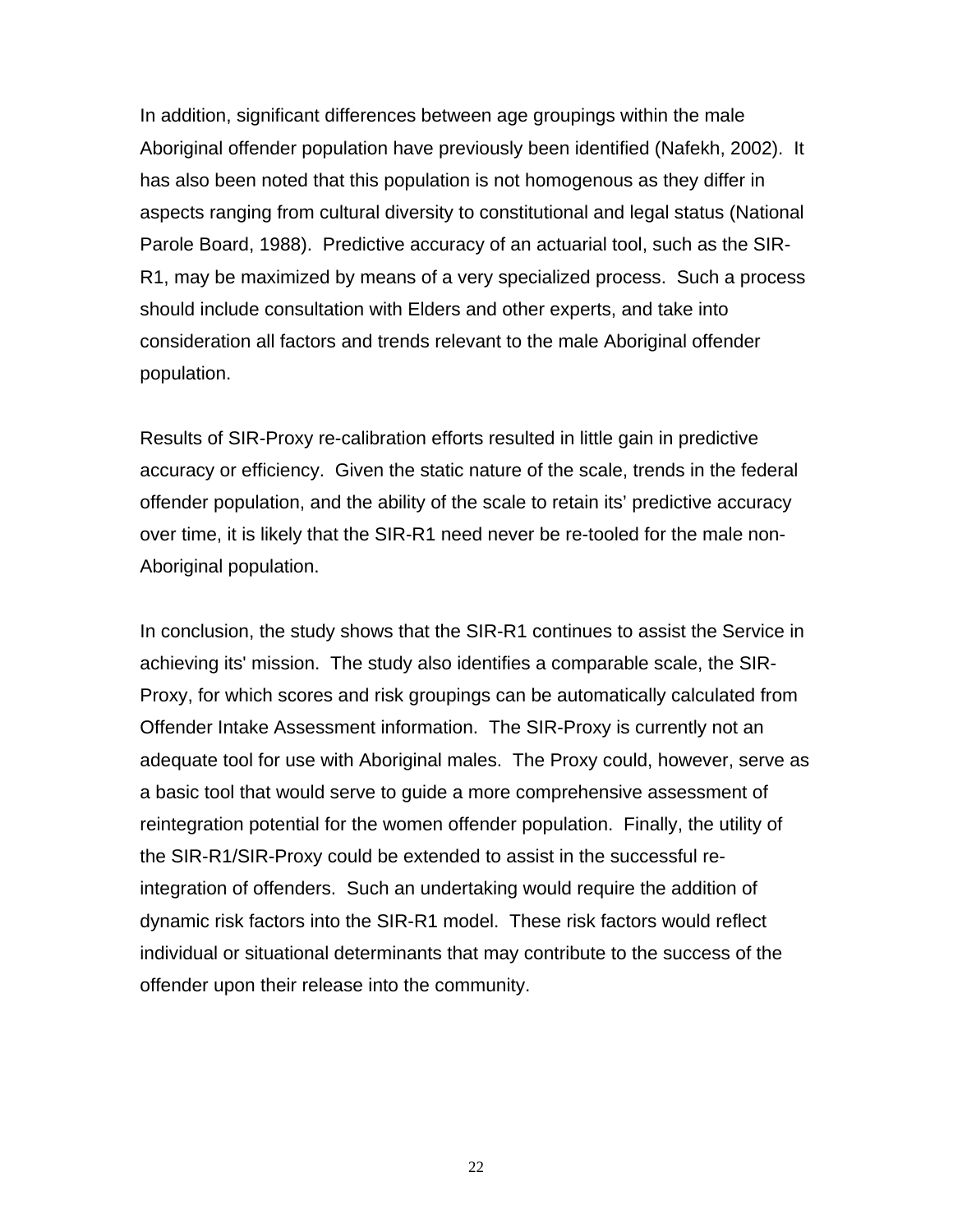#### **REFERENCES**

- Andrews, D. A., & Bonta, J. (1995). *LSI-R: The Level of Service Inventory - Revised.* Toronto, ON: Multi-Health Systems, Inc.
- Andrews, D.A. (1983). The assessment of outcome in correctional samples. M.L. Lambert, E.R. Christensen, & S.S. Dejulio (Eds.), *The measurement of psychotherapy outcome.* NY, Wiley.
- Baird, S. C., Heinz, R. C., & Bemus, B. J. (1979). *The Wisconsin Case Classification and Staff Development Project: A Two Year Follow-up Report.* Wisconsin: Division of Corrections.
- Blanchette, K. (1996). *The Relationship between Criminal History, Mental Disorder, and Recidivism Among Federally Sentenced Female Offenders.* Unpublished Masters Thesis, Carleton University, Ottawa, ON:
- Bonta, J., Harman, W. G., Hann, R. G., & Cormier, R. B. (1996). The prediction of recidivism among federally sentenced offenders: A re-validation of the SIR scale. *Canadian Journal of Criminology*, 38, 61-79.
- Bonta, J., Pang, B., & Wallace-Capretta,S. (1995) Predictors of Recidivism among Incarcerated Female Offenders, *The Prison Journal*, 75, 277-294.
- Bonta,J., Lipinski.S., & Martin, M*.*(1992) *Characteristics of Federal Inmates Who Recidivate.* Ottawa, ON: Statistics Canada.
- Farrington, D. P., & Loeber, R. (1989). Relative improvement over chance (RIOC) and phi as measures of predictive efficiency and strength of association in 2 by 2 tables. *Journal of Quantitative Criminology,* 5, 201-213.
- Grant, B. A., Motiuk, L. L., Brunet,L., Lefebvre, L., & Couturier,P. (1996) *Day Parole Program Review: Case Management Predictors of Outcome,* Research Report R-52. Ottawa, ON: Correctional Service of Canada.
- Hann, Robert G., & Harman, W G. (1988). *Release Risk Prediction: A Test of the Nuffield Scoring System. A Report of the Parole Decision Making and Release Risk Assessment Project.* Ottawa, ON: Ministry of the Solicitor General of Canada.
- Hann, RobertG., & Harman, W.G. (1992) *Predicting General Release Risk for Penitentiary Inmates, User Report.* Ottawa, ON: Solicitor General Canada.
- Hann, Robert G., & William G. Harman*, Predicting Release Risk for Aboriginal Penitentiary Inmates*, submitted to the Ministry of the Solicitor General of Canada by The Research Group, (1993-12)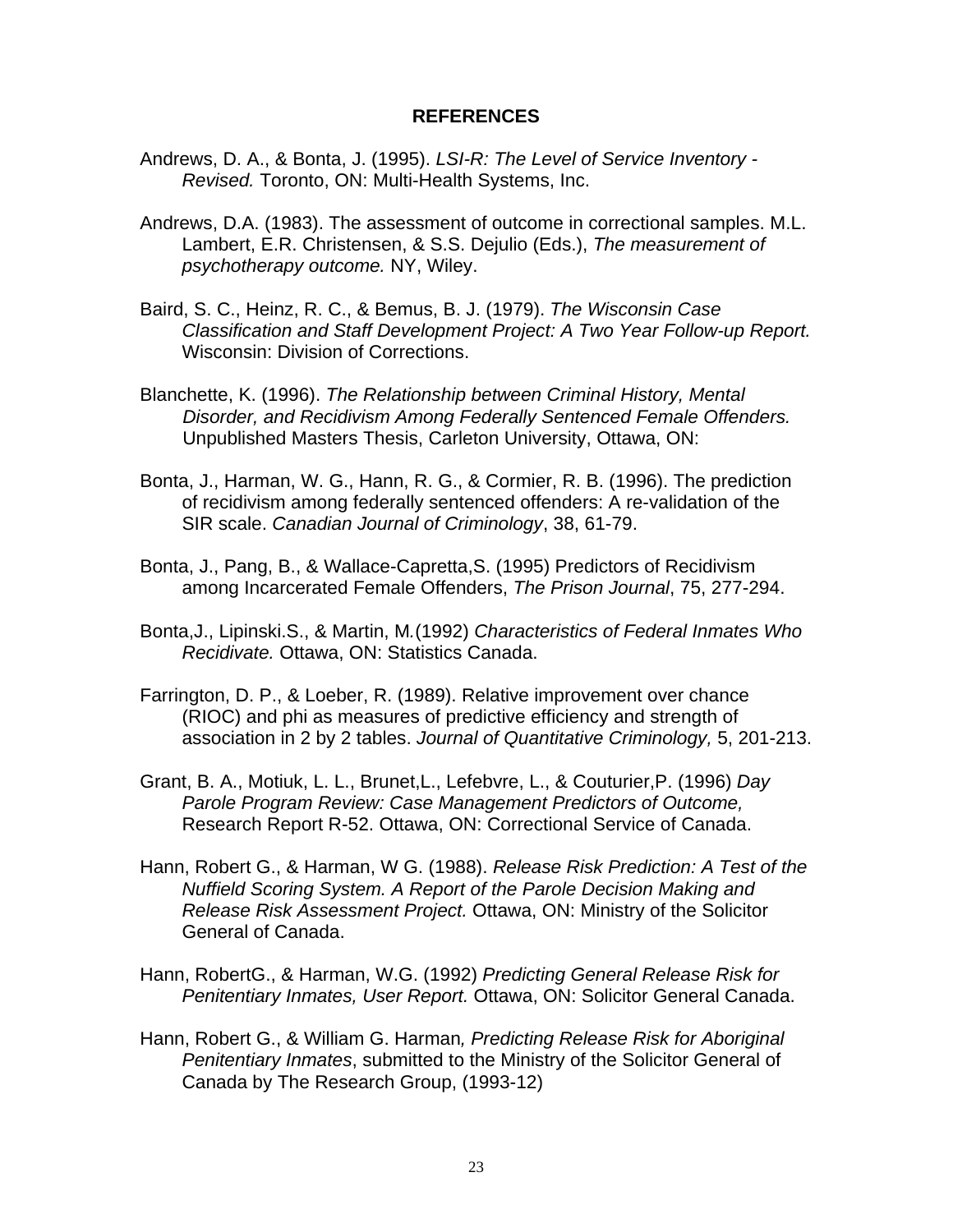- Hann, Robert G., & William G. Harman*,* (1989a) *Release Risk Prediction: A Test of the Nuffield Scoring System,* Corrections Research. Ottawa, ON: Secretariat of the Ministry of the Solicitor General of Canada.
- Hann, Robert G., & William G. Harman, (1989b) *Release Risk Prediction: A Test of the Nuffield Scoring System for Native and Female Inmates*, Corrections Research. Ottawa, ON: Secretariat of the Ministry of the Solicitor General of Canada.
- Luciani, F. P., Motiuk, L. L., & Nafekh, M. (1996). *An operational review of the custody rating scale: Reliability, validity and practical utility*. Research Report R-47. Ottawa, ON: Correctional Service Canada.
- Motiuk, L. L. & Belcourt,R.L. (1995). *Statistical Profiles of Homicide, Sex, Robbery and Drug Offenders in Federal Corrections.* Ottawa, ON: Correctional Service Canada.
- Motiuk, L. L., & Porporino, F. J. (1989). *Offender Risk/Needs Assessment: A Study of Conditional Releases.* Research Report R-1. Research and Statistics Branch. Ottawa, ON: Correctional Service Canada.
- Motiuk, L.L. (1997). Classification for correctional programming: The Offender Intake Assessment (OIA) process. *Forum on Corrections Research, 9 (1),* 18- 23.
- Motiuk, L.L., & Nafekh, M. (2001) Using reintegration potential at intake to better identify safe release candidates. *Forum on Corrections Research, 13(1),* 11-13
- Motiuk, L.L., & Belcourt,R.L. (1996) *Prison Work Programs and Post-release Outcome: A Preliminary Investigation.* Research Report R-43. Ottawa, ON: Correctional Service of Canada.
- Motiuk, L.L., & Porporino,F.J. (1989) *Field Tests of the Community Risk/Needs Management Scale: A Study of Offenders on Caseload.* Research Report. R-06. Ottawa, ON: Correctional Service of Canada.
- Nafekh, M. (2002). *An Examination of Youth and Gang Affiliation within the Federally Sentenced Aboriginal Population*, Research Report R-121. Ottawa, ON: Correctional Service of Canada.
- National Parole Board of Canada. (1988). *Policy and procedures manual. revised*. Ottawa, ON: National Parole Board of Canada.
- Nuffield, J (1989). The SIR scale: Some reflections on its applications. *Forum on Corrections Research, 11(2),* 19-22.
- Nuffield, J. (1982*). Parole decision making in Canada: Research towards decision guidelines*. Ottawa, ON: Solicitor General of Canada.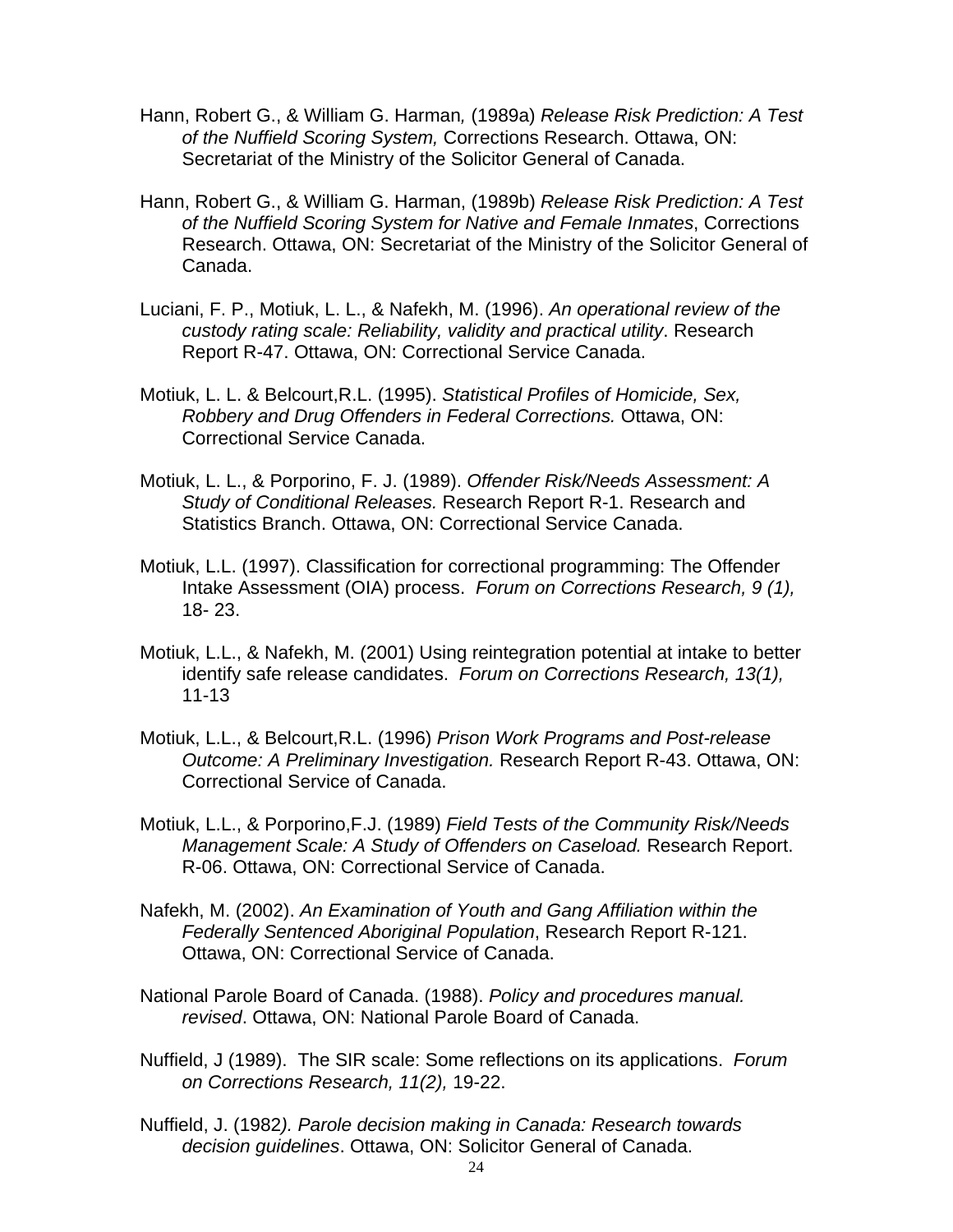- Remaley, A.T., Sampson, M.L., DeLeo, J.M., Remaley, N.A., Farsi, B.D., & Zweig, M.H.(1999). Prevalence-Value-Accuracy Plots: A New Method for Comparing Diagnostic Tests Based on Misclassification Costs. *Clinical Chemistry,* ;*45:*943-941
- Serin, R. (1996). Violent recidivism in criminal psychopaths. *Law and Human Behaviour, 20,* 207-217
- Swets, J.A. (1986) Form of empirical ROCs in discrimination and diagnostic tasks: Implications for theory and measurement of performance. *Psychological Bulletin*, *99:*181-198.
- Wormith, J. S., & Goldstone, C. S. (1984). The clinical and statistical prediction of recidivism. *Criminal Justice and Behaviour*, *11*, 3-34.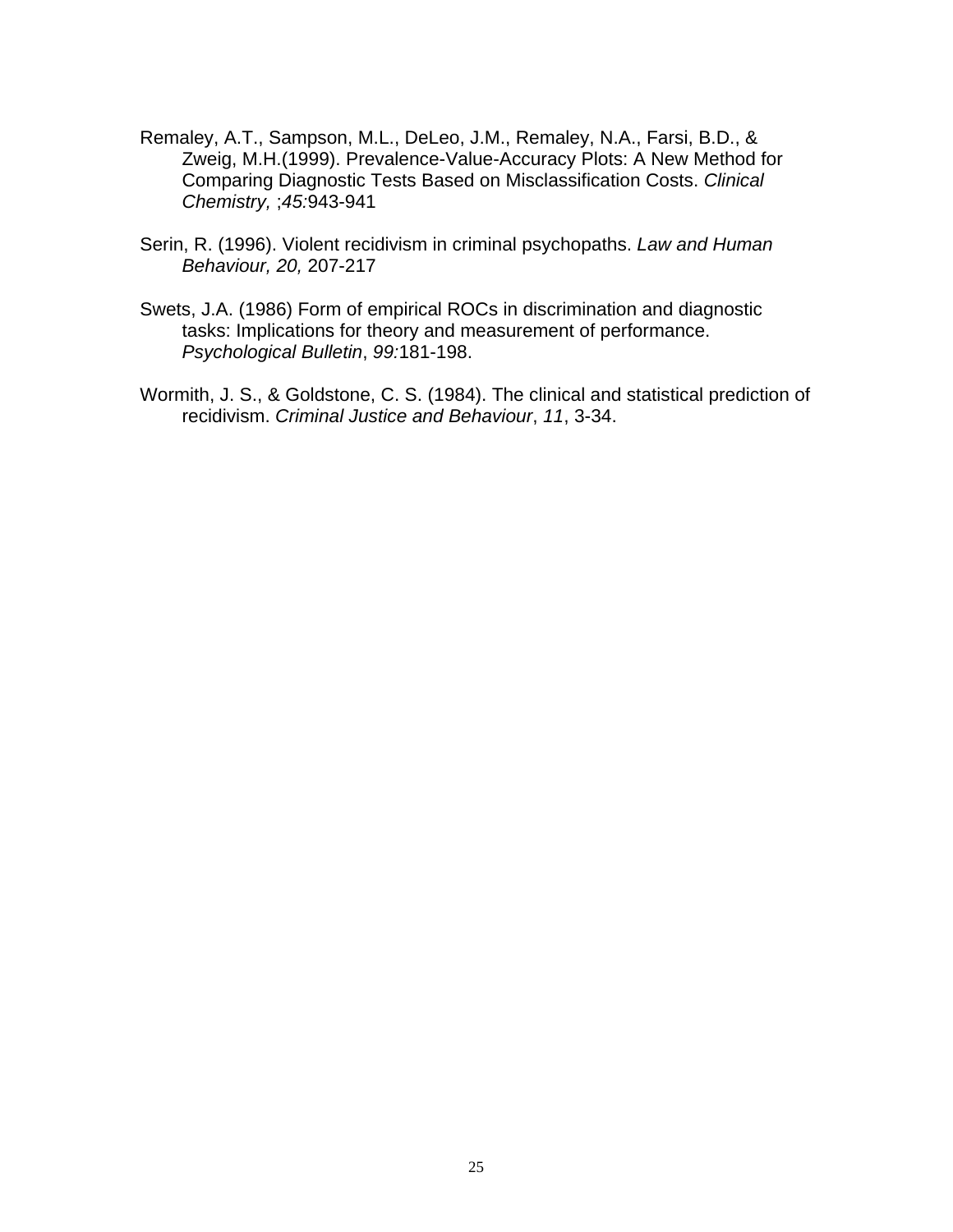### **Appendix A : The Statistical Information on Recidivism Scale - Revised 1 : Standard Operating Practice 700-04 Annexe 700-4B**

In the SIR screen in OMS, assign an individual score to each of these 15 items:

- 1. Current Offence
- 2. Age at Admission
- 3. Previous Incarceration
- 4. Revocation or Forfeiture
- 5. Act of Escape
- 6. Security Classification
- 7. Age at First Adult Conviction
- 8. Previous Convictions for Assault
- 9. Marital Status at Most Recent Admission
- 10. Interval at Risk Since Last Offence
- 11. Number of Dependants at Most Recent Admission
- 12. Current Total Aggregate Sentence
- 13. Previous Convictions for Sex Offences
- 14. Previous Convictions for Break and Enter
- 15. Employment Status at Arrest

An item score may be positive, zero, or negative. Read each of the descriptions under an item. If one of them applies to the offender, enter the corresponding value in the OMS field. If no descriptions apply, then enter a value of zero. OMS calculates an offender's total score by adding the 15 individual item scores together.

It is important to ensure that all information on the offender is accurate. Verify the information through all available sources (file review, offender, collateral contacts, etc.). However, it is important that each of the 15 items be scored for an offender. So, if accurate data are not available, it is preferable to make an approximation rather than omitting the item or entering a value of zero by default. To avoid confrontation at the hearing, NPB should be alerted if the offender disputes the score. NPB should also know if score is approximated.

When scoring the items, include *Young Offender Act* involvement (e.g. convictions, incarcerations, escapes, etc.) if the offender was 16 or over. Also, as a general principle, do not ignore information that is not on the official record. For example, where the FPS indicates assault, but other reliable sources allow us to determine that the offender actually committed a sexual assault, treat the offence as a sexual assault and score accordingly.

In the tables that follow, instructions and explanations are presented to assist with the scoring of each item.

This scoring tool is to be used for federal non-Aboriginal male offenders.

Aboriginal, Female, and Provincial offenders are excluded.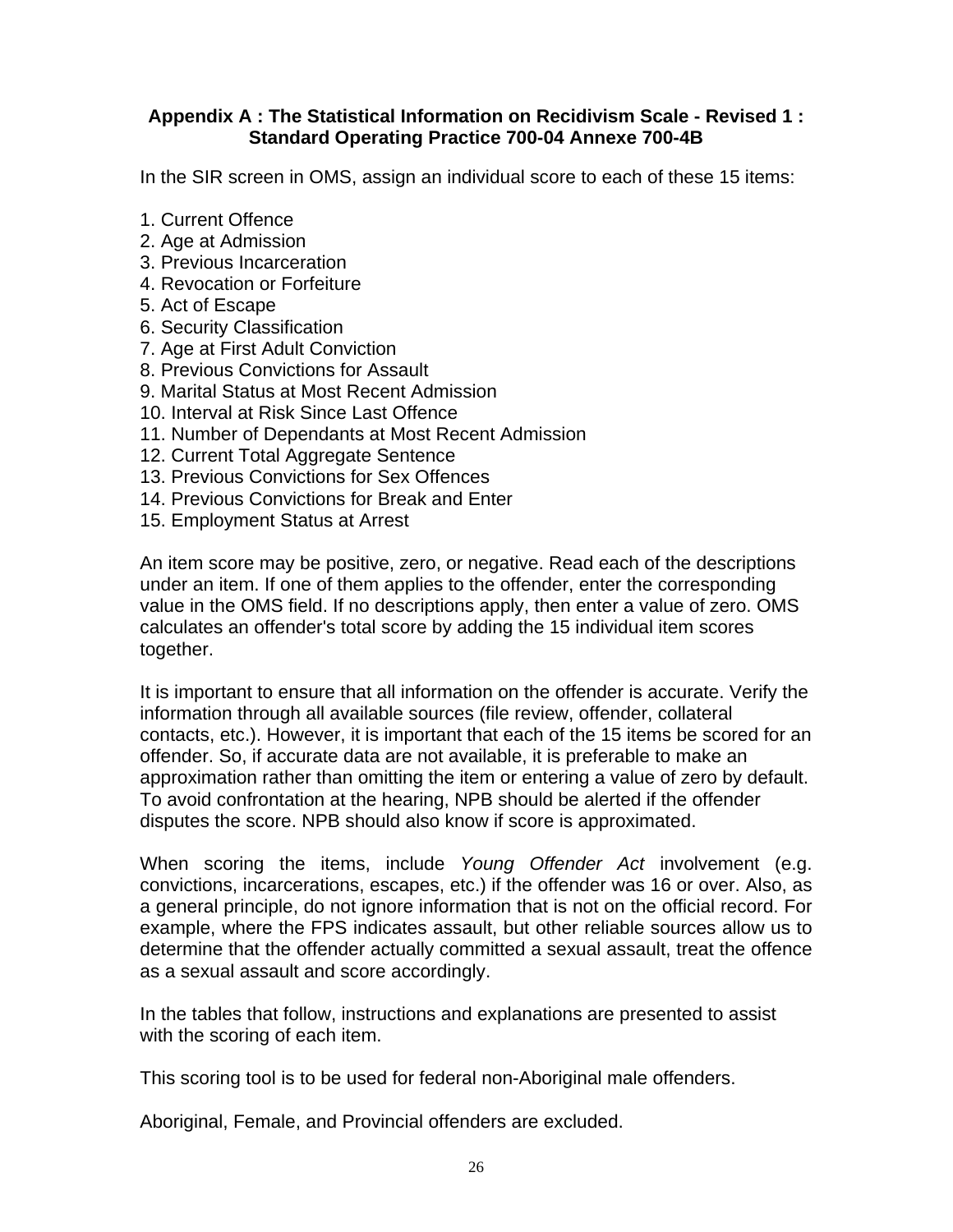However, to date there is no reason to exclude other minority groups from this scoring tool.

Absolute and/or conditional discharge do not count as a conviction for purposes of the scale.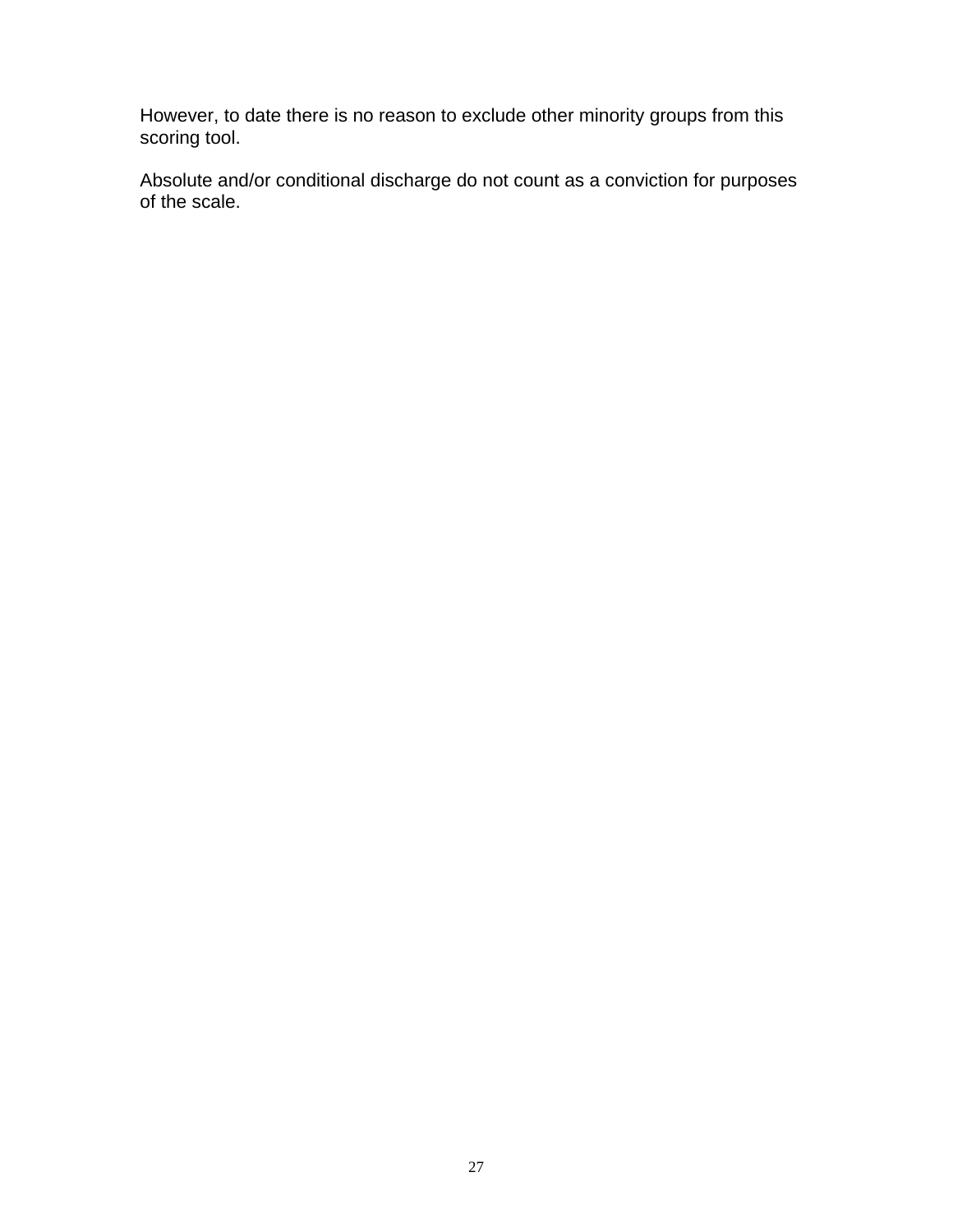| <b>ITEM</b>  | <b>DESCRIPTION</b>                                                                                                                                                                                                                                                                                                                                                                                                                                                                              | <b>SCORING</b> |  |
|--------------|-------------------------------------------------------------------------------------------------------------------------------------------------------------------------------------------------------------------------------------------------------------------------------------------------------------------------------------------------------------------------------------------------------------------------------------------------------------------------------------------------|----------------|--|
| $\mathbf{1}$ | <b>CURRENT OFFENCE</b>                                                                                                                                                                                                                                                                                                                                                                                                                                                                          |                |  |
|              | ***** NOTES ******                                                                                                                                                                                                                                                                                                                                                                                                                                                                              |                |  |
|              | includes all offences under the current total aggregate<br>$\overline{\phantom{a}}$<br>sentence                                                                                                                                                                                                                                                                                                                                                                                                 |                |  |
|              | if more than one offence, score the offender according to the<br>$\blacksquare$<br>one that is the "most negative score" - if the offender has 2<br>convictions at the same time, choose the conviction where the<br>"rate of recidivism" is the "most negative"                                                                                                                                                                                                                                |                |  |
|              | scores define the association between the likelihood of<br>recidivism as associated with certain offences when this<br>offence is the current offence                                                                                                                                                                                                                                                                                                                                           |                |  |
|              | where an offence has not been defined within these lists, it is<br>because the likelihood of recidivism for these offences was<br>equal to the general average. These offences did not allow<br>researchers to define the offenders as more or less likely to<br>recidivate. In addition, there were certain offences where the<br>frequency of occurrence was too low to be useful. "0" in this<br>item is not a valued score, simply a default to assure that the<br>item has been considered |                |  |
|              | Definition of "Homicide"                                                                                                                                                                                                                                                                                                                                                                                                                                                                        |                |  |
|              | refers to Criminal Code definition: murder and manslaughter<br>$\overline{\phantom{a}}$                                                                                                                                                                                                                                                                                                                                                                                                         |                |  |
|              | Score on this item may not be static                                                                                                                                                                                                                                                                                                                                                                                                                                                            |                |  |
|              | if there are outstanding charges at time of incarceration and<br>the charges are subsequently dealt with, these new convictions<br>become part of the "current offence" category                                                                                                                                                                                                                                                                                                                |                |  |
|              | if offender has been revoked with new offences, both the new<br>and the original offences are considered "current offences"                                                                                                                                                                                                                                                                                                                                                                     |                |  |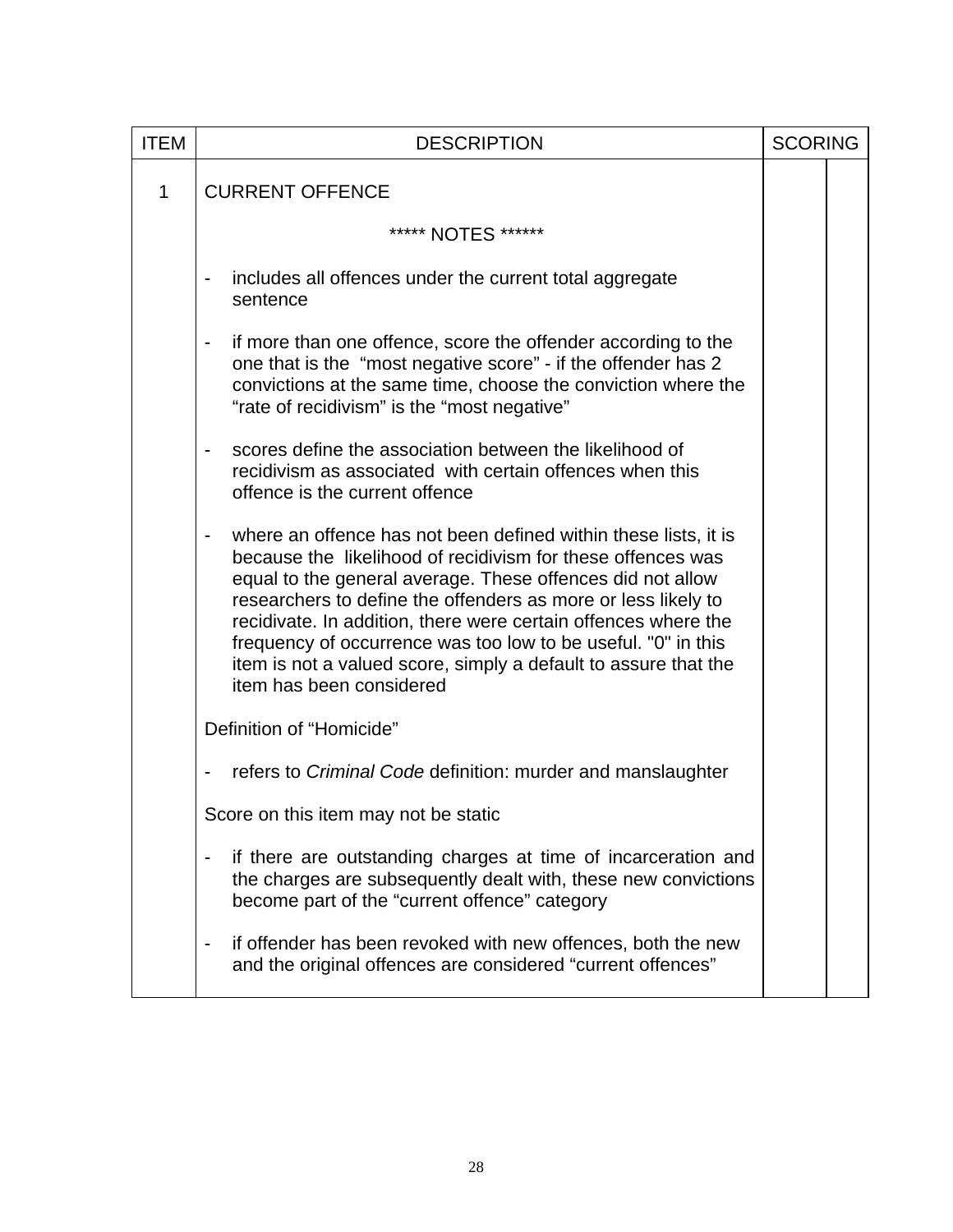| <b>ITEM</b> | <b>DESCRIPTION</b>                                                                                                                                                                         | <b>SCORING</b> |      |
|-------------|--------------------------------------------------------------------------------------------------------------------------------------------------------------------------------------------|----------------|------|
| $\mathbf 1$ | <b>CURRENT OFFENCE (cont.)</b>                                                                                                                                                             |                |      |
|             | ****** SCORES ******                                                                                                                                                                       |                |      |
|             | Incest, sexual intercourse with the underage, seduction, gross<br>indecency                                                                                                                | $+4$           |      |
|             | Homicide: any act resulting in death, except by automobile                                                                                                                                 | $+3$           |      |
|             | Narcotics offences (Food & Drug Act / Narcotic Control Acts)                                                                                                                               | $+3$           |      |
|             | Unarmed robbery (armed robbery has 0 score)                                                                                                                                                | $+2$           |      |
|             | Dangerous driving, criminal negligence while operating a motor<br>vehicle, arson, kidnapping, hijacking, abduction, obstructing a<br>peace officer                                         | $+2$           |      |
|             | Receiving or possession of stolen goods                                                                                                                                                    |                | -1   |
|             | <b>Theft</b>                                                                                                                                                                               |                | -1   |
|             | Break and enter (includes B. & E. and commit or with intent),<br>forcible entry, unlawfully in dwelling, illegal possession of firearm,<br>carrying concealed weapon                       |                | $-2$ |
|             | Escape (includes any CONVICTION for escape or attempted<br>escape from a federal or provincial correctional facility or court, or<br>from an escort; does not include unlawfully at large) |                | -4   |
| 2           | <b>AGE AT ADMISSION</b><br>****** NOTES ******                                                                                                                                             |                |      |
|             | refers to "Admission" on the current total aggregate sentence<br>(i.e. at original warrant of committal admission)                                                                         |                |      |
|             | does not apply to re-admission as a result of a revocation,<br>termination, etc.                                                                                                           |                |      |
|             | ****** SCORES ******                                                                                                                                                                       |                |      |
|             | 40 or over                                                                                                                                                                                 | $+2$           |      |
|             | 20 or under                                                                                                                                                                                |                | -2   |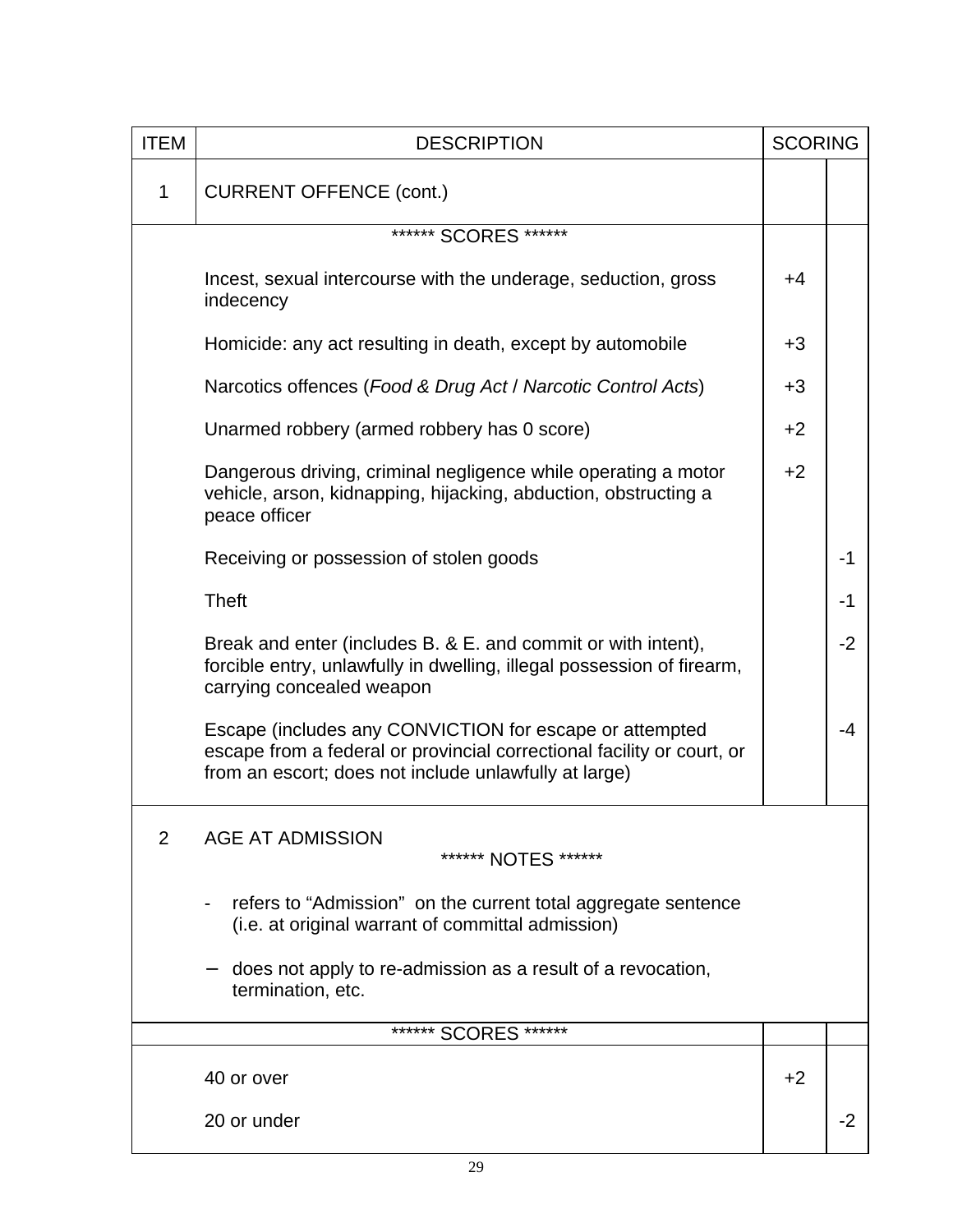| <b>ITEM</b>    | <b>DESCRIPTION</b>                                                                                                                                                                                                                                               |      | <b>SCORING</b> |
|----------------|------------------------------------------------------------------------------------------------------------------------------------------------------------------------------------------------------------------------------------------------------------------|------|----------------|
| 3              | PREVIOUS INCARCERATION                                                                                                                                                                                                                                           |      |                |
|                | ****** NOTES ******                                                                                                                                                                                                                                              |      |                |
|                | "previous" refers to a period of incarceration that expired (i.e.<br>WED) before the current total aggregate sentence                                                                                                                                            |      |                |
|                | an incarceration is a separate original admission to a custodial<br>place                                                                                                                                                                                        |      |                |
|                | "penal institution" refers to jail, prison, or penitentiary, in each<br>case                                                                                                                                                                                     |      |                |
|                | if offender was on the street through parole or statutory release<br>(or mandatory supervision) and has been revoked with or<br>without a new conviction, this is NOT a new period of<br>incarceration. The revocation is still part of the original<br>sentence |      |                |
|                | ****** SCORES ******                                                                                                                                                                                                                                             |      |                |
|                | Has never been in a penal institution (jail, prison, or penitentiary)<br>before                                                                                                                                                                                  | $+4$ |                |
|                | Has served a sentence in a penal institution on 3 or 4 previous<br>occasions                                                                                                                                                                                     |      | $-1$           |
|                | Has served a sentence in a penal institution on 5 or more previous<br>occasions                                                                                                                                                                                  |      | $-2$           |
| $\overline{4}$ | <b>REVOCATION OR FORFEITURE</b>                                                                                                                                                                                                                                  |      |                |
|                | ****** NOTES *******                                                                                                                                                                                                                                             |      |                |
|                | this does not include terminations                                                                                                                                                                                                                               |      |                |
|                | ****** SCORES ******                                                                                                                                                                                                                                             |      |                |
|                | Has at any time been revoked or has forfeited day parole, full<br>parole, or statutory release (or mandatory supervision) (this<br>excludes day parole termination or full parole termination<br>decisions)                                                      |      | $-2$           |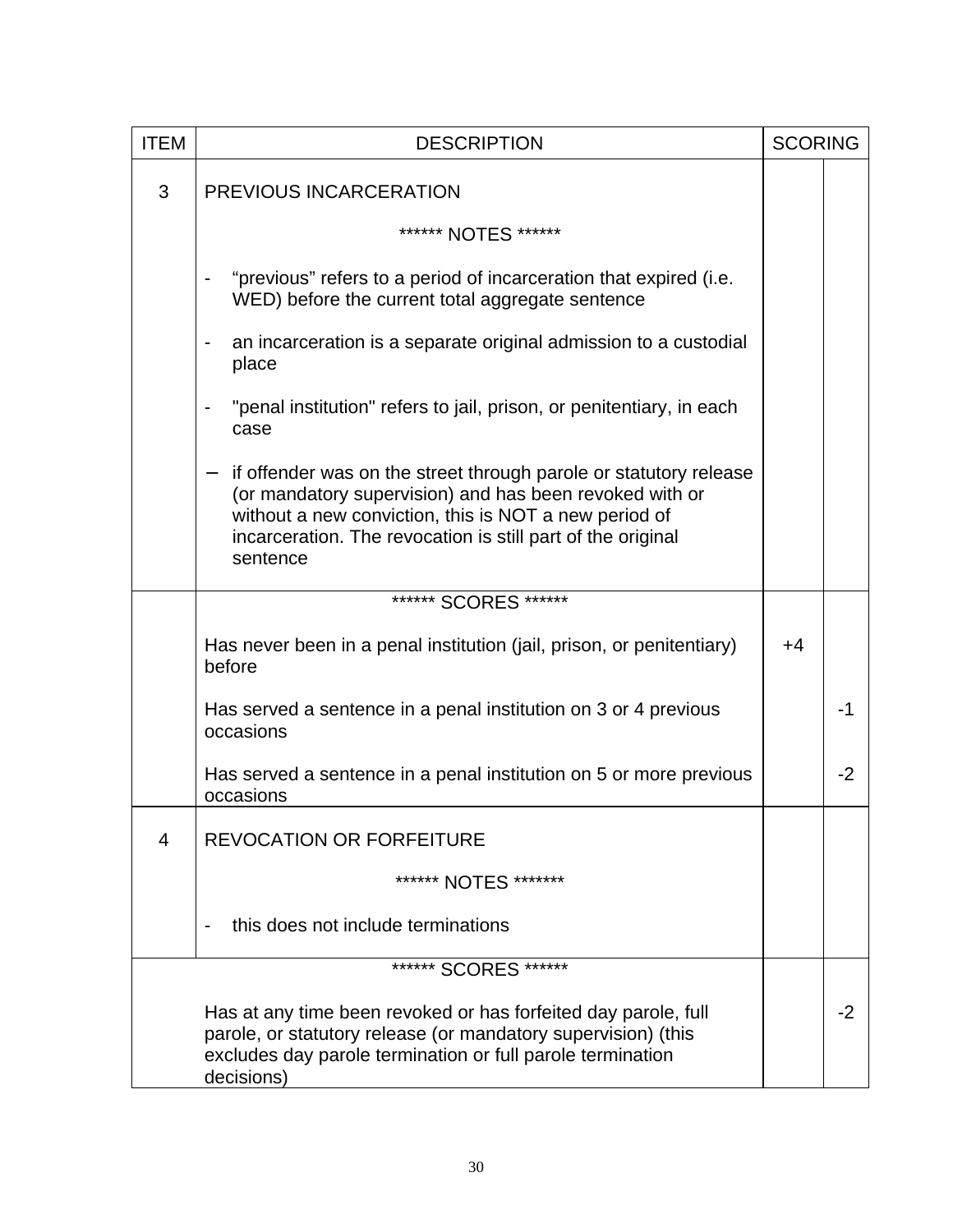| <b>ITEM</b>    | <b>DESCRIPTION</b>                                                                                                                                                                                                                                                                                                     | <b>SCORING</b> |      |
|----------------|------------------------------------------------------------------------------------------------------------------------------------------------------------------------------------------------------------------------------------------------------------------------------------------------------------------------|----------------|------|
| 5              | <b>ACT OF ESCAPE</b>                                                                                                                                                                                                                                                                                                   |                |      |
|                | ****** NOTES ******                                                                                                                                                                                                                                                                                                    |                |      |
|                | includes current or previous ACTS of escape or attempted<br>$\qquad \qquad \blacksquare$<br>escape from a federal or provincial correctional facility or court,<br>or from an escort, whether or not this act resulted in a<br>conviction. A conviction for UAL for any of the above should be<br>treated as an escape |                |      |
|                | ****** SCORES ******                                                                                                                                                                                                                                                                                                   |                |      |
|                | Has escaped or attempted to escape on 1 or more occasions                                                                                                                                                                                                                                                              |                | -3   |
| 6              | <b>SECURITY CLASSIFICATION</b>                                                                                                                                                                                                                                                                                         |                |      |
|                | ***** NOTES *****                                                                                                                                                                                                                                                                                                      |                |      |
|                | if completed at admission this score $= 0$ as it refers only to<br>$\overline{\phantom{a}}$<br>security level at time of parole hearing                                                                                                                                                                                |                |      |
|                | multi-level institution did not exist when scale developed;<br>$\overline{\phantom{a}}$<br>therefore, at this time they score "0"                                                                                                                                                                                      |                |      |
|                | ***** SCORES ******                                                                                                                                                                                                                                                                                                    |                |      |
|                | Is in maximum security at time of parole hearing                                                                                                                                                                                                                                                                       |                | -1   |
| $\overline{7}$ | AGE AT FIRST ADULT CONVICTION                                                                                                                                                                                                                                                                                          |                |      |
|                | ***** SCORES ******                                                                                                                                                                                                                                                                                                    |                |      |
|                | Was 50 or over at time of first adult conviction                                                                                                                                                                                                                                                                       | +7             |      |
|                | Was between 41 and 49 (inclusive) at time of first adult conviction                                                                                                                                                                                                                                                    | +6             |      |
|                | Was between 31 and 40 (inclusive) at time of first adult conviction                                                                                                                                                                                                                                                    | $+3$           |      |
|                | Was between 23 and 30 (inclusive) at time of first adult conviction                                                                                                                                                                                                                                                    | $+2$           |      |
|                | Was 18 or under at time of first adult conviction                                                                                                                                                                                                                                                                      |                | $-2$ |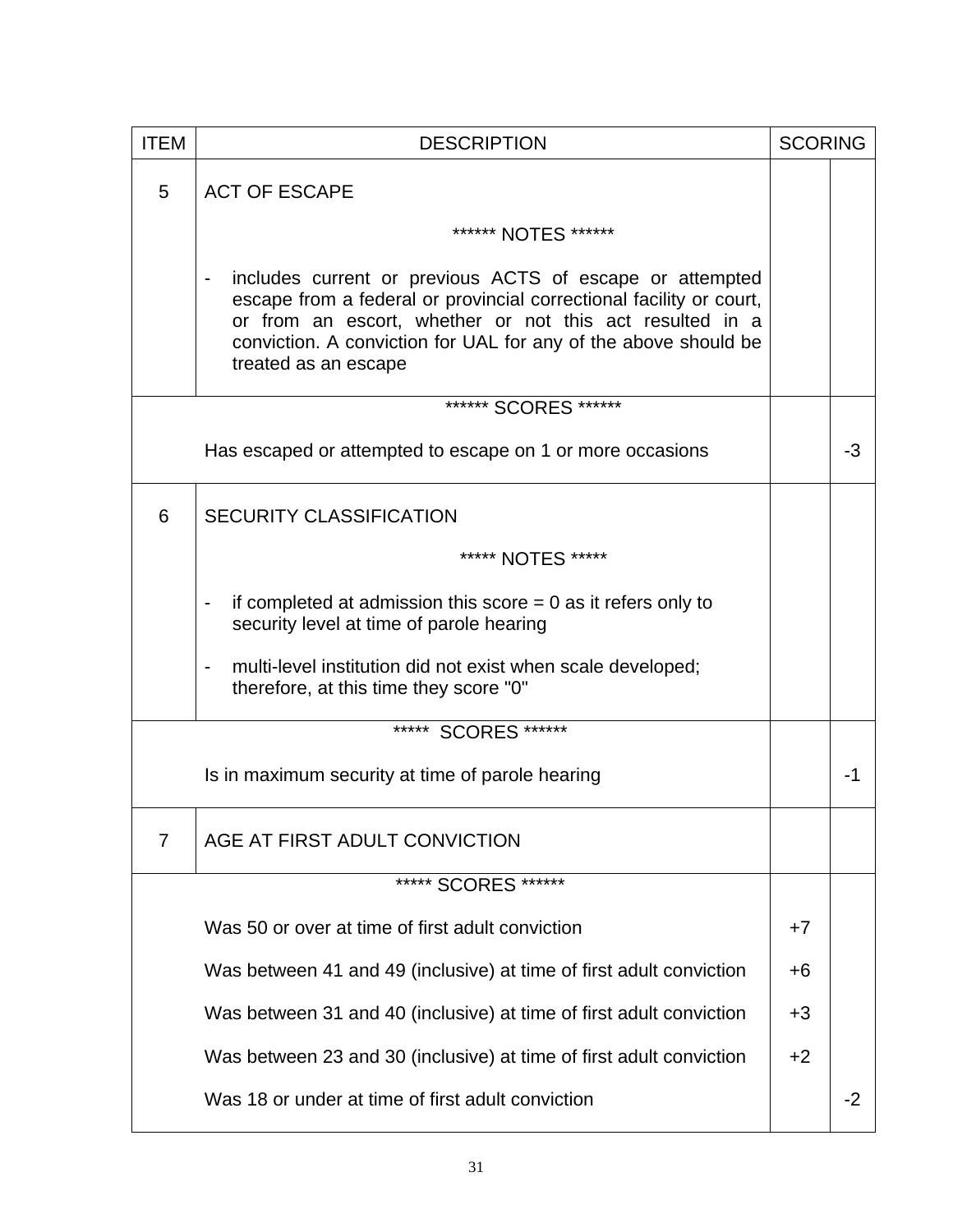| <b>ITEM</b>          | <b>DESCRIPTION</b>                                                                                                                             | <b>SCORING</b> |      |
|----------------------|------------------------------------------------------------------------------------------------------------------------------------------------|----------------|------|
| 8                    | PREVIOUS CONVICTIONS FOR ASSAULT                                                                                                               |                |      |
|                      | ***** NOTES ******                                                                                                                             |                |      |
|                      | "previous" refers to convictions incurred before the current total<br>aggregate sentence                                                       |                |      |
|                      | does not include sexual assault or B.& E. and commit assault                                                                                   |                |      |
|                      | for a conviction with multiple counts, consider each count as a<br>$\overline{\phantom{0}}$<br>conviction (e.g. assault $(3) = 3$ convictions) |                |      |
|                      | ***** SCORES ******                                                                                                                            |                |      |
|                      | Has 1 previous conviction                                                                                                                      |                | $-2$ |
|                      | Has 2 or more convictions for assault                                                                                                          |                | -3   |
| 9                    | <b>MARITAL STATUS AT MOST RECENT ADMISSION</b><br>****** NOTES ******<br>self-reported<br>$\overline{\phantom{a}}$                             |                |      |
|                      | includes heterosexual and homosexual common-law<br>$\qquad \qquad \blacksquare$<br>relationships                                               |                |      |
|                      | this is a 'static' factor only in that it pertains to status at time of<br>-<br>the most recent "admission" or "re-admission"                  |                |      |
| ****** SCORES ****** |                                                                                                                                                |                |      |
|                      | Was married or had common-law spouse                                                                                                           | $+1$           |      |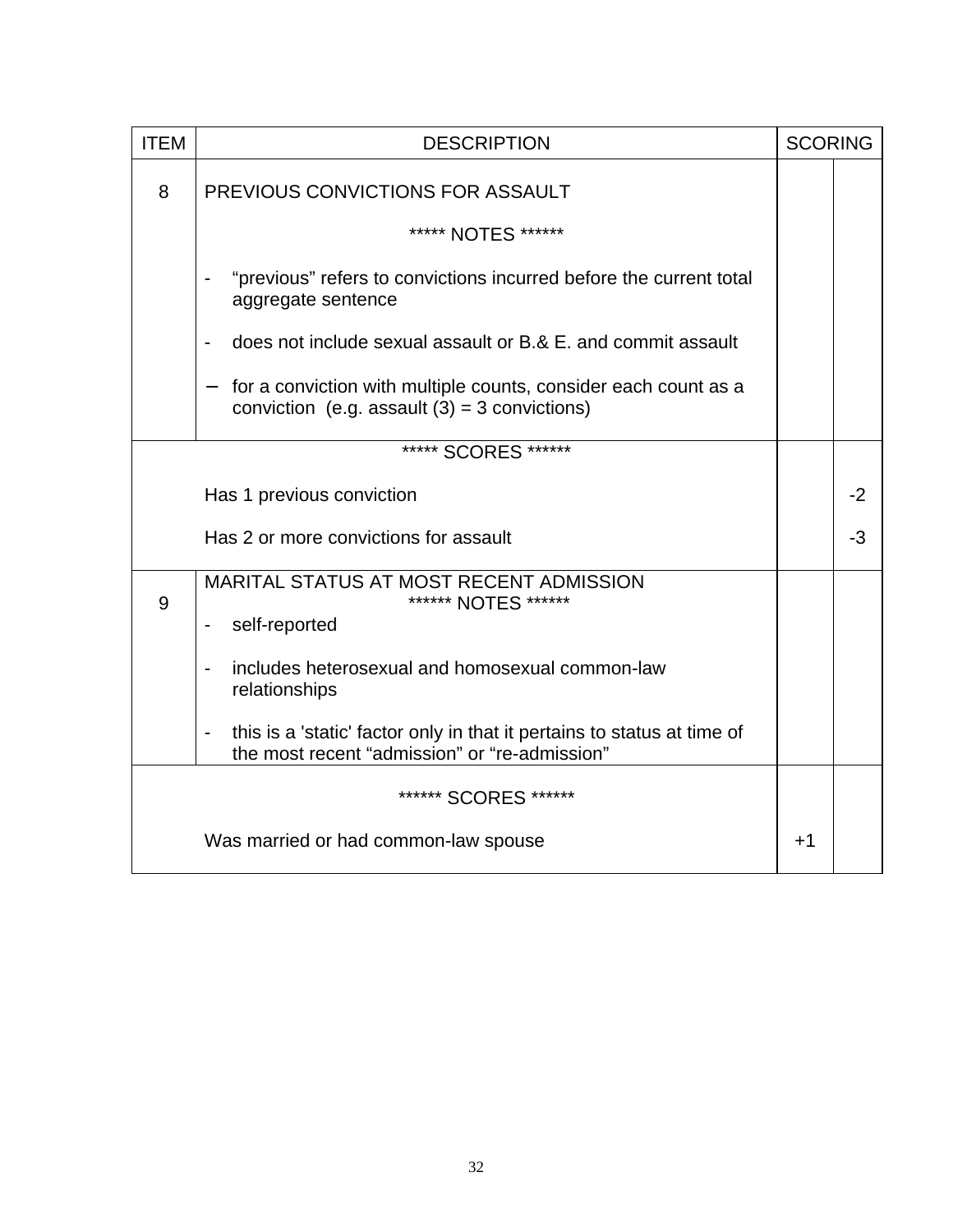| <b>ITEM</b> | <b>DESCRIPTION</b>                                                                                                                                                                                                                                               | <b>SCORING</b> |    |
|-------------|------------------------------------------------------------------------------------------------------------------------------------------------------------------------------------------------------------------------------------------------------------------|----------------|----|
|             | <b>INTERVAL AT RISK SINCE LAST OFFENCE</b>                                                                                                                                                                                                                       |                |    |
| 10          | ***** NOTES ******                                                                                                                                                                                                                                               |                |    |
|             | defined as the period from when an offender is released from<br>imprisonment (on a form of conditional release or free of<br>supervision) until reincarceration (on breach of conditional<br>release or new conviction)                                          |                |    |
|             | if exact data on offender is not available, make the best<br>possible approximation                                                                                                                                                                              |                |    |
|             | key here is "interval at risk" - interval on the street                                                                                                                                                                                                          |                |    |
|             | while on day parole, offender is still on the registry of an<br>institution; therefore, this does not count as time at risk                                                                                                                                      |                |    |
|             | if suspended, and suspension cancelled, bail granted, or<br>$\overline{\phantom{a}}$<br>suspended sentence, the time at risk is still seen as time since<br>original release                                                                                     |                |    |
|             | terminations or revocations terminate the interval at risk                                                                                                                                                                                                       |                |    |
|             | does not apply to periods of escape or UAL                                                                                                                                                                                                                       |                |    |
|             | ****** SCORES ******                                                                                                                                                                                                                                             |                |    |
|             | If an offender has spent 24 months or more in the community (on<br>release, probation, court suspended sentences, or free) between<br>the current conviction, or reincarceration, and his last prior<br>conviction or last release (includes 1st time offenders) | $+2$           |    |
|             | If an offender has spent less than 6 months in the community (on<br>release, probation, court suspended sentence, or free) between<br>the current conviction, or reincarceration, and his last prior<br>conviction or last release                               |                | -1 |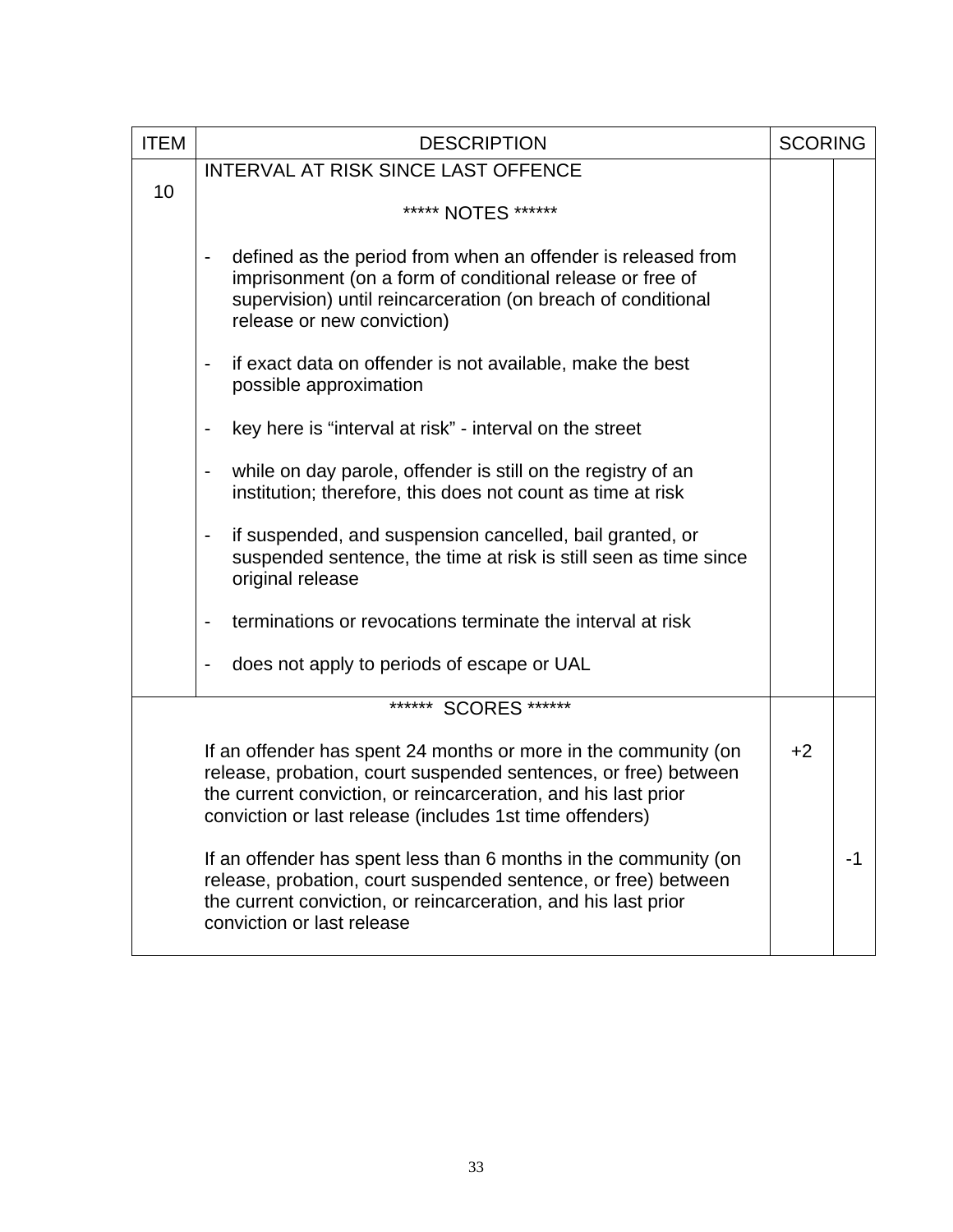| <b>ITEM</b> | <b>DESCRIPTION</b>                                                                                                                                                                                              | <b>SCORING</b> |  |
|-------------|-----------------------------------------------------------------------------------------------------------------------------------------------------------------------------------------------------------------|----------------|--|
| 11          | NUMBER OF DEPENDANTS AT MOST RECENT ADMISSION                                                                                                                                                                   |                |  |
|             | ****** NOTES ******                                                                                                                                                                                             |                |  |
|             | this is a "static" factor only in that it pertains to status at time of<br>the most recent "admission" or "re-admission"                                                                                        |                |  |
|             | the intent was to define a statement to mainly cover dependent<br>children who lived, at time of admission, with the offender<br>"under same roof" and who had been "economically" dependent<br>on the offender |                |  |
|             | ****** SCORES ******                                                                                                                                                                                            |                |  |
|             | Had 3 or more dependants (includes dependants from common-<br>law marriage)                                                                                                                                     | $+2$           |  |
| 12          | <b>CURRENT TOTAL AGGREGATE SENTENCE</b>                                                                                                                                                                         |                |  |
|             | ****** NOTES ******                                                                                                                                                                                             |                |  |
|             | measure from the date of the original sentence, not the remnant                                                                                                                                                 |                |  |
|             | must be calculated from beginning of this sentence, i.e., from<br>the original commencement of the total aggregate sentence                                                                                     |                |  |
|             | ****** SCORES ******                                                                                                                                                                                            |                |  |
|             | Aggregate sentence is 5 years and up to 6 years                                                                                                                                                                 | $+3$           |  |
|             | Aggregate sentence is 6 years or more                                                                                                                                                                           | $+2$           |  |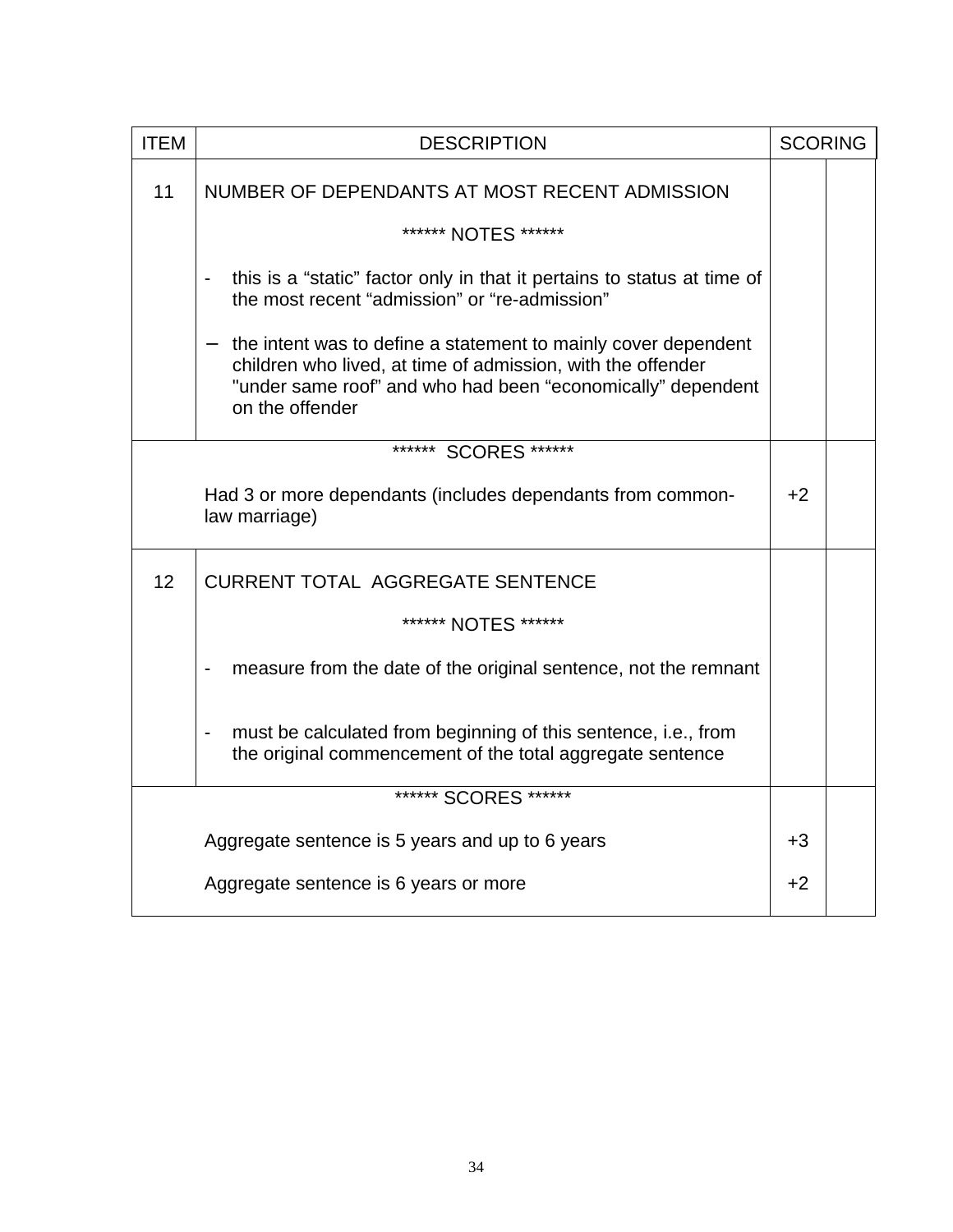| <b>ITEM</b> | <b>DESCRIPTION</b>                                                                                                                                                                                                              | <b>SCORING</b> |    |
|-------------|---------------------------------------------------------------------------------------------------------------------------------------------------------------------------------------------------------------------------------|----------------|----|
| 13          | PREVIOUS CONVICTIONS FOR SEXUAL OFFENCE(S)                                                                                                                                                                                      |                |    |
|             | ***** NOTES *****                                                                                                                                                                                                               |                |    |
|             | "previous" refers to convictions incurred before the current total<br>aggregate sentence                                                                                                                                        |                |    |
|             | includes sexual assault and aggravated sexual assault (and<br>$\overline{\phantom{a}}$<br>rape)                                                                                                                                 |                |    |
|             | present offence could be either a sexual offence or any other<br>$\qquad \qquad \blacksquare$<br>type of offence(e.g., B.& E.); then reference F.P.S. to see if<br>there is a conviction for any of the defined sexual offences |                |    |
|             | for a conviction with multiple counts, consider each count as a<br>$\blacksquare$<br>conviction (e.g., sexual assault $(11) = 11$ convictions)                                                                                  |                |    |
|             | **** SCORES ******                                                                                                                                                                                                              |                |    |
|             | Has 2 or more previous convictions for any of rape, or attempted<br>rape, or indecent assault, or sexual assault, or aggravated sexual<br>assault                                                                               |                | -4 |
| 14          | PREVIOUS CONVICTIONS FOR BREAK AND ENTER                                                                                                                                                                                        |                |    |
|             | ****** NOTES ******                                                                                                                                                                                                             |                |    |
|             | "previous" refers to convictions incurred before the current total<br>aggregate sentence                                                                                                                                        |                |    |
|             | Break and Enter includes B.& E. with intent to commit, and B.&<br>-<br>E. & commit                                                                                                                                              |                |    |
|             | multiple counts of offences are considered separate convictions<br>-<br>$(e.g., B. & E.(9) = 9$ convictions)                                                                                                                    |                |    |
|             | convictions listed separately at the same time are also separate<br>-<br>convictions $e.g., B. & E.(2)$<br>$= 9$ convictions<br>B.8 E.(4)<br>B.8 E.(3)                                                                          |                |    |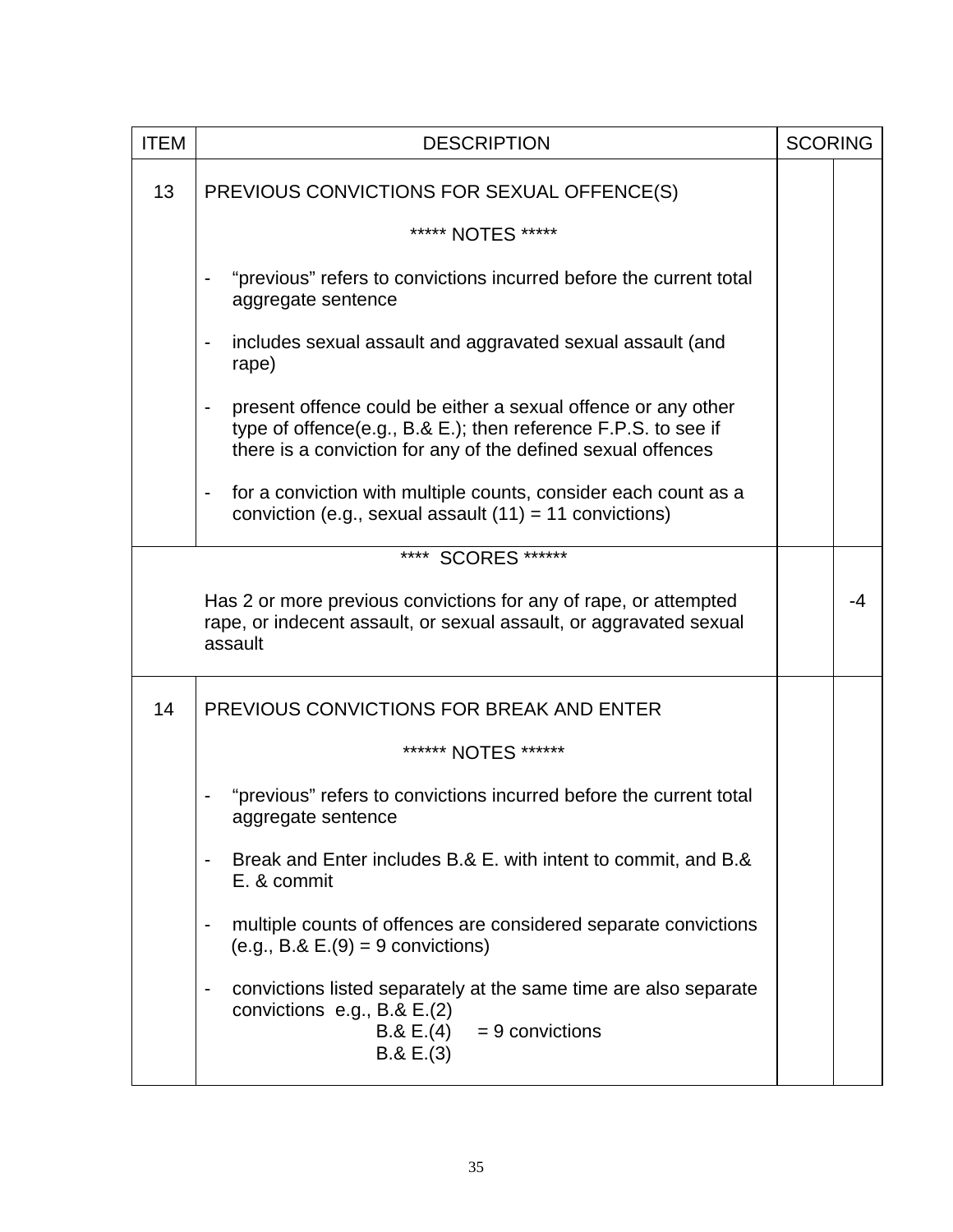| <b>ITEM</b> | <b>DESCRIPTION</b>                                                                                                                   | <b>SCORING</b> |      |
|-------------|--------------------------------------------------------------------------------------------------------------------------------------|----------------|------|
| 14          | PREVIOUS CONVICTIONS FOR BREAK AND ENTER (cont'd)                                                                                    |                |      |
|             | ****** SCORES *****                                                                                                                  |                |      |
|             | Has no previous convictions for break and enter, or being<br>unlawfully in dwelling house                                            | $+2$           |      |
|             | Has 1 or 2 previous convictions for break and enter, or being<br>unlawfully in dwelling house                                        |                | $-2$ |
|             | Has 3 or 4 previous convictions for break and enter or being<br>unlawfully in<br>dwelling house                                      |                | $-3$ |
|             | Has 5 or more previous convictions for break and enter, or being<br>unlawfully in dwelling house.                                    |                | -6   |
| 15          | <b>EMPLOYMENT STATUS AT ARREST</b>                                                                                                   |                |      |
|             | ***** NOTES ******                                                                                                                   |                |      |
|             | includes either part-time or full-time legal employment<br>$\overline{\phantom{a}}$                                                  |                |      |
|             | self-reported at time of arrest<br>$\overline{\phantom{a}}$                                                                          |                |      |
|             | current offences are those associated with the<br>original<br>$\blacksquare$<br>commencement of the current total aggregate sentence |                |      |
|             | paid for re-training is considered employment                                                                                        |                |      |
|             | going to school is not considered employment unless being paid<br>for through programs such as Employment Insurance                  |                |      |
|             | ***** SCORES ******                                                                                                                  |                |      |
|             | Was employed at time of arrest for current offence(s)                                                                                | $+1$           |      |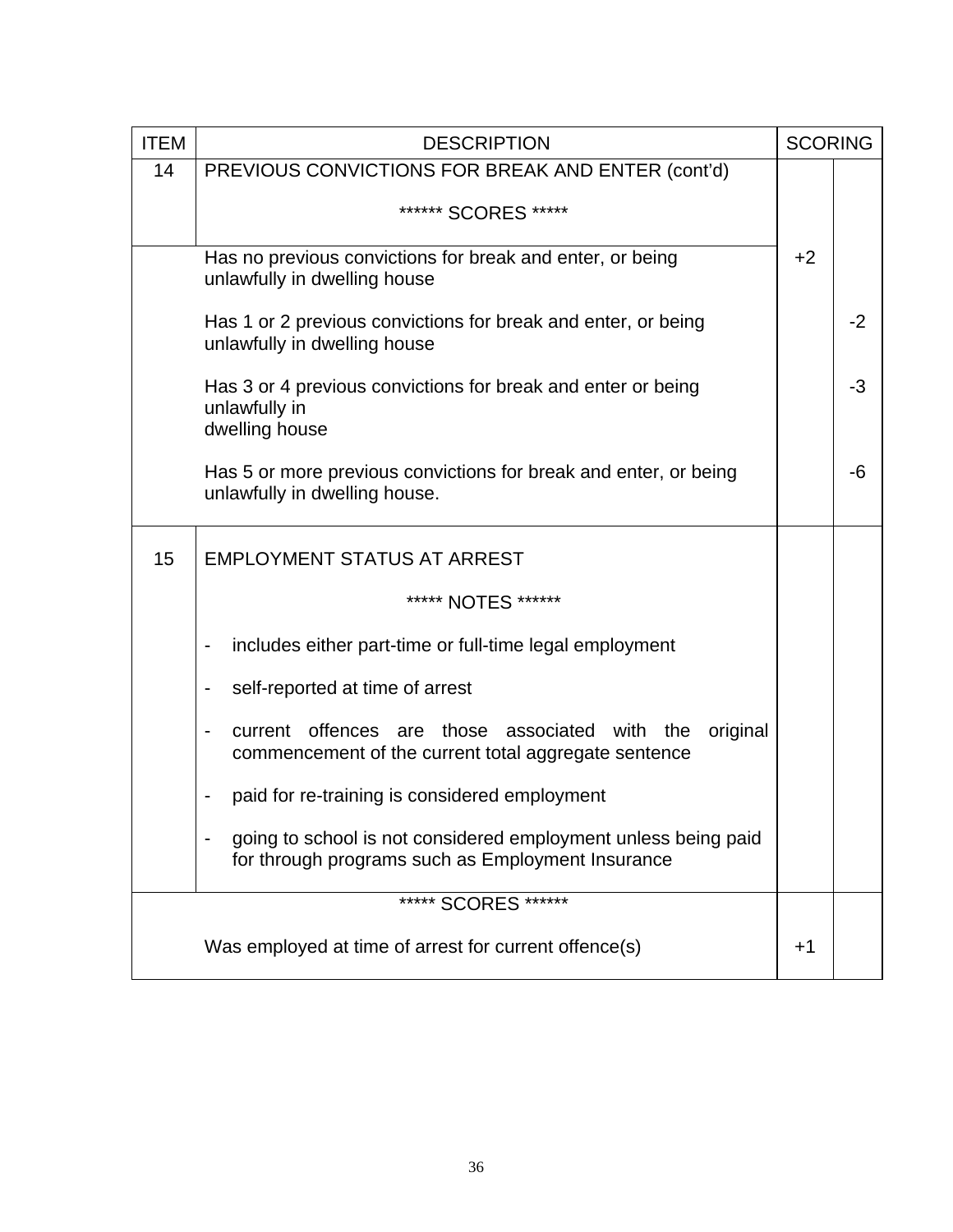Appendix B: SIR-R1 and Corresponding SIR-Proxy Items **Appendix B : SIR-R1 and Corresponding SIR-Proxy Items**

| SIR-R1                                                                                                                                                                              |               | SIR-PROXY                     |                                                  |                                                                                                                                                                                              |                 |  |
|-------------------------------------------------------------------------------------------------------------------------------------------------------------------------------------|---------------|-------------------------------|--------------------------------------------------|----------------------------------------------------------------------------------------------------------------------------------------------------------------------------------------------|-----------------|--|
| <b>Item</b>                                                                                                                                                                         | <b>Score</b>  | Domain                        | Components<br>Principal                          | Indicator<br>Item                                                                                                                                                                            | Score           |  |
| 1) CURRENT OFFENCES                                                                                                                                                                 |               |                               |                                                  |                                                                                                                                                                                              |                 |  |
| Incest, sexual intercourse with the underage, seduction, gross<br>indecency                                                                                                         | $\ddagger$    | Sex Offence<br>History        | Offence<br>Offence<br>Victims<br>Sexual<br>Type/ | sexual assault) - current sentence<br>Victims of sex offence(s) were 17<br>Paedophilia - current sentence<br>Other sex offence (excluding<br>Incest - current sentence<br>yrs old or younger | 4               |  |
| Homicide: Any act resulting in death, except by automobile                                                                                                                          | ႖             | Severity<br>Offence<br>Record | Offence(s)<br>Current                            | Caused death<br>Homicide                                                                                                                                                                     | ဘ္              |  |
| Narcotics offences (Food & Drug Act / Narcotic Control Acts)                                                                                                                        | က္            | Severity<br>Offence<br>Record | Offence(s)<br>Current                            | Drug importation<br>Drug cultivation<br>Drug trafficking                                                                                                                                     | ဘ္              |  |
| Unarmed robbery (armed robbery has 0 score)                                                                                                                                         | $\ddot{ }$    | Severity<br>Offence<br>Record | Offence(s)<br>Current                            | Violence (Assault, Robbery)                                                                                                                                                                  | $\ddot{ }$      |  |
| Dangerous driving, criminal negligence while operation a motor<br>vehicle, arson, kidnapping, hijacking, abduction, obstructing a<br>peace officer                                  | $\gamma$      | Severity<br>Offence<br>Record | Offence(s)<br>Current                            | Forcible confinement/Kidnapping<br>Conspire to commit<br>Arson/Fire setting                                                                                                                  | $\widetilde{ }$ |  |
| Receiving or possession of stolen goods                                                                                                                                             | ᡪ             | Ł                             | Ł                                                |                                                                                                                                                                                              | ł.              |  |
| Theft                                                                                                                                                                               | ۳             | $\mathbf i$                   | ł                                                | $\mathbf{I}$                                                                                                                                                                                 | ł               |  |
| Break and enter (includes B. & E. and commit or with intent),<br>Forcible entry, unlawfully in dwelling, illegal possession of<br>firearm, carrying a concealed weapon              | Ņ             | Offence<br>Severity<br>Record | Offence(s)<br>Current                            | Break and Enter with commission<br>Use of prohibited weapons<br>Discharge firearms<br>of another offence                                                                                     | Ņ               |  |
| escape from a federal or provincial correctional facility or court, or<br>Escape (includes any CONVICTION for escape or attempted<br>from an escort: does not include unlawfully at | 4             | ł                             | ł                                                | ł                                                                                                                                                                                            | ł               |  |
| 2) AGE AT ADMISSION                                                                                                                                                                 |               |                               |                                                  |                                                                                                                                                                                              |                 |  |
| 40 or over                                                                                                                                                                          | $\frac{1}{2}$ |                               |                                                  |                                                                                                                                                                                              | $\frac{1}{2}$   |  |
| 20 or under                                                                                                                                                                         |               |                               |                                                  |                                                                                                                                                                                              |                 |  |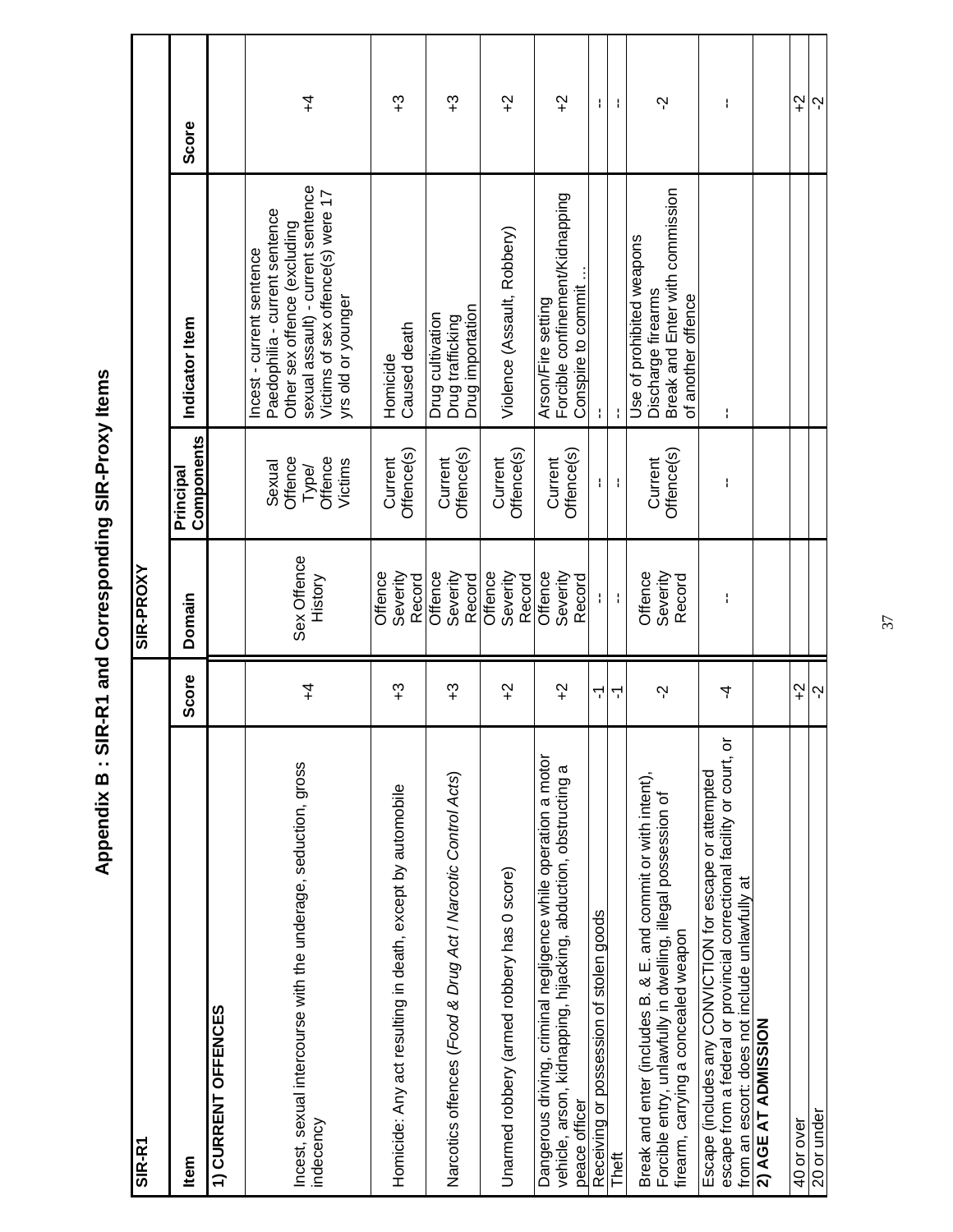| Item                                                                                                                                                                                                        | Score          | Domain                        | Components<br>Principal            | Indicator Item                                       | Score |
|-------------------------------------------------------------------------------------------------------------------------------------------------------------------------------------------------------------|----------------|-------------------------------|------------------------------------|------------------------------------------------------|-------|
| 3) PREVIOUS INCARCERATION                                                                                                                                                                                   |                |                               |                                    |                                                      |       |
| Has never been in a penal institution (jail, prison, or penitentiary)<br>before                                                                                                                             | $\overline{4}$ | Crimina<br>History<br>Record  | Involvements<br><b>Adult Court</b> | Adult court or Youth court<br>involvements           | 7     |
|                                                                                                                                                                                                             |                | Crimina<br>Record<br>History  | Involvements<br><b>Adult Court</b> | Two to four convictions                              | 0     |
|                                                                                                                                                                                                             |                | Crimina<br>Record<br>History  | nvolvements<br><b>Adult Court</b>  | One conviction                                       |       |
| Has served a sentence in a penal institution on 3 or 4 previous<br>occasions                                                                                                                                | 7              | Crimina<br>History<br>Record  | Involvements<br><b>Adult Court</b> | Five to nine convictions                             | 7     |
| Has served a sentence in a penal institution on 5 or more<br>previous occasions                                                                                                                             | Ņ              | Criminal<br>Record<br>History | Involvements<br><b>Adult Court</b> | Ten to fourteen convictions                          | Ņ     |
| 4) REVOCATION OR FORFEITURE                                                                                                                                                                                 |                |                               |                                    |                                                      |       |
| Has at any time been revoked or has forfeited day parole, full<br>parole, or statutory release (or mandatory supervision) (this<br>excludes day parole termination or full parole termination<br>decisions) | Ņ              | Criminal<br>Record<br>History | Involvements<br><b>Adult Court</b> | Failures on conditional release                      | Ņ     |
| 5) ACT OF ESCAPE                                                                                                                                                                                            |                |                               |                                    |                                                      |       |
| Has escaped or attempted to escape on 1 or more occasions                                                                                                                                                   | ကု             | Criminal<br>Record<br>History | Involvements<br><b>Adult Court</b> | Attempted escapes/UAL/escapes<br>from secure custody | ကု    |
| <b>SECURITY CLASSIFICATION</b><br>ව                                                                                                                                                                         |                |                               |                                    |                                                      |       |
| Is in maximum security at time of parole hearing                                                                                                                                                            | 7              |                               |                                    |                                                      |       |
| <b>7) AGE AT FIRST ADULT CONVICTION</b>                                                                                                                                                                     |                |                               |                                    |                                                      |       |
| Was 50 or over at time of first adult conviction                                                                                                                                                            | $\overline{1}$ | ł,                            | ŧ                                  | ł.                                                   | ł.    |
| Was between 41 and 49 (inclusive) at time of first adult conviction                                                                                                                                         | ٩<br>+         | ÷,                            | ł                                  | ł                                                    | ł     |
| Was between 31 and 40 (inclusive) at time of first adult conviction                                                                                                                                         | က္             | ÷                             | ÷                                  | ÷                                                    | ÷     |
| at time of first adult conviction<br>Was between 23 and 30 (inclusive)                                                                                                                                      | $\overline{r}$ | J,                            | ÷                                  | ÷                                                    | ÷     |
| Was 18 or under at time of first adult conviction                                                                                                                                                           | Ņ              | Criminal<br>Record<br>History | Involvements<br>Youth Court        | Youth court involvements                             | Ņ     |
| <b>8) PREVIOUS CONVICTIONS FOR ASSAULT</b>                                                                                                                                                                  |                |                               |                                    |                                                      |       |
| Has 1 previous conviction                                                                                                                                                                                   | Ņ              |                               |                                    |                                                      |       |
| Has 2 or more convictions for assault                                                                                                                                                                       | ကု             | Offence<br>Severity<br>Record | Offences<br>Previous               | Violence (assault, robbery)                          | ကု    |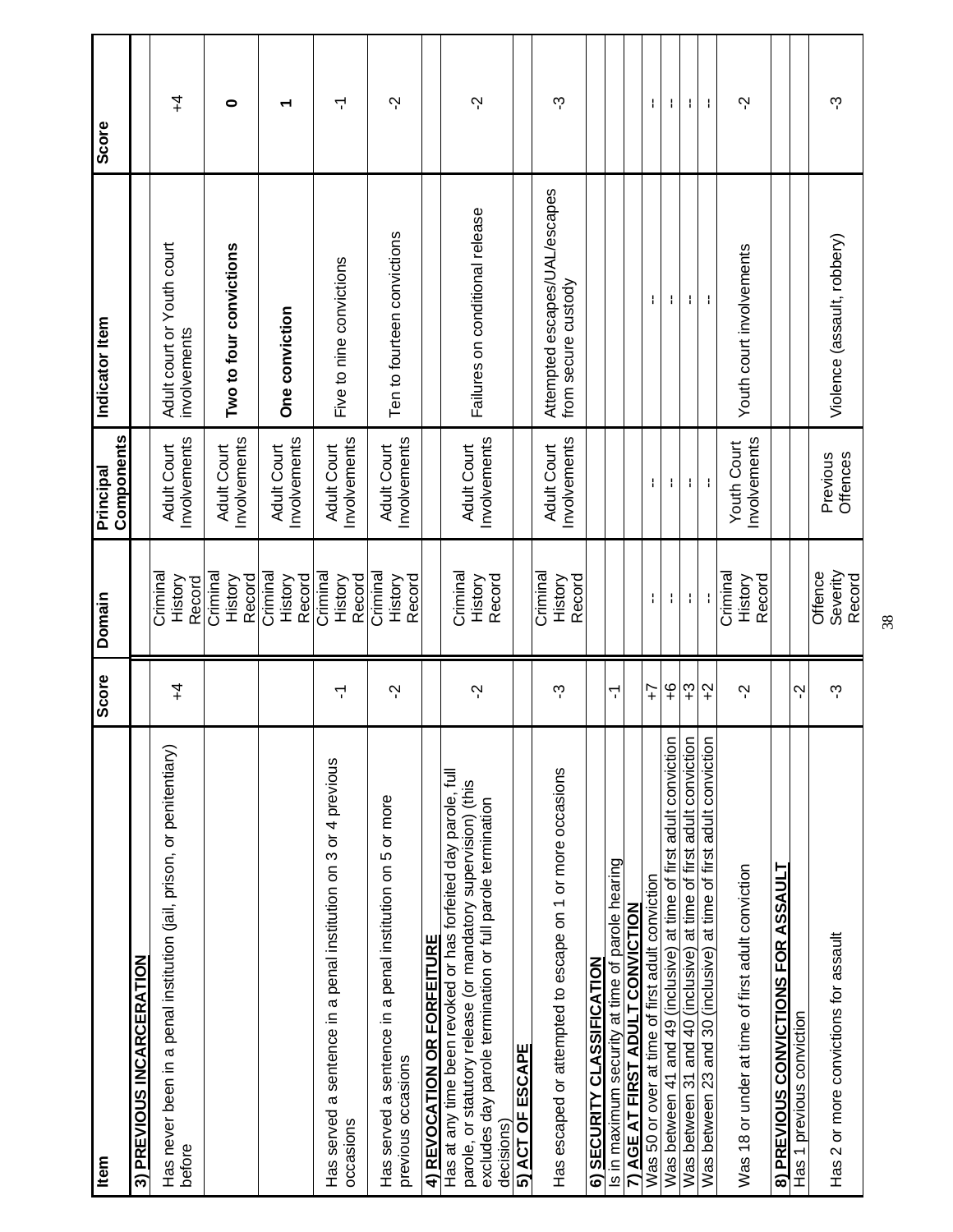| Marital/Family<br>Criminal<br>Criminal<br>Record<br>Record<br>History<br>History<br>$\widetilde{+}$<br>7<br>۲<br>If an offender has spent 24 months or more in the community (on<br>If an offender has spent less than 6 months in the community (on<br>release, probation, court suspended sentences, or free) between<br>release, probation, court suspended sentence, or free) between<br>the current conviction, or re-incarceration, and his last prior<br>the current conviction, or re-incarceration, and his last prior<br>9) MARITAL STATUS AT MOST RECENT ADMISSION<br><b>11) NUMBER OF DEPENDANTS AT MOST RECENT</b><br>conviction or last release (includes 1st time offenders)<br>10) INTERVAL AT RISK SINCE LAST OFFENCE<br>Was married or had common-law spouse<br>conviction or last release |  | Components                                 |                                                                               |          |
|--------------------------------------------------------------------------------------------------------------------------------------------------------------------------------------------------------------------------------------------------------------------------------------------------------------------------------------------------------------------------------------------------------------------------------------------------------------------------------------------------------------------------------------------------------------------------------------------------------------------------------------------------------------------------------------------------------------------------------------------------------------------------------------------------------------|--|--------------------------------------------|-------------------------------------------------------------------------------|----------|
|                                                                                                                                                                                                                                                                                                                                                                                                                                                                                                                                                                                                                                                                                                                                                                                                              |  |                                            |                                                                               |          |
|                                                                                                                                                                                                                                                                                                                                                                                                                                                                                                                                                                                                                                                                                                                                                                                                              |  | Relations<br>Marital                       | Currently single                                                              | 7        |
|                                                                                                                                                                                                                                                                                                                                                                                                                                                                                                                                                                                                                                                                                                                                                                                                              |  |                                            |                                                                               |          |
|                                                                                                                                                                                                                                                                                                                                                                                                                                                                                                                                                                                                                                                                                                                                                                                                              |  |                                            |                                                                               |          |
|                                                                                                                                                                                                                                                                                                                                                                                                                                                                                                                                                                                                                                                                                                                                                                                                              |  | involvements<br>Youth court<br>Adult court | No previous youth/adult court<br>convictions and no previous<br>Federal Terms | $\gamma$ |
|                                                                                                                                                                                                                                                                                                                                                                                                                                                                                                                                                                                                                                                                                                                                                                                                              |  | involvements<br>Adult court                | Less than 6 months since last<br>incarceration                                | ۲        |
| ADMISSION                                                                                                                                                                                                                                                                                                                                                                                                                                                                                                                                                                                                                                                                                                                                                                                                    |  |                                            |                                                                               |          |
| ł<br>I<br>$\gamma$<br>Had 3 or more dependants (includes dependants from common-<br>law marriage                                                                                                                                                                                                                                                                                                                                                                                                                                                                                                                                                                                                                                                                                                             |  |                                            | I                                                                             | I        |
| 12) CURRENT TOTAL AGGREGATE SENTENCE                                                                                                                                                                                                                                                                                                                                                                                                                                                                                                                                                                                                                                                                                                                                                                         |  |                                            |                                                                               |          |
| ၯ<br>Aggregate sentence is 5 years and up to 6 years                                                                                                                                                                                                                                                                                                                                                                                                                                                                                                                                                                                                                                                                                                                                                         |  |                                            |                                                                               | ၯ        |
| $\widetilde{ }$<br>Aggregate sentence is 6 years or more                                                                                                                                                                                                                                                                                                                                                                                                                                                                                                                                                                                                                                                                                                                                                     |  |                                            |                                                                               | $\gamma$ |
| 13) PREVIOUS CONVICTIONS FOR SEXUAL OFFENCE(S)                                                                                                                                                                                                                                                                                                                                                                                                                                                                                                                                                                                                                                                                                                                                                               |  |                                            |                                                                               |          |
| Offence<br>Severity<br>Record<br>4<br>rape, or indecent assault, or sexual assault, or aggravated sexual<br>Has 2 or more previous convictions for any of rape, or attempted<br>assault                                                                                                                                                                                                                                                                                                                                                                                                                                                                                                                                                                                                                      |  | Offences<br>Previous                       | Sexual offence                                                                | 4        |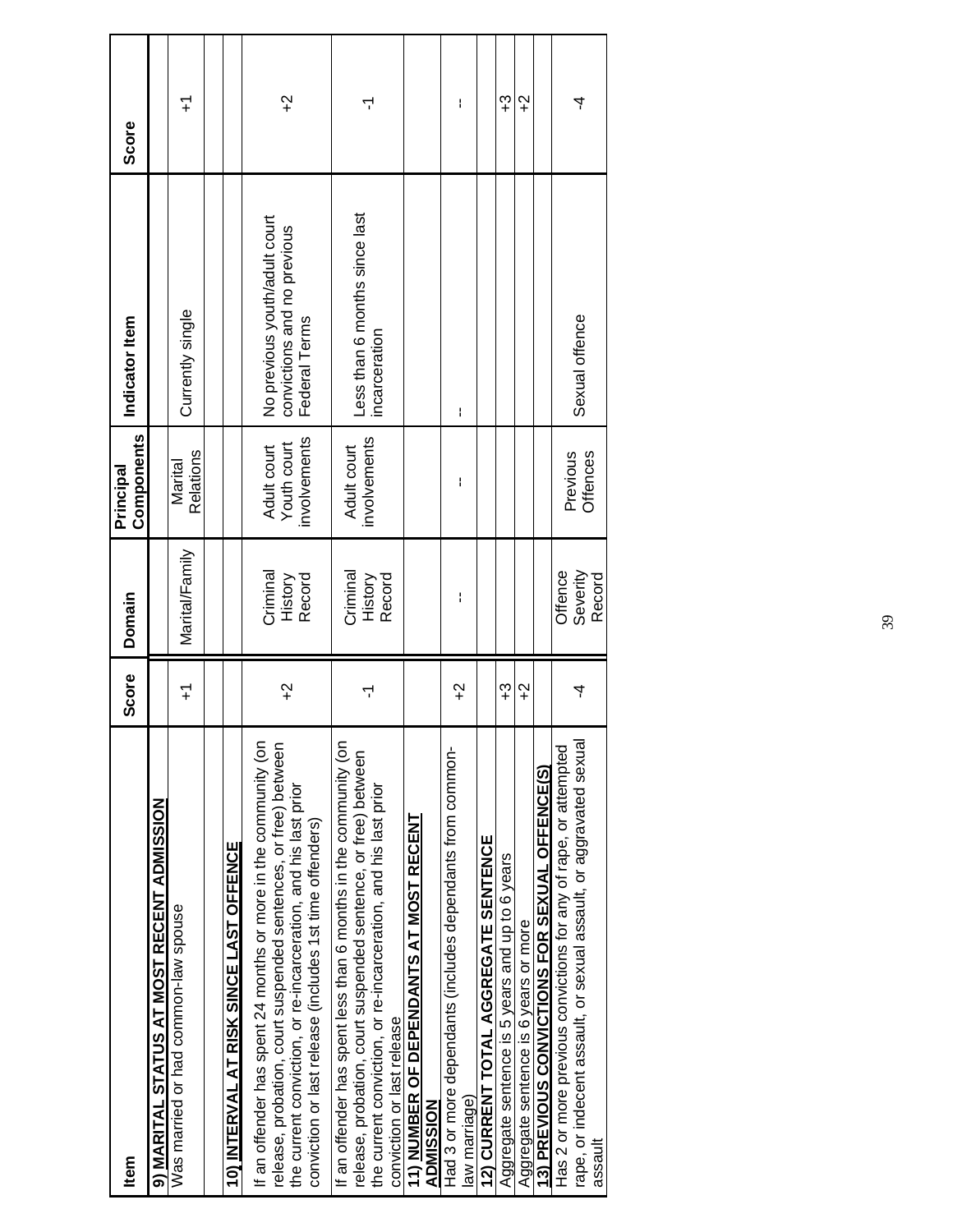| <b>Item</b>                                                                                       | Score          | Domain                                                               | Components<br>Principal                                                  | Indicator Item                                                                                                                                                                                                                                                                                                                                    | <b>Score</b>    |
|---------------------------------------------------------------------------------------------------|----------------|----------------------------------------------------------------------|--------------------------------------------------------------------------|---------------------------------------------------------------------------------------------------------------------------------------------------------------------------------------------------------------------------------------------------------------------------------------------------------------------------------------------------|-----------------|
| 14) PREVIOUS CONVICTIONS FOR BREAK AND ENTER                                                      |                |                                                                      |                                                                          |                                                                                                                                                                                                                                                                                                                                                   |                 |
| Has no previous convictions for break and enter, or being<br>unlawfully in dwelling house         | $\frac{1}{2}$  | Offence<br>Severity<br>Criminal<br>Record<br>Record<br>History<br>×් | Involvements<br>Youth Court<br>Adult Court/<br>Offences<br>Previous<br>∞ | Break and Enter with commission<br>Ten to fourteen adult/youth court<br>Fifteen or more adult/youth court<br>One adultyouth court conviction<br>Combinations of the following<br>Five to nine adult/youth court<br>Two to four adult/youth court<br>of another offence<br>convictions<br>convictions<br>convictions<br>convictions<br>indicators: | $\widetilde{ }$ |
| Has 1 or 2 previous convictions for break and enter, or being<br>unlawfully in dwelling house     | Ņ              | (See above)                                                          | (See above)                                                              | (See above)                                                                                                                                                                                                                                                                                                                                       | Ņ               |
| Has 3 or 4 previous convictions for break and enter or being<br>unlawfully in dwelling house      | ကု             | (See above)                                                          | (See above)                                                              | (See above)                                                                                                                                                                                                                                                                                                                                       | ကု              |
|                                                                                                   |                |                                                                      |                                                                          |                                                                                                                                                                                                                                                                                                                                                   |                 |
| Has 5 or more previous convictions for break and enter, or being<br>unlawfully in dwelling house. | ပှ             | (See above)                                                          | (See above)                                                              | (See above)                                                                                                                                                                                                                                                                                                                                       | ပှ              |
| 15) EMPLOYMENT STATUS AT ARREST                                                                   |                |                                                                      |                                                                          |                                                                                                                                                                                                                                                                                                                                                   |                 |
| Was employed at time of arrest for current offence(s)                                             | $\overline{+}$ | Employment                                                           | <b>Work Record</b>                                                       | Was employed at time of arrest<br>for current offence(s)                                                                                                                                                                                                                                                                                          | 7               |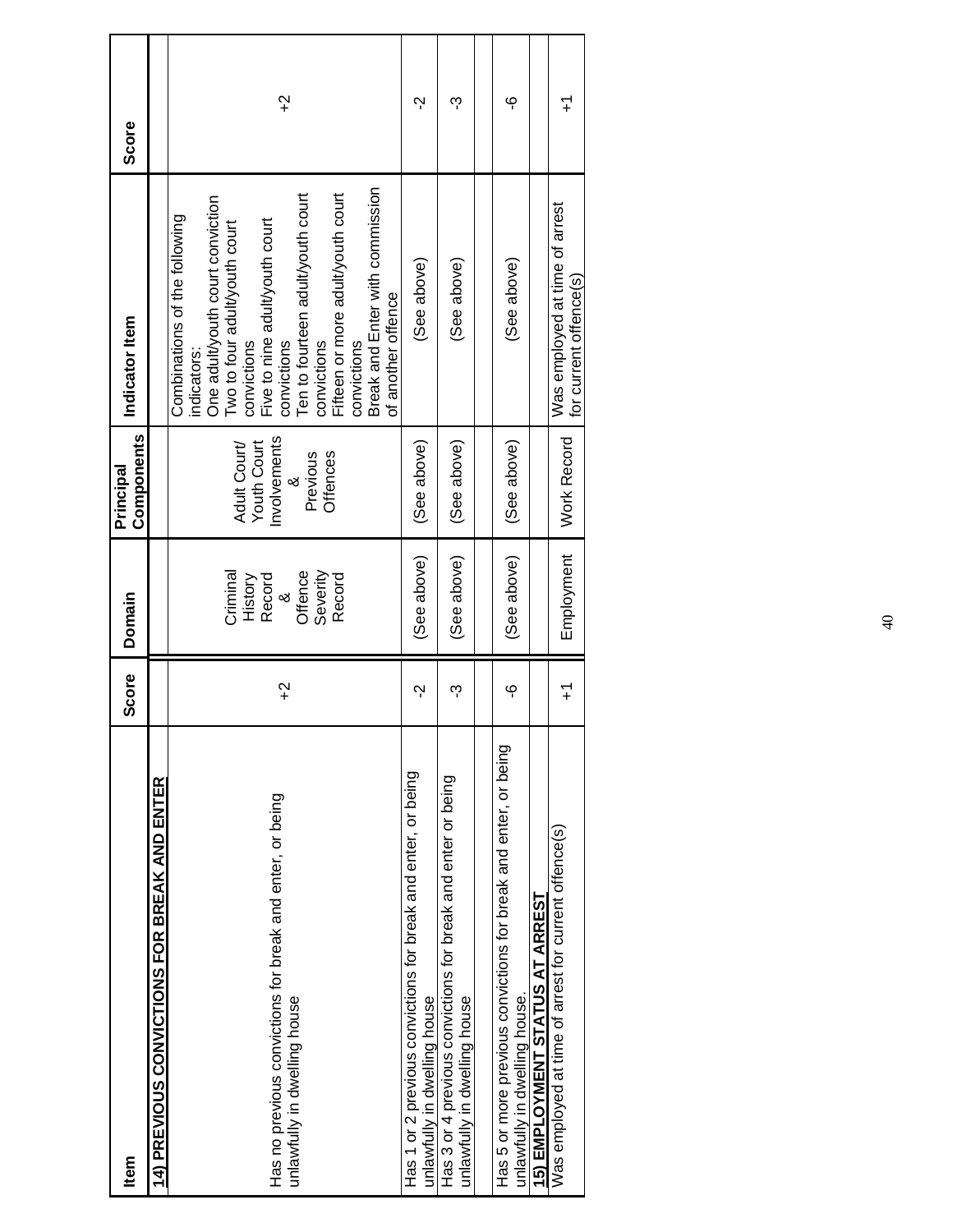|                     |                       |                 | <b>Outcome measures by SIR-RI groupings</b><br><b>Male Non-Aboriginal Offenders</b><br>$(N=6,881)$ |                 |                  |                 |
|---------------------|-----------------------|-----------------|----------------------------------------------------------------------------------------------------|-----------------|------------------|-----------------|
| <b>SIR-RI Group</b> | General recidivism*** |                 | Violent***                                                                                         |                 | <b>Sexual</b>    |                 |
|                     | <b>Successes</b>      | <b>Failures</b> | <b>Successes</b>                                                                                   | <b>Failures</b> | <b>Successes</b> | <b>Failures</b> |
|                     | $\%$                  | $\%$            | $\frac{6}{9}$                                                                                      | $\frac{6}{9}$   | $\%$             | $\%$            |
| <b>Very Good</b>    | 94.4                  | 5.6             | 99.2                                                                                               | 0.8             | 99.6             | 0.4             |
| Good                | 84.3                  | 15.7            | 98.6                                                                                               | 1.4             | 99.7             | 0.3             |
| Fair                | 75.7                  | 24.3            | 95.4                                                                                               | 4.6             | 99.4             | 0.6             |
| Fair / Poor         | 68.7                  | 31.3            | 94.5                                                                                               | 5.5             | 99.4             | 0.6             |
| Poor                | 56.3                  | 43.7            | 93.3                                                                                               | 6.7             | 99.4             | 0.6             |
| <b>All Cases</b>    | 78.5                  | 21.5            | 96.6                                                                                               | 3.4             | 99.5             | 0.5             |

# **Appendix C: Tables of Outcome Measures**

**Notes: \*\*\*p<.001**

|                           |                                                                                          |      | <b>Outcome measures by Proxy groupings</b><br><b>Aboriginal Male Offenders</b><br>$(N=1,211)$ |            |                                   |                                  |
|---------------------------|------------------------------------------------------------------------------------------|------|-----------------------------------------------------------------------------------------------|------------|-----------------------------------|----------------------------------|
| <b>SIR-Proxy</b><br>Group | General recidivism***                                                                    |      |                                                                                               | Violent*** | <b>Sexual</b>                     |                                  |
|                           | <b>Failures</b><br><b>Successes</b><br><b>Successes</b><br>$\%$<br>$\%$<br>$\frac{0}{0}$ |      |                                                                                               |            | <b>Successes</b><br>$\frac{6}{9}$ | <b>Failures</b><br>$\frac{6}{9}$ |
| <b>Very Good</b>          | 97.6                                                                                     | 2.4  | 98.8                                                                                          | 1.2        | 98.8                              | 1.2                              |
| Good                      | 91.3                                                                                     | 8.7  | 97.8                                                                                          | 2.2        | 99.3                              | 0.7                              |
| Fair                      | 79.1                                                                                     | 20.9 | 94.0                                                                                          | 6.0        | 98.9                              | 1.1                              |
| Fair / Poor               | 68.6                                                                                     | 31.4 | 93.1                                                                                          | 6.9        | 99.4                              | 0.6                              |
| Poor                      | 59.8                                                                                     | 40.8 | 88.7                                                                                          | 11.2       | 97.9                              | 2.1                              |
| <b>All Cases</b>          | 72.0                                                                                     | 28.0 | 92.5                                                                                          | 7.5        | 98.6                              | 1.4                              |

**Notes: \*\*\*p<.001**